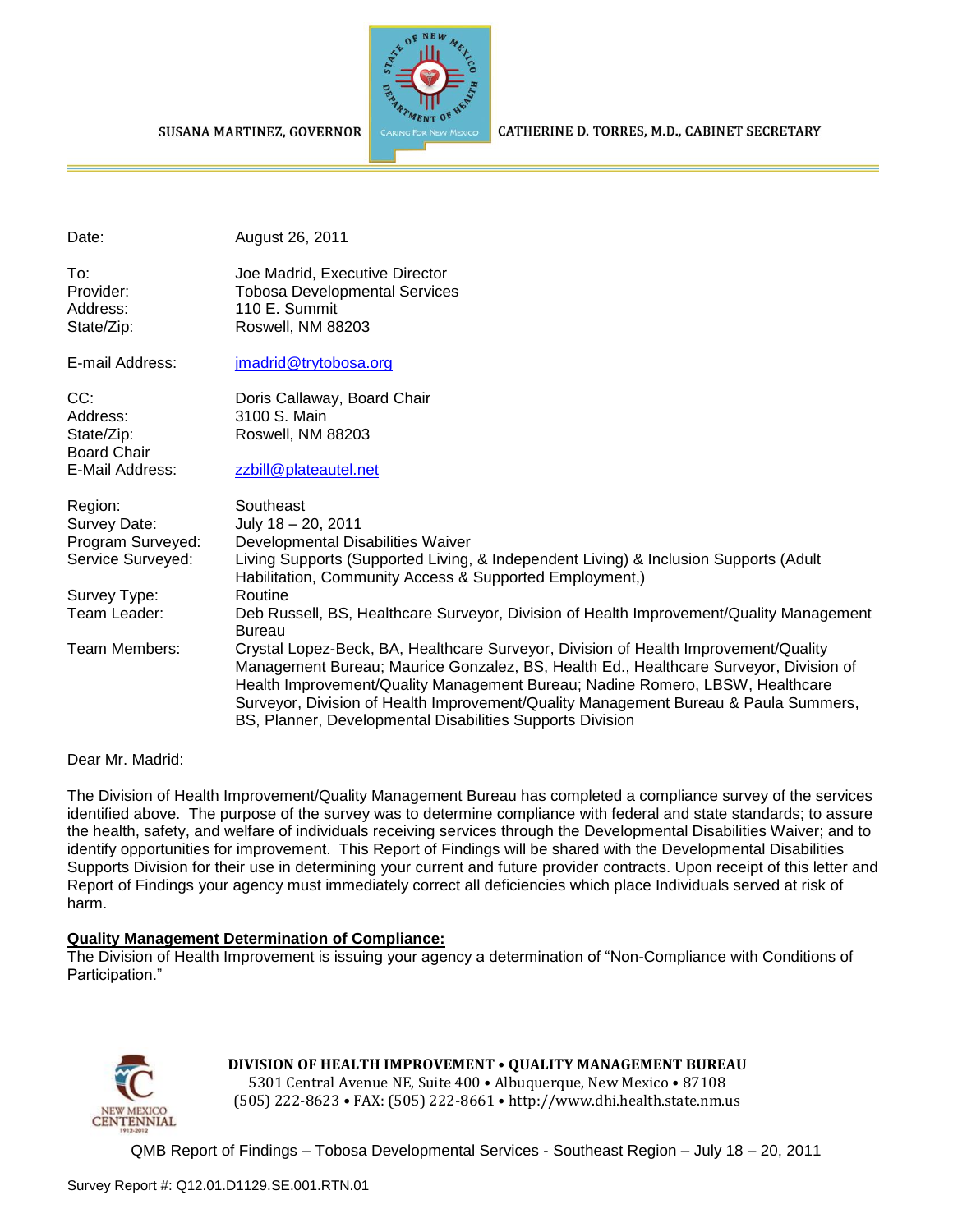#### **Plan of Correction:**

The attached Report of Findings identifies deficiencies found during your agency's compliance review. You are required to complete and implement a Plan of Correction. Please submit your agency's Plan of Correction in the space on the two right columns of the Report of Findings. See attachment "A" for additional guidance in completing the Plan of Correction. The response is due to the parties below within 10 business days of the receipt of this letter:

#### **1. Quality Management Bureau, Attention: Plan of Correction Coordinator 5301 Central Ave. NE Suite 400 Albuquerque, NM 87108**

#### **2. Developmental Disabilities Supports Division Regional Office for region of service surveyed**

Upon notification from QMB that your Plan of Correction has been approved, you must implement all remedies and corrective actions within 45 business days. If your Plan of Correction is denied, you must resubmit a revised plan as soon as possible for approval, as all remedies must still be completed within 45 business days of the receipt of this letter.

Failure to submit, complete or implement your Plan of Correction within the 45 day required time frames may result in the imposition of a \$200 per day Civil Monetary Penalty until it is received, completed and/or implemented.

#### **Request for Informal Reconsideration of Findings (IRF):**

If you disagree with a finding of deficient practice, you have 10 business days upon receipt of this notice to request an IRF. Submit your request for an IRF in writing to:

> QMB Deputy Bureau Chief 5301 Central Ave NE Suite #400 Albuquerque, NM 87108 Attention: IRF request

See Attachment "C" for additional guidance in completing the request for Informal Reconsideration of Findings. The request for an IRF will not delay the implementation of your Plan of Correction which must be completed within 45 business days. Providers may not appeal the nature or interpretation of the standard or regulation, the team composition or sampling methodology. If the IRF approves the modification or removal of a finding, you will be advised of any changes.

Please call the Plan of Correction Coordinator at 505-222-8647 if you have questions about the Report of Findings or Plan of Correction. Thank you for your cooperation and for the work you perform.

Sincerely,

Deb Russell, BS

Deb Russell, BS Team Lead/Healthcare Surveyor Division of Health Improvement Quality Management Bureau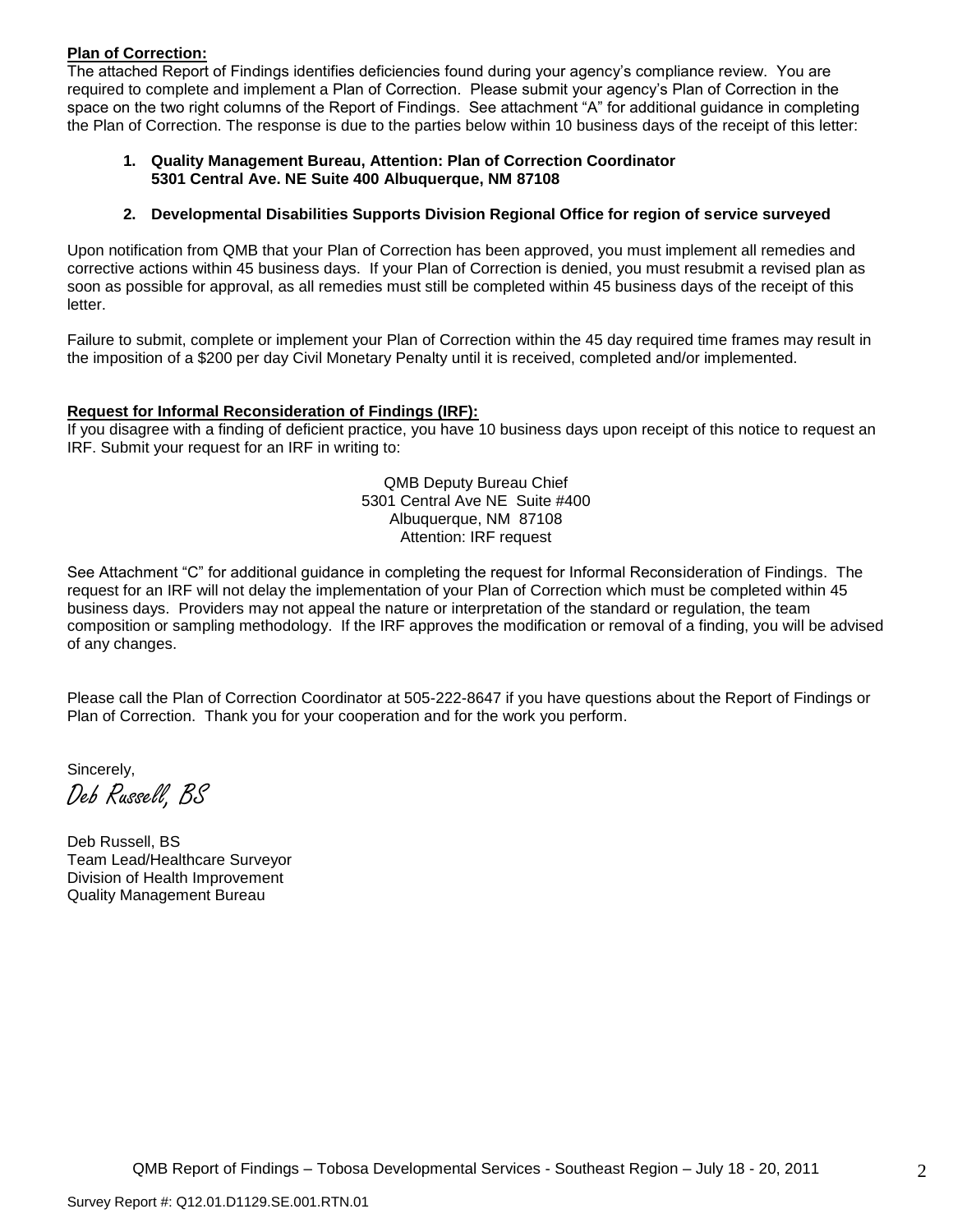|  | <b>Survey Process Employed:</b> |  |  |
|--|---------------------------------|--|--|
|--|---------------------------------|--|--|

Entrance Conference Date: July 18, 2011

# Present: **Tobosa Developmental Services**

Rosie Rubio, Assistant Director

**DOH/DHI/QMB** Deb Russell, BS, Team Lead/Healthcare Surveyor

#### **DDSD - Southeast Regional Office**

Paula Summers, BS, Planner

Exit Conference Date: July 20, 2011

#### Present: **Tobosa Developmental Services**

Rosie Rubio, Assistant Director Joe Madrid, Executive Director Michelle Lyon, Program Director Karolyn Anderson, Program Director Joan Blodgett, Executive Secretary

#### **DOH/DHI/QMB**

Deb Russell, BS, Team Lead/Healthcare Surveyor Nadine Romero, LBSW, Healthcare Surveyor Crystal Lopez-Beck, BA, Healthcare Surveyor Maurice Gonzales, BS, Health Ed., Healthcare Surveyor

#### **DDSD - Southeast Regional Office**

Paula Summers, BS, Planner

| <b>Total Homes Visited</b>                 | Number: | 9                                                                                                                                                                                                  |
|--------------------------------------------|---------|----------------------------------------------------------------------------------------------------------------------------------------------------------------------------------------------------|
| <b>Supported Homes Visited</b><br>❖        | Number: | 9                                                                                                                                                                                                  |
| Administrative Locations Visited           | Number: | 1                                                                                                                                                                                                  |
| <b>Total Sample Size</b>                   | Number: | 13<br>2 - Jackson Class Members<br>11 - Non-Jackson Class Members<br>11 - Supported Living<br>2- Independent Living<br>11 - Adult Habilitation<br>5 - Community Access<br>8 - Supported Employment |
| Persons Served Interviewed                 | Number: | 7                                                                                                                                                                                                  |
| Persons Served Observed                    | Number: | 6 (4 Individuals did not respond to surveyor<br>questions & 2 Individuals were not available during<br>the on-site survey)                                                                         |
| Person Served Records Reviewed             | Number: | 13                                                                                                                                                                                                 |
| Direct Service Professionals Interviewed   | Number: | 21                                                                                                                                                                                                 |
|                                            |         |                                                                                                                                                                                                    |
| Direct Service Professionals Record Review | Number: | 120                                                                                                                                                                                                |
| Service Coordinator Record Review          | Number: | 4                                                                                                                                                                                                  |

Administrative Files Reviewed

Billing Records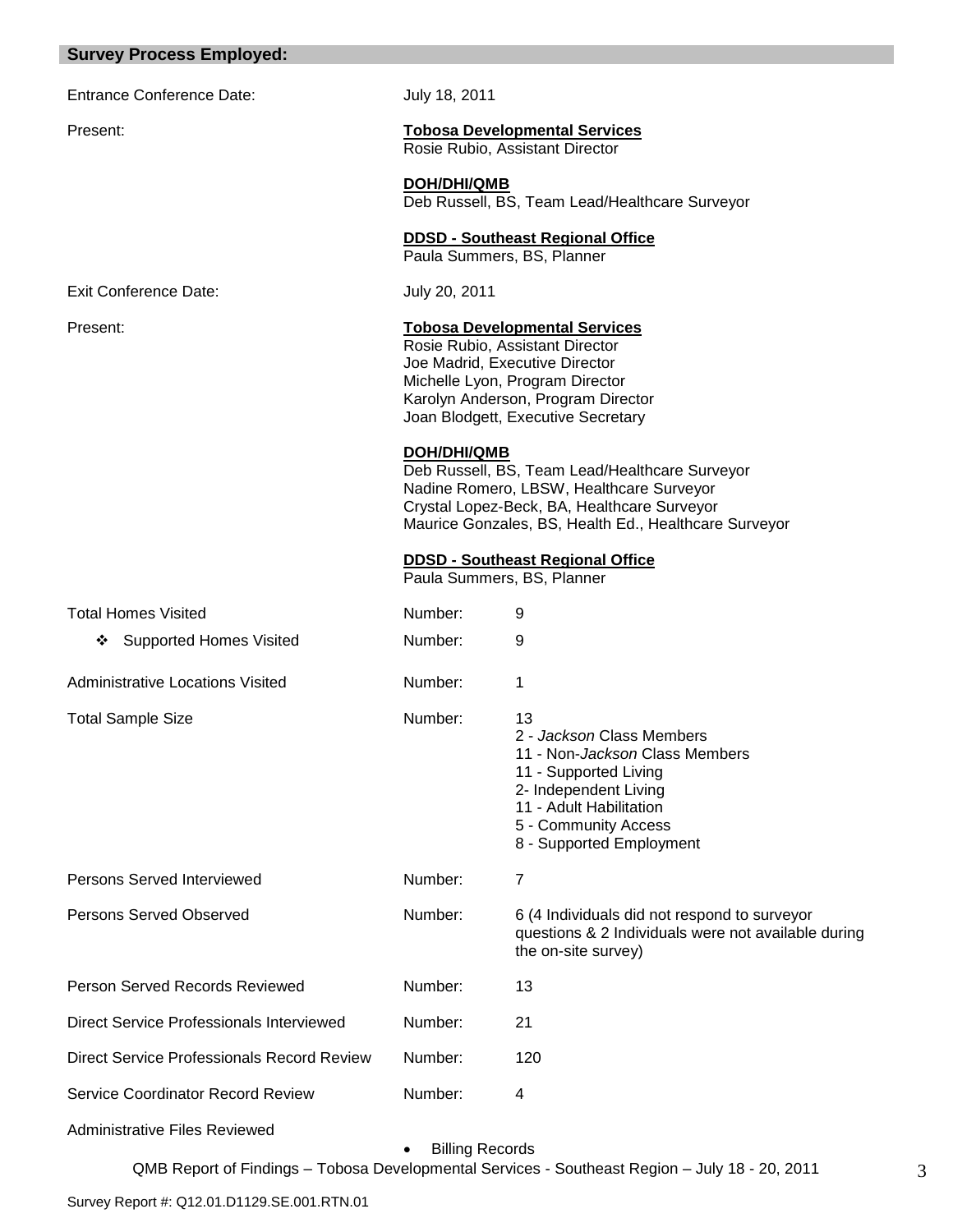- Medical Records
- Incident Management Records
- Personnel Files
- Training Records
- Agency Policy and Procedure
- Caregiver Criminal History Screening Records
- **Employee Abuse Registry**
- Human Rights Notes and/or Meeting Minutes
- **•** Evacuation Drills
- Quality Assurance / Improvement Plan
- Quality Assurance Committee Review of Medication Errors & Incident Reports
- CC: Distribution List: DOH Division of Health Improvement
	- DOH Developmental Disabilities Supports Division
	- DOH Office of Internal Audit
	- HSD Medical Assistance Division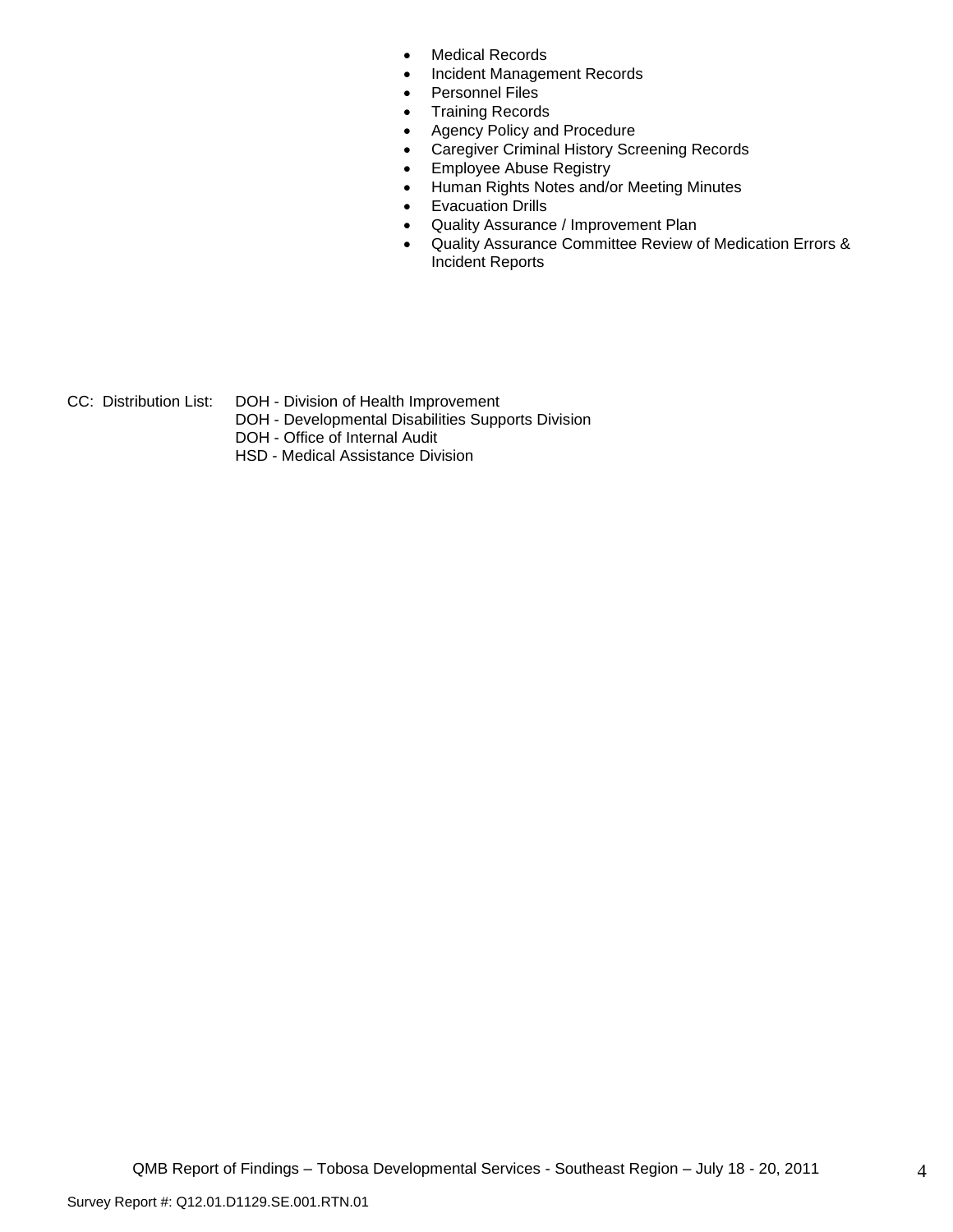#### **Attachment A**

# **Provider Instructions for Completing the QMB Plan of Correction (POC) Process**

## *Introduction:*

After a QMB Compliance Review, your QMB Report of Findings will be sent to you via US mail.

Each provider must develop and implement a Plan of Correction (POC) that identifies specific quality assurance and quality improvement activities the agency will implement to correct deficiencies and prevent continued non compliance.

Agencies must submit their Plan of Correction within 10 business days from the date you receive the QMB Report of Findings. (Providers who do not submit a POC within 10 days will be referred to the Internal Review Committee [IRC] for sanctions).

If you have questions about the Plan of Correction process, call the QMB Plan of Correction Coordinator at 505-222-8647 or email at George.Perrault@state.nm.us. Requests for technical assistance must be requested through your DDSD Regional Office.

If you wish to dispute a finding on the official Report of Findings, you must file an Informal Reconsideration of Findings (IRF) request within ten (10) days of receiving your report. The POC process cannot resolve disputes regarding findings. Please note that you must still submit a POC for findings that are in question (see Attachment "C").

### *Instructions for Completing Agency POC:*

### *Required Content*

Your Plan of Correction should provide a step-by-step description of the methods to correct each deficient practice to prevent recurrence and information that ensures the regulation cited is in compliance. The remedies noted in your POC are expected to be added to your Agency's required, annual Quality Assurance Plan. (see page 3, DDW standards, effective; April 1, 2007, Chapter 1, Section I Continuous Quality Management System)

If a deficiency has already been corrected, the plan should state how it was corrected, the completion date (date the correction was accomplished), and how possible recurrence of the deficiency will be prevented.

The Plan of Correction you submit needs to address *each deficiency* in the two right hand columns with:

- 1. How the corrective action will be accomplished for all cited deficiencies in the report of findings;
- 2. How your Agency will identify all other individuals having the potential to be affected by the same deficient practice;
- 3. What measures will be put into place or what systemic changes will be made to ensure that the deficient practice will not reoccur and corrective action is sustained;
- 4. How your Agency plans to monitor corrective actions utilizing its continuous Quality Assurance/Quality Improvement Plan to assure solutions in the plan of correction are achieved and sustained, including (if appropriate):
	- Details about how and when Consumer, Personnel and Residential files are audited by Agency personnel to ensure they contain required documents;
	- Information about how Medication Administration Records are reviewed to verify they contain all required information before they are distributed, as they are being used, and after they are completed;
	- Your processes for ensuring that all staff are trained in Core Competencies, Incident Reporting, and Individual-Specific service requirements, etc;
	- How accuracy in Billing documentation is assured;
	- QMB Report of Findings Tobosa Developmental Services Southeast Region July 18 20, 2011 How health, safety is assured;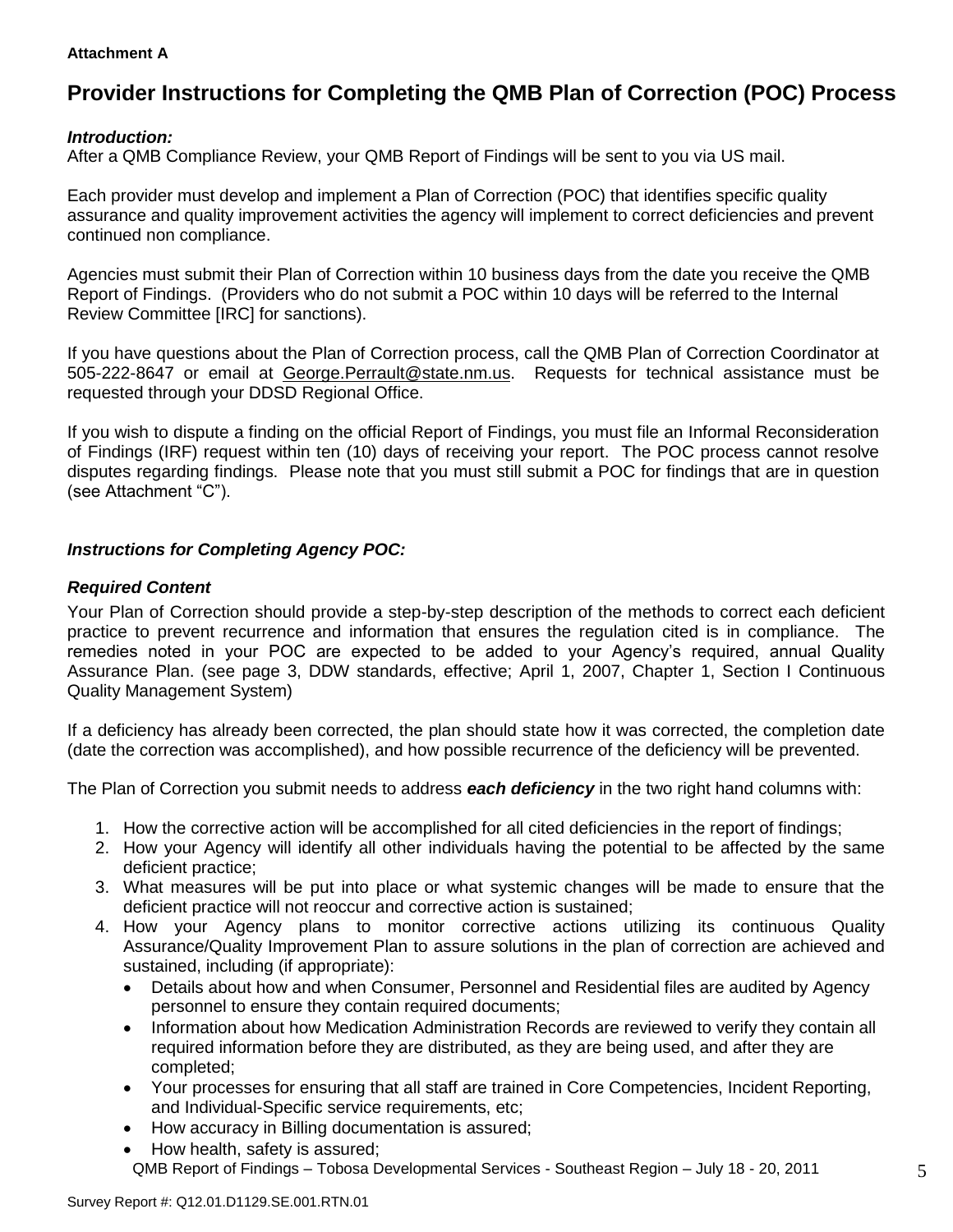- For Case Management Providers, how ISPs are reviewed to verify they meet requirements, how the timeliness of LOC packet submissions and consumer visits are tracked;
- Your process for gathering, analyzing and responding to Quality data, and
- Details about Quality Targets in various areas, current status, Root Cause Analyses about why Targets were not met, and remedies implemented.
- 5. The individual's title responsible for the Plan of Correction and completion date.

*Note:* **Instruction or in-service of staff alone may not be a sufficient plan of correction.** This is a good first step toward correction, but additional steps should be taken to ensure the deficiency is corrected and will not recur.

## *Completion Dates*

The plan of correction must include a **completion date** (entered in the far right-hand column). Be sure the date is **realistic** in the amount of time your Agency will need to correct the deficiency; not to exceed 45 days.

Direct care issues should be corrected immediately and monitored appropriately. Some deficiencies may require a staged plan to accomplish total correction. Deficiencies requiring replacement of equipment, etc., may require more time to accomplish correction but should show reasonable time frames.

# *Plan of Correction Submission Requirements*

- 1. Your Plan of Correction must be completed on the official QMB Survey Report of Findings/Plan of Correction Form and received by QMB within ten (10) business days from the date you received the report of findings.
- 2. If you have questions about the POC process, call the POC Coordinator, George Perrault at 505-222- 8647 for assistance.
- 3. For Technical Assistance (TA) in developing or implementing your POC, contact your local DDSD Regional Office.
- 4. Submit your POC to George Perrault, POC Coordinator in any of the following ways:
	- a. Electronically at [George.Perrault@state.nm.us](mailto:George.Perrault@state.nm.us)
	- b. Faxed to 505-222-8661, or
	- c. Mailed to QMB, 5301 Central Avenue SW, Suite 400, Albuquerque, NM 87108
- 5. Do not send supporting documentation to QMB until after your POC has been approved by QMB.
- 6. QMB will notify you when your POC has been "approve" or "denied."
	- a. Whether your POC is "approved," or "denied," you will have a maximum of 45 business days from the date of receipt of your Report of Findings to correct all survey deficiencies.
	- b. If your POC is "Denied" it must be revised and resubmitted as soon as possible, as the 45 business day limit is in effect.
	- c. If your POC is "Denied" a second time your agency may be referred to the Internal Review Committee.
	- d. You will receive written confirmation that your POC has been approved by QMB and a final deadline for completion of your POC.
- 7. Failure to submit your POC within 10 days without prior approval of an extension by QMB will result in a referral to the Internal Review Committee and the possible implementation of monetary penalties and/or sanctions.
- 8. Revisions, Modifications or Extensions to your Plan of Correction (post QMB approval) must be made in writing and submitted to the Plan of Correction Coordinator at QMB, prior to the due date and are approved on a case-by-case basis. No changes may be made to your POC or the timeframes for implementation without written approval of the POC Coordinator.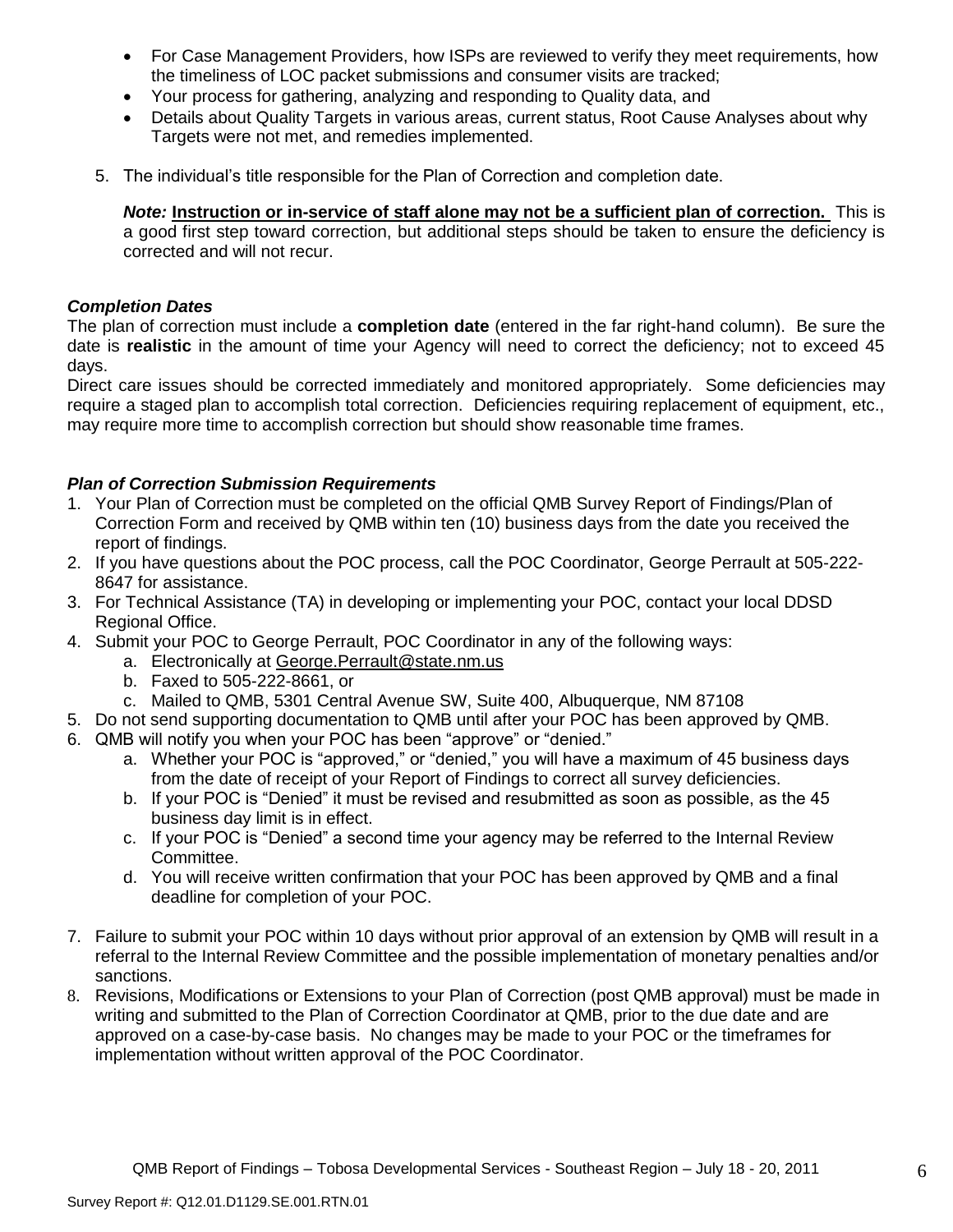# *POC Document Submission Requirements*

Once your POC has been approved by the QMB Plan of Correction Coordinator you must submit copies of documents as evidence that all deficiencies have been corrected, as follows.

- 1. Your internal documents are due within a *maximum* of 45 business days of receipt of your Report of Findings.
- 2. You may submit your documents by postal mail, fax, or electronically on disc or scanned and attached to e-mails.
- 3. All submitted documents *must be annotated*: please be sure the tag numbers and Identification numbers are indicated on each document submitted. Documents which are not annotated with the Tag number and Identification number may not be accepted.
- 4. Do not submit original documents; hard copies or scanned and electronically submitted copies are fine. Originals must be maintained in the agency file(s) per DDSD Standards.
- 5. In lieu of some documents, you may submit copies of file or home audit forms that clearly indicate cited deficiencies have been corrected, other attestations of correction must be approved by the Plan of Correction Coordinator prior to their submission.
- 6. For billing deficiencies, you must submit:
	- a. Evidence of an internal audit of billing documentation for a sample of individuals and timeframes;
	- b. Copies of "void and adjust" forms submitted to correct all over-billed or unjustified units billed identified during your internal audit.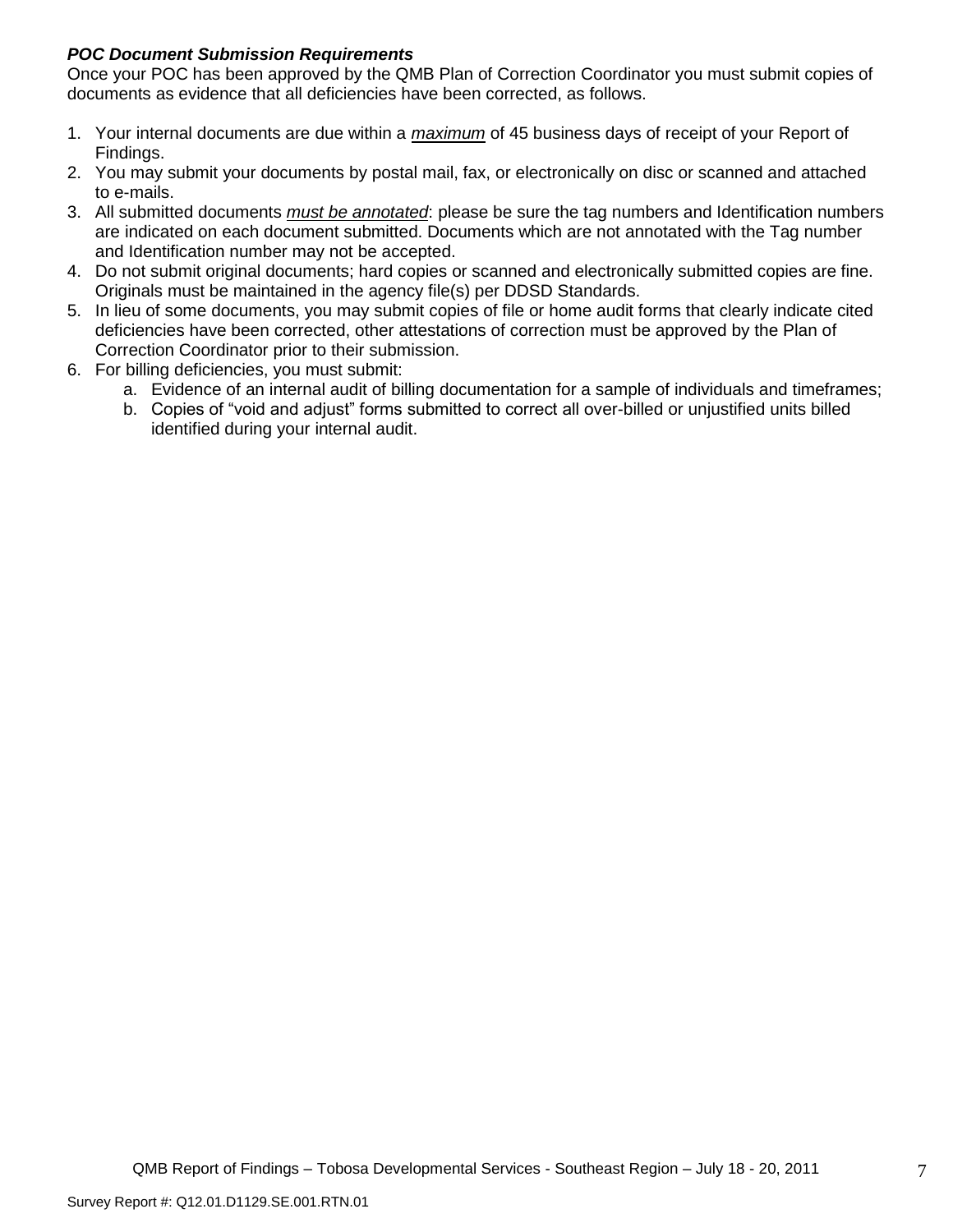Each deficiency in your Report of Findings is scored on a Scope and Severity Scale. The culmination of each deficiency's Scope and Severity is used to determine degree of compliance to standards and regulations and level of QMB Compliance Determination.

|                 |                      |                                                             |                                  | <b>SCOPE</b>                |                                             |
|-----------------|----------------------|-------------------------------------------------------------|----------------------------------|-----------------------------|---------------------------------------------|
|                 |                      |                                                             | <b>Isolated</b><br>$01\% - 15\%$ | <b>Pattern</b><br>16% - 79% | <b>Widespread</b><br>80% - 100%             |
|                 | High Impact          | Immediate Jeopardy to<br>individual health and or<br>safety | J.                               | Κ.                          | L.                                          |
|                 |                      | <b>Actual harm</b>                                          | G.                               | н.                          | L                                           |
| <b>SEVERITY</b> | Medium<br>Impact     | No Actual Harm<br>Potential for more than                   | D.                               | Ε.                          | $F.$ (3 or<br>more)                         |
|                 |                      | minimal harm                                                | $D.$ (2 or<br>less)              |                             | $F.$ (no<br>conditions of<br>participation) |
|                 | <b>Impact</b><br>Low | No Actual Harm<br>Minimal potential for<br>harm.            | А.                               | <b>B.</b>                   | C.                                          |

# **Scope and Severity Definitions:**

• Isolated:

A deficiency that is limited to 1% to 15% of the sample, usually impacting few individuals in the sample.

• Pattern:

A deficiency that impacts a number or group of individuals from 16% to 79% of the sample is defined as a pattern finding. Pattern findings suggest the need for system wide corrective actions.

• Widespread:

A deficiency that impacts most or all (80% to 100%) of the individuals in the sample is defined as widespread or pervasive. Widespread findings suggest the need for system wide corrective actions as well as the need to implement a Continuous Quality Improvement process to improve or build infrastructure. Widespread findings could be referred to the Internal Review Committee for review and possible actions or sanctions.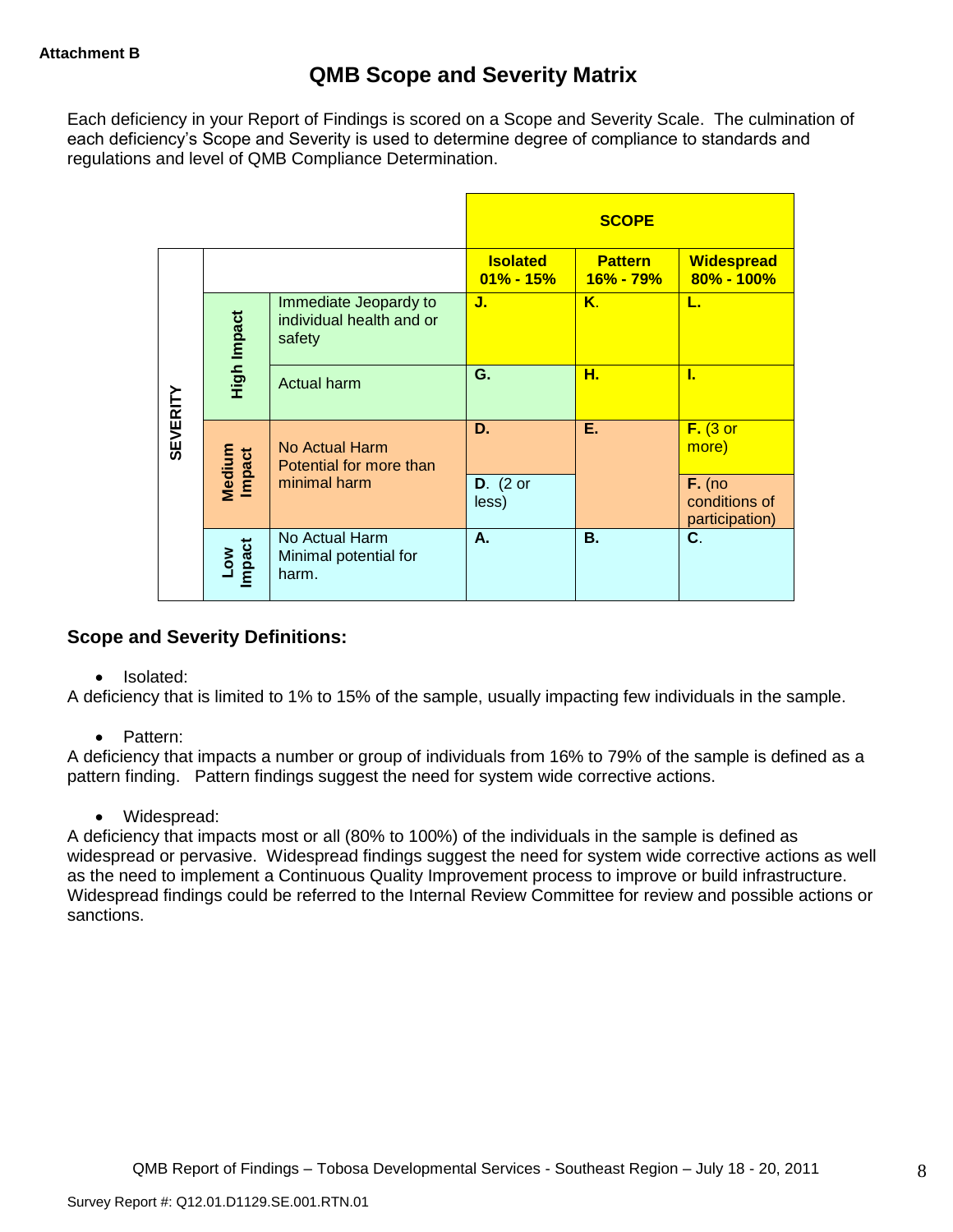# **QMB Determinations of Compliance**

"Substantial Compliance with Conditions of Participation"

The QMB determination of "Substantial Compliance with Conditions of Participation" indicates that a provider is in substantial compliance with all 'Conditions of Participation' and other standards and regulations. The agency has obtained a level of compliance such that there is a minimal potential for harm to individuals' health and safety. To qualify for a determination of Substantial Compliance with Conditions of Participation, the provider must be in compliance with all Conditions of Participation.

"Non-Compliance with Conditions of Participation"

The QMB determination of "Non-Compliance with Conditions of Participation" indicates that a provider is out of compliance with one (1) or more 'Conditions of Participation.' This non-compliance, if not corrected, is likely to result in a serious negative outcome or the potential for more than minimal harm to individuals' health and safety.

Providers receiving a repeat determination of 'Non-Compliance' may be referred by QMB to the Internal Review Committee (IRC) for consideration of remedies and possible actions.

"Sub-Standard Compliance with Conditions of Participation":

The QMB determination of "Sub-Standard Compliance with Conditions of Participation" indicates a provider is significantly out of compliance with Conditions of Participation and/or has:

- Multiple findings of widespread non-compliance with any standard or regulation with a significant potential for more than minimal harm.
- Any finding of actual harm or Immediate Jeopardy.

Providers receiving a repeat determination of 'Substandard Compliance' will be referred by QMB to the Internal Review Committee (IRC) for consideration of remedies and possible actions.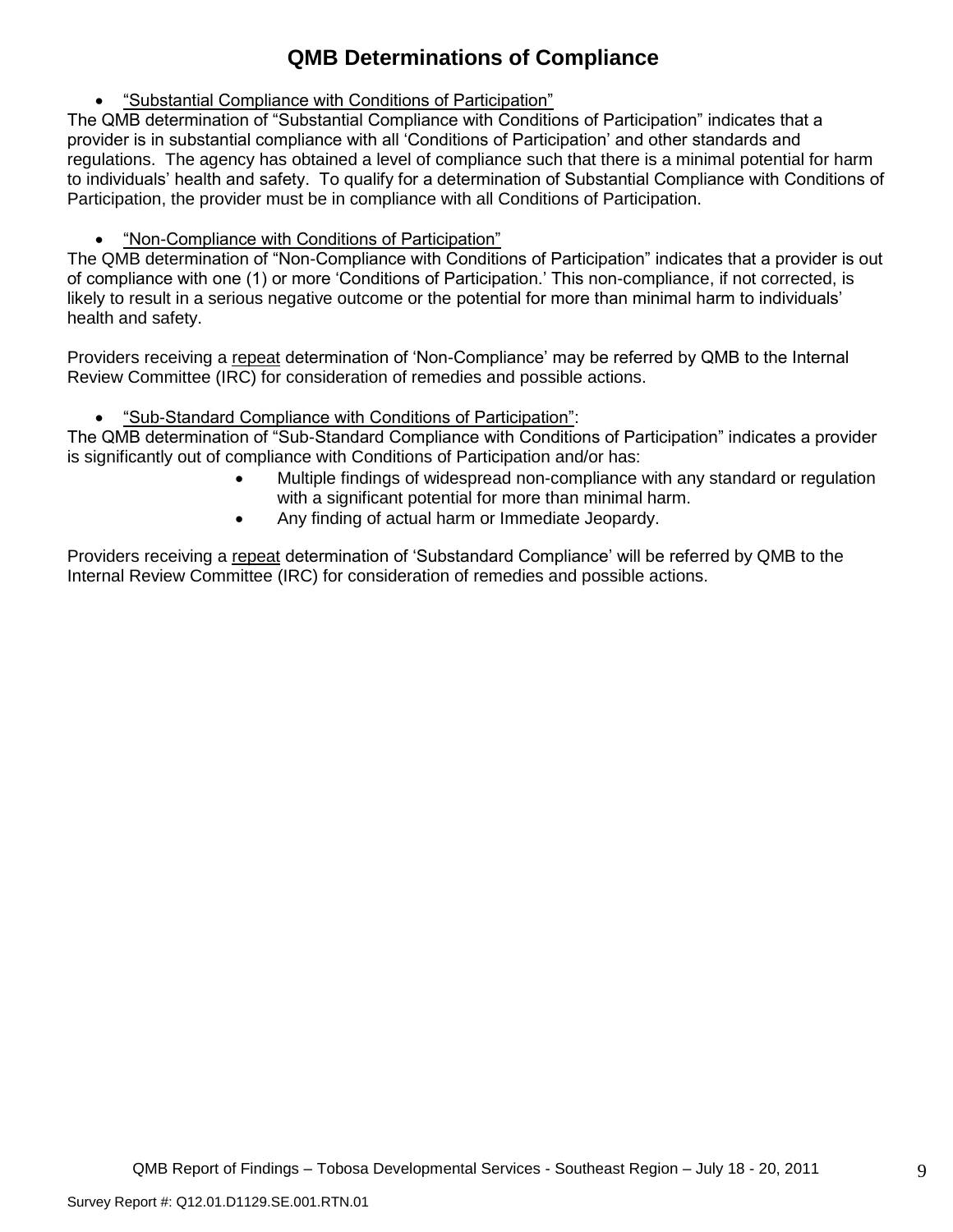# **Guidelines for the Provider Informal Reconsideration of Finding (IRF) Process**

### **Introduction:**

Throughout the QMB Survey process, surveyors are openly communicating with providers. Open communication means that surveyors have clarified issues and/or requested missing information before completing the review. Regardless, there may still be instances where the provider disagrees with a specific finding. Providers may use the following process to informally dispute a finding.

#### **Instructions:**

- 1. The Informal Reconsideration of the Finding (IRF) request must be in writing to the QMB Deputy Bureau Chief **within 10 working days** of receipt of the final report.
- 2. The written request for an IRF must be completed on the QMB Request for Informal Reconsideration of Finding Form available on the QMB website:<http://dhi.health.state.nm.us/qmb>
- 3. The written request for an IRF must specify in detail the request for reconsideration and why the finding is inaccurate.
- 4. The IRF request must include all supporting documentation or evidence.

### **The following limitations apply to the IRF process:**

- The request for an IRF and all supporting evidence must be received within 10 days.
- Findings based on evidence requested during the survey and not provided may not be subject to reconsideration.
- The supporting documentation must be new evidence not previously reviewed or requested by the survey team.
- Providers must continue to complete their Plan of Correction during the IRF process
- Providers may not request an IRF to challenge the sampling methodology.
- Providers may not request an IRF based on disagreement with the nature of the standard or regulation.
- Providers may not request an IRF to challenge the team composition.
- Providers may not request an IRF to challenge the QMB compliance determination or the length of their DDSD provider contract.

A Provider forfeits the right to an IRF if the request is not made within 10 working days of receiving the report and/or does not include all supporting documentation or evidence to show compliance with the standards and regulations.

QMB has 30 working days to complete the review and notify the provider of the decision. The request will be reviewed by the IRF committee. The Provider will be notified in writing of the ruling; no face to face meeting will be conducted.

When a Provider requests that a finding be reconsidered, it does not stop or delay the Plan of Correction process. **Providers must continue to complete the Plan of Correction, including the finding in dispute regardless of the IRF status.** If a finding is removed or modified, it will be noted and removed or modified from the Report of Findings. It should be noted that in some cases a Plan of Correction may be completed prior to the IRF process being completed. The provider will be notified in writing on the decisions of the IRF committee.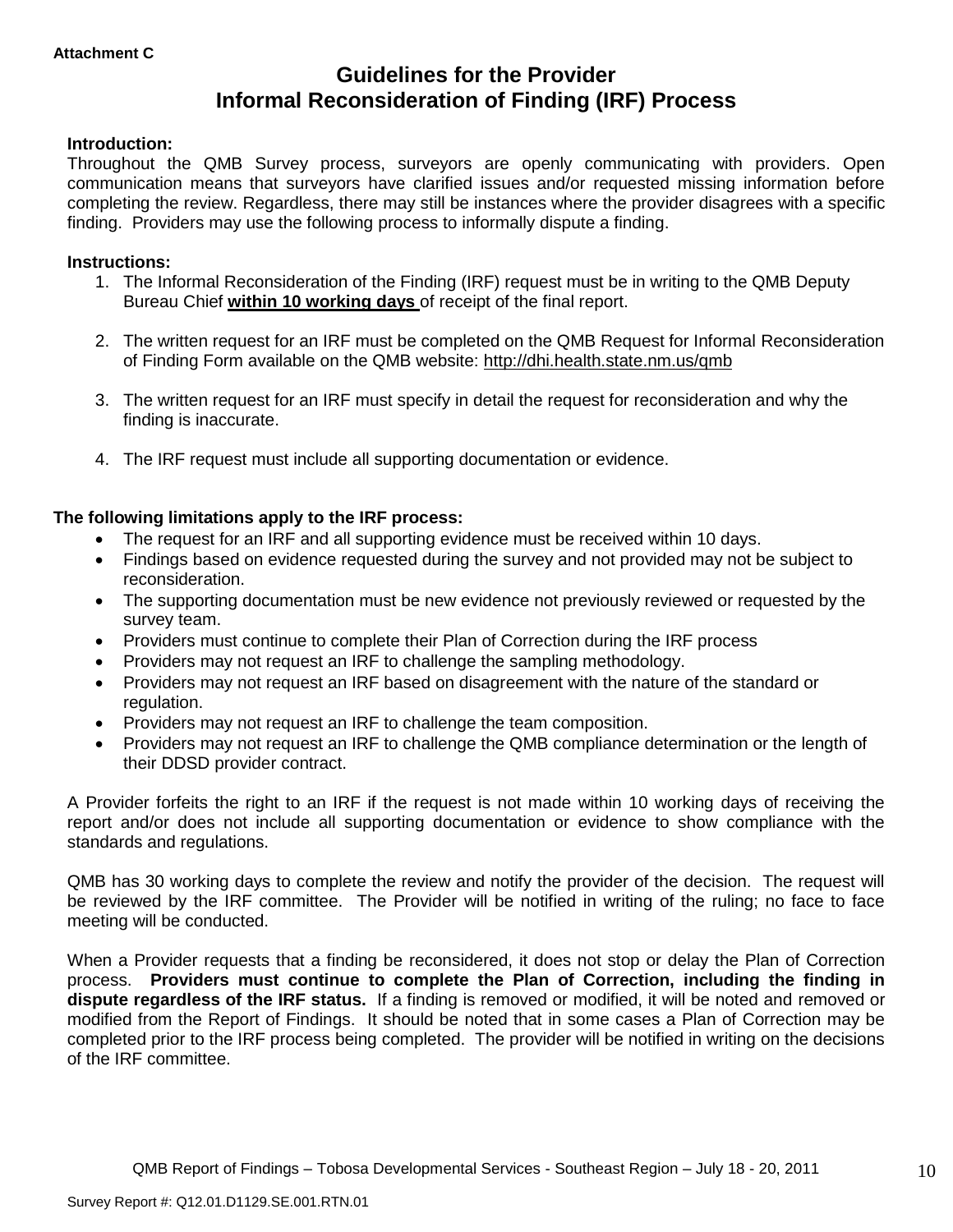# **Agency: Tobosa Developmental Services - Southeast Region** Program: Developmental Disabilities Waiver Service: Living Supports (Supported Living & Independent Living) & Inclusion Supports (Adult Habilitation, Community Access & Supported Employment,) Monitoring Type: Routine Survey<br>Date of Survey: July 18 - 20, 20 **Date of Survey: July 18 – 20, 2011**

| <b>Standard of Care</b>                                                                                                                                                                                                                                                                                                                                                                                                                                                                                                                                                                                                                                                                                                                                                                                                                                                                                                                                                                                                                                                                                                                                                                                                                                                                                                                                                                          | <b>Deficiency</b>                                                                                                                                                                                                                                                                                                                                                                                                                                                                                                                                                                                                                                                                                                                                                | <b>Agency Plan of Correction and</b><br><b>Responsible Party</b>                                                                          | <b>Date</b><br><b>Due</b> |
|--------------------------------------------------------------------------------------------------------------------------------------------------------------------------------------------------------------------------------------------------------------------------------------------------------------------------------------------------------------------------------------------------------------------------------------------------------------------------------------------------------------------------------------------------------------------------------------------------------------------------------------------------------------------------------------------------------------------------------------------------------------------------------------------------------------------------------------------------------------------------------------------------------------------------------------------------------------------------------------------------------------------------------------------------------------------------------------------------------------------------------------------------------------------------------------------------------------------------------------------------------------------------------------------------------------------------------------------------------------------------------------------------|------------------------------------------------------------------------------------------------------------------------------------------------------------------------------------------------------------------------------------------------------------------------------------------------------------------------------------------------------------------------------------------------------------------------------------------------------------------------------------------------------------------------------------------------------------------------------------------------------------------------------------------------------------------------------------------------------------------------------------------------------------------|-------------------------------------------------------------------------------------------------------------------------------------------|---------------------------|
| Tag #1A09 Medication Delivery (MAR) -<br><b>Routine Medication</b>                                                                                                                                                                                                                                                                                                                                                                                                                                                                                                                                                                                                                                                                                                                                                                                                                                                                                                                                                                                                                                                                                                                                                                                                                                                                                                                               | <b>Scope and Severity Rating: D</b>                                                                                                                                                                                                                                                                                                                                                                                                                                                                                                                                                                                                                                                                                                                              |                                                                                                                                           |                           |
| Developmental Disabilities (DD) Waiver Service<br>Standards effective 4/1/2007<br><b>CHAPTER 1 II. PROVIDER AGENCY</b><br>REQUIREMENTS: The objective of these standards<br>is to establish Provider Agency policy, procedure<br>and reporting requirements for DD Medicaid Waiver<br>program. These requirements apply to all such<br>Provider Agency staff, whether directly employed or<br>subcontracting with the Provider Agency. Additional<br>Provider Agency requirements and personnel<br>qualifications may be applicable for specific service<br>standards.<br>Е.<br><b>Medication Delivery: Provider Agencies</b><br>that provide Community Living, Community<br>Inclusion or Private Duty Nursing services shall<br>have written policies and procedures regarding<br>medication(s) delivery and tracking and reporting of<br>medication errors in accordance with DDSD<br>Medication Assessment and Delivery Policy and<br>Procedures, the Board of Nursing Rules and Board<br>of Pharmacy standards and regulations.<br>(2) When required by the DDSD Medication<br>Assessment and Delivery Policy, Medication<br>Administration Records (MAR) shall be maintained<br>and include:<br>(a) The name of the individual, a transcription of<br>the physician's written or licensed health care<br>provider's prescription including the brand<br>and generic name of the medication, | Medication Administration Records (MAR) were<br>reviewed for the months of April, May & June 2011.<br>Based on record review, 2 of 13 individuals had<br>Medication Administration Records, which contained<br>missing medications entries and/or other errors:<br>Individual #9<br>June 2011<br>Medication Administration Records did not contain<br>the diagnosis for which the medication is<br>prescribed:<br>• Temovate Cream 0.5% (2 times daily)<br>Individual #10<br>May 2011<br>Medication Administration Records did not contain<br>the diagnosis for which the medication is<br>prescribed:<br>• Ensure (2 times daily)<br>Medication Administration Records did not contain<br>the dosage for the following medications:<br>• Ensure (2 times daily) | Provider:<br>Please provide your evidence of on-going<br>Quality Assurance / Quality Improvement<br>specific to this tag below this line. |                           |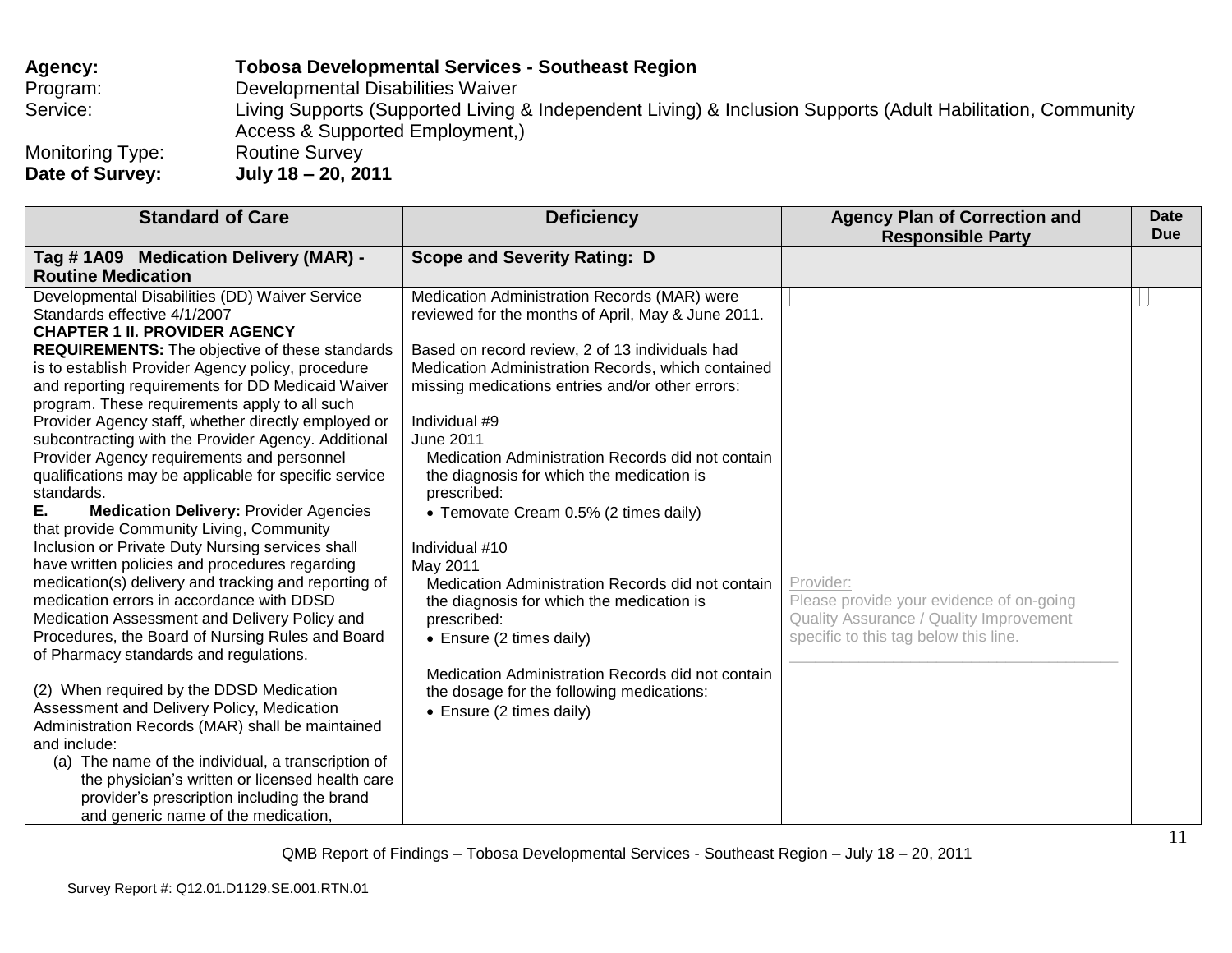| diagnosis for which the medication is<br>prescribed;                                               |  |  |
|----------------------------------------------------------------------------------------------------|--|--|
| (b) Prescribed dosage, frequency and                                                               |  |  |
| method/route of administration, times and<br>dates of administration;                              |  |  |
| (c) Initials of the individual administering or                                                    |  |  |
| assisting with the medication;<br>(d) Explanation of any medication irregularity;                  |  |  |
| (e) Documentation of any allergic reaction or                                                      |  |  |
| adverse medication effect; and                                                                     |  |  |
| For PRN medication, an explanation for the<br>(f)                                                  |  |  |
| use of the PRN medication shall include                                                            |  |  |
| observable signs/symptoms or                                                                       |  |  |
| circumstances in which the medication is to                                                        |  |  |
| be used, and documentation of effectiveness                                                        |  |  |
| of PRN medication administered.                                                                    |  |  |
| (3) The Provider Agency shall also maintain a                                                      |  |  |
| signature page that designates the full name that<br>corresponds to each initial used to document  |  |  |
| administered or assisted delivery of each dose;                                                    |  |  |
| (4) MARs are not required for individuals                                                          |  |  |
| participating in Independent Living who self-                                                      |  |  |
| administer their own medications;                                                                  |  |  |
| (5) Information from the prescribing pharmacy                                                      |  |  |
| regarding medications shall be kept in the home and                                                |  |  |
| community inclusion service locations and shall                                                    |  |  |
| include the expected desired outcomes of                                                           |  |  |
| administrating the medication, signs and symptoms<br>of adverse events and interactions with other |  |  |
| medications;                                                                                       |  |  |
|                                                                                                    |  |  |
| NMAC 16.19.11.8 MINIMUM STANDARDS:                                                                 |  |  |
| A. MINIMUM STANDARDS FOR THE                                                                       |  |  |
| DISTRIBUTION, STORAGE, HANDLING AND                                                                |  |  |
| <b>RECORD KEEPING OF DRUGS:</b>                                                                    |  |  |
| (d) The facility shall have a Medication                                                           |  |  |
| Administration Record (MAR) documenting                                                            |  |  |
| medication administered to residents, including                                                    |  |  |
| over-the-counter medications. This                                                                 |  |  |
| documentation shall include:                                                                       |  |  |
| Name of resident;<br>(i)                                                                           |  |  |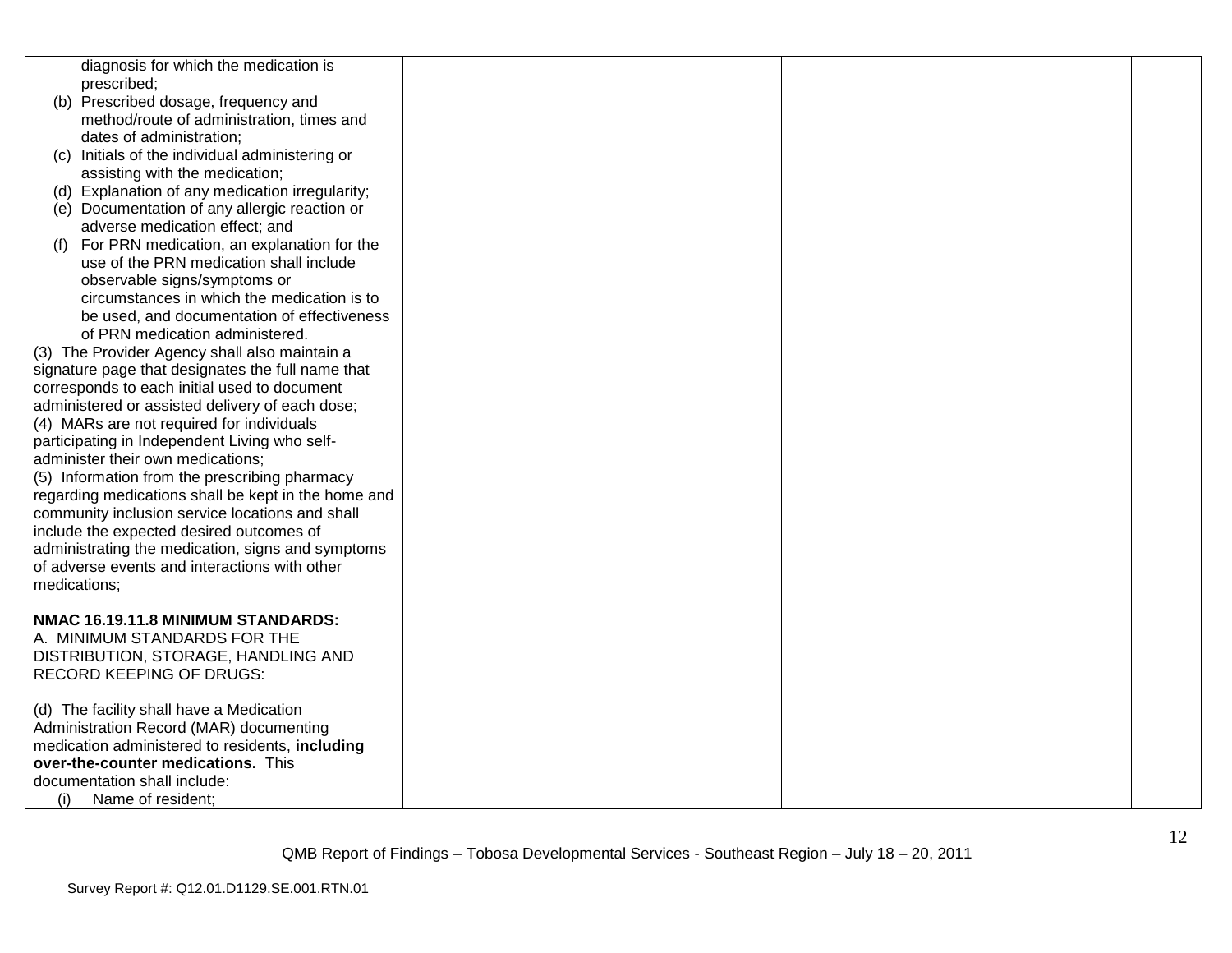| (ii)<br>Date given;                                    |  |  |
|--------------------------------------------------------|--|--|
| (iii) Drug product name;                               |  |  |
| Dosage and form;<br>(iv)                               |  |  |
| Strength of drug;<br>(v)                               |  |  |
| Route of administration;<br>(vi)                       |  |  |
| (vii) How often medication is to be taken;             |  |  |
| (viii) Time taken and staff initials;                  |  |  |
| (ix) Dates when the medication is discontinued         |  |  |
| or changed;                                            |  |  |
| The name and initials of all staff<br>(x)              |  |  |
| administering medications.                             |  |  |
|                                                        |  |  |
| <b>Model Custodial Procedure Manual</b>                |  |  |
| <b>D. Administration of Drugs</b>                      |  |  |
| Unless otherwise stated by practitioner, patients will |  |  |
| not be allowed to administer their own medications.    |  |  |
| Document the practitioner's order authorizing the      |  |  |
| self-administration of medications.                    |  |  |
|                                                        |  |  |
| All PRN (As needed) medications shall have             |  |  |
| complete detail instructions regarding the             |  |  |
| administering of the medication. This shall include:   |  |  |
| $\triangleright$ symptoms that indicate the use of the |  |  |
| medication,                                            |  |  |
| exact dosage to be used, and<br>➤                      |  |  |
| the exact amount to be used in a 24 hour<br>≻          |  |  |
| period.                                                |  |  |
|                                                        |  |  |
|                                                        |  |  |
|                                                        |  |  |
|                                                        |  |  |
|                                                        |  |  |
|                                                        |  |  |
|                                                        |  |  |
|                                                        |  |  |
|                                                        |  |  |
|                                                        |  |  |
|                                                        |  |  |
|                                                        |  |  |
|                                                        |  |  |
|                                                        |  |  |
|                                                        |  |  |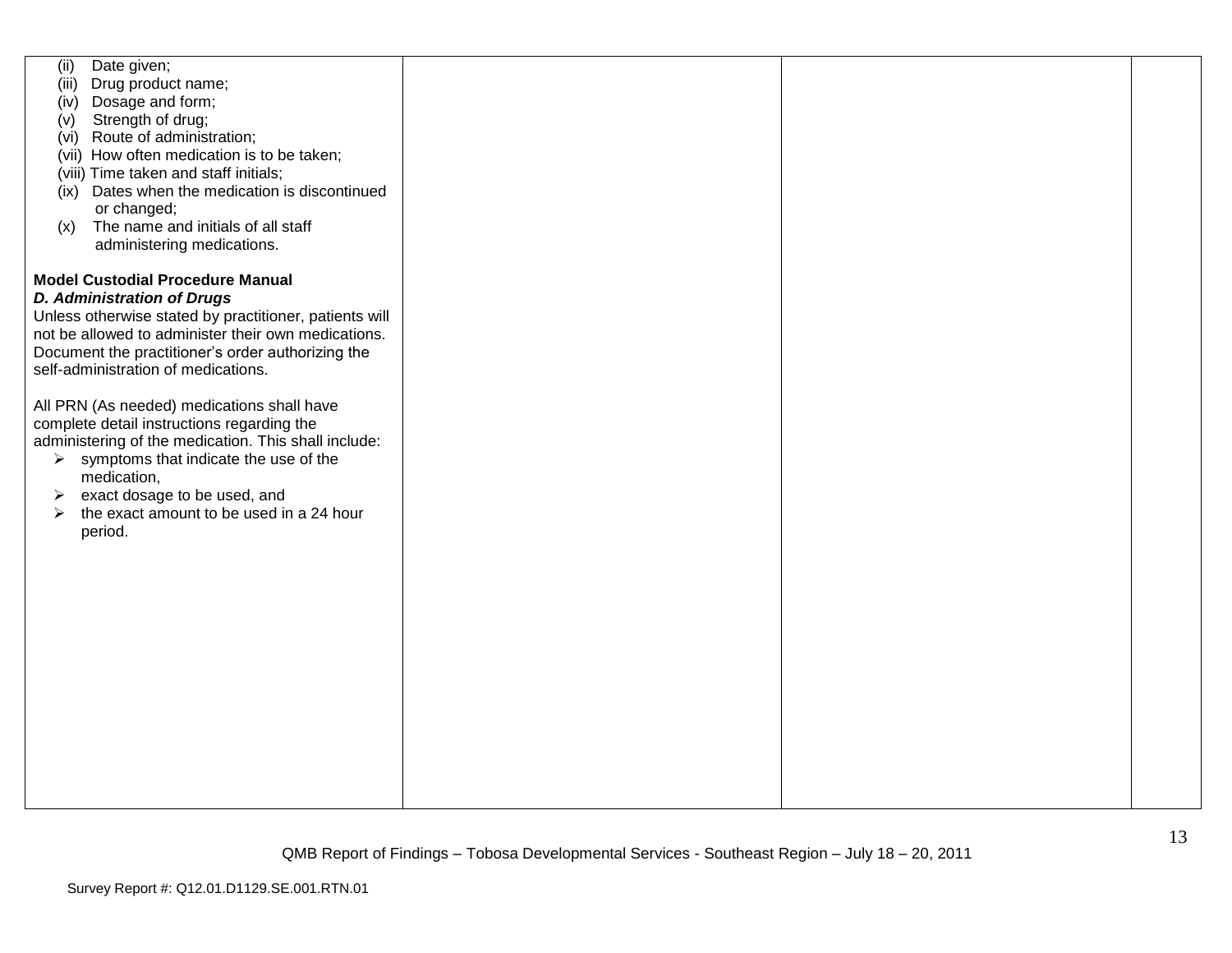| Tag #1A09.2 Medication Delivery - PRN                                                                                                                                                                                                                                                                                                                                                                                                                                                                                                                                         | <b>Scope and Severity Rating: F</b>                                                                                                                                                                                                                                                                                                                                                                                                      |                                                                                                                                           |  |
|-------------------------------------------------------------------------------------------------------------------------------------------------------------------------------------------------------------------------------------------------------------------------------------------------------------------------------------------------------------------------------------------------------------------------------------------------------------------------------------------------------------------------------------------------------------------------------|------------------------------------------------------------------------------------------------------------------------------------------------------------------------------------------------------------------------------------------------------------------------------------------------------------------------------------------------------------------------------------------------------------------------------------------|-------------------------------------------------------------------------------------------------------------------------------------------|--|
| <b>Nurse Approval</b>                                                                                                                                                                                                                                                                                                                                                                                                                                                                                                                                                         |                                                                                                                                                                                                                                                                                                                                                                                                                                          |                                                                                                                                           |  |
| Developmental Disabilities (DD) Waiver Service<br>Standards effective 4/1/2007<br><b>CHAPTER 1 II. PROVIDER AGENCY</b><br><b>REQUIREMENTS:</b> The objective of these standards<br>is to establish Provider Agency policy, procedure<br>and reporting requirements for DD Medicaid Waiver<br>program. These requirements apply to all such<br>Provider Agency staff, whether directly employed or<br>subcontracting with the Provider Agency. Additional<br>Provider Agency requirements and personnel<br>qualifications may be applicable for specific service<br>standards. | Based on record review and interview, the Agency<br>failed to maintain documentation of PRN usage as<br>required by standard for 1 of 13 Individuals.<br>Individual #9<br><b>June 2011</b><br>No documentation of the verbal authorization<br>from the Agency nurse prior to each<br>administration/assistance of PRN medication was<br>found for the following PRN medication:<br>• Diphenhydramine 25mg - PRN - 6/13 (given 1<br>time) |                                                                                                                                           |  |
| E. Medication Delivery: Provider Agencies that<br>provide Community Living, Community Inclusion or<br>Private Duty Nursing services shall have written<br>policies and procedures regarding medication(s)<br>delivery and tracking and reporting of medication<br>errors in accordance with DDSD Medication                                                                                                                                                                                                                                                                   | <b>July 2011</b><br>No documentation of the verbal authorization<br>from the Agency nurse prior to each<br>administration/assistance of PRN medication was<br>found for the following PRN medication:<br>• Maalox - PRN - $7/1$ (given 1 time)                                                                                                                                                                                           |                                                                                                                                           |  |
| Assessment and Delivery Policy and Procedures,<br>the Board of Nursing Rules and Board of Pharmacy<br>standards and regulations.<br><b>Department of Health</b>                                                                                                                                                                                                                                                                                                                                                                                                               | When #164, was asked if the Agency had nursing<br>documentation indicating Nursing Personnel were<br>called prior to administering/assisting individuals<br>with PRN Medications, the following was reported:                                                                                                                                                                                                                            | Provider:<br>Please provide your evidence of on-going<br>Quality Assurance / Quality Improvement<br>specific to this tag below this line. |  |
| <b>Developmental Disabilities Supports Division</b><br>(DDSD) Medication Assessment and Delivery<br>Policy - Eff. November 1, 2006                                                                                                                                                                                                                                                                                                                                                                                                                                            | • #164 stated, "The house managers have been<br>received training from the RN to do that."                                                                                                                                                                                                                                                                                                                                               |                                                                                                                                           |  |
| <b>F. PRN Medication</b><br>3. Prior to self-administration, self-administration<br>with physical assist or assisting with delivery of PRN                                                                                                                                                                                                                                                                                                                                                                                                                                    | When Surveyors asked for further clarification,<br>Surveyors were presented with the Agency's                                                                                                                                                                                                                                                                                                                                            |                                                                                                                                           |  |
| medications, the direct support staff must contact<br>the agency nurse to describe observed symptoms<br>and thus assure that the PRN medication is being                                                                                                                                                                                                                                                                                                                                                                                                                      | "Protocol for 'As Needed' or PRN Medications"<br>which stated,                                                                                                                                                                                                                                                                                                                                                                           |                                                                                                                                           |  |
| used according to instructions given by the ordering<br>PCP. In cases of fever, respiratory distress<br>(including coughing), severe pain, vomiting,<br>diarrhea, change in responsiveness/level of                                                                                                                                                                                                                                                                                                                                                                           | "House managers will be delegated by the nurse to give<br>permission for PRN medications under the following<br>guidelines:                                                                                                                                                                                                                                                                                                              |                                                                                                                                           |  |
| consciousness, the nurse must strongly consider<br>the need to conduct a face-to-face assessment to                                                                                                                                                                                                                                                                                                                                                                                                                                                                           | "Between 6 pm and 7 am only; Monday thru Friday and all<br>hours over the weekend. All other medication requests<br>during office hours must be requested from the nursing                                                                                                                                                                                                                                                               |                                                                                                                                           |  |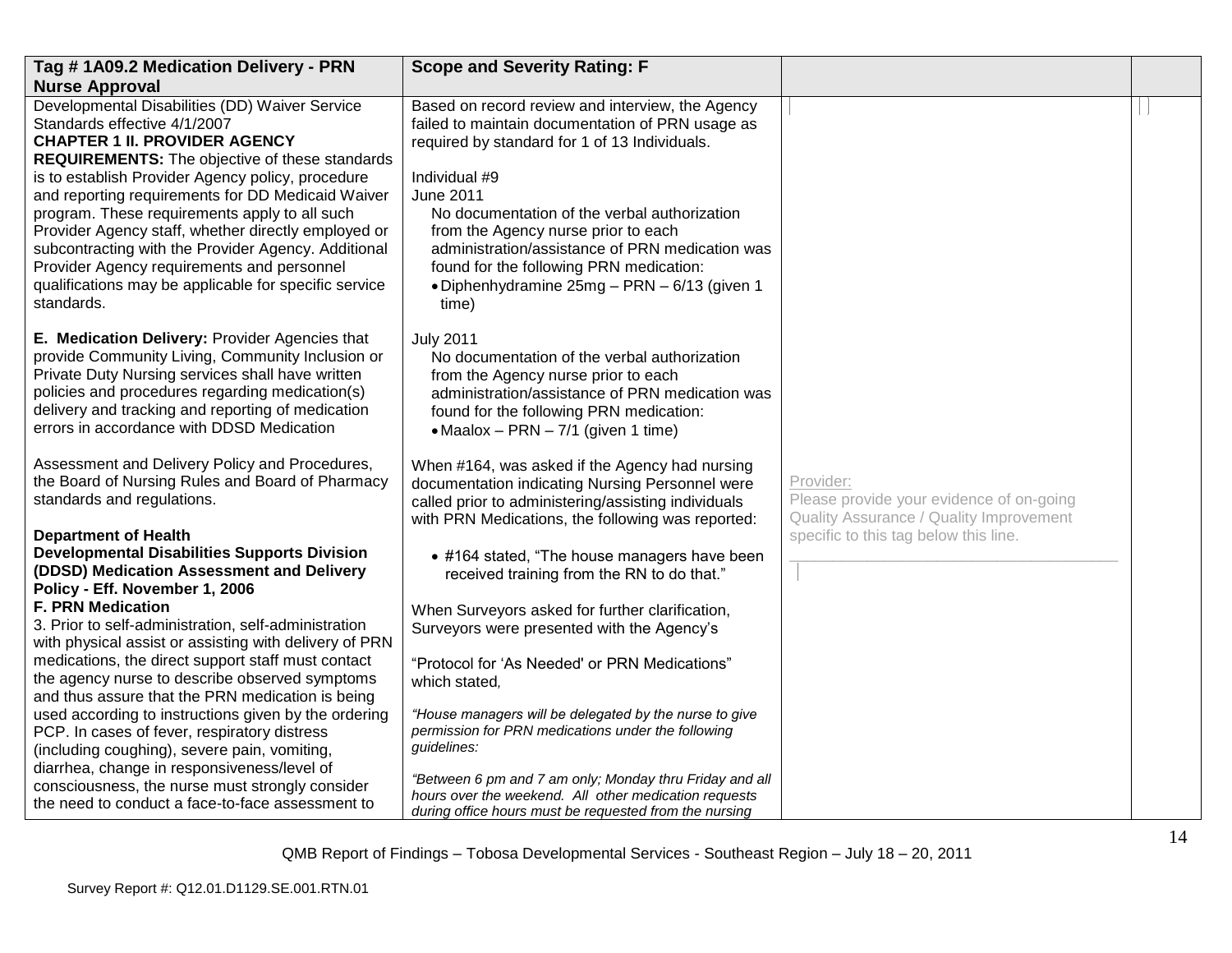| assure that the PRN does not mask a condition          | office. This allows nursing to evaluate or schedule appt if |  |
|--------------------------------------------------------|-------------------------------------------------------------|--|
| better treated by seeking medical attention. This      | needed.                                                     |  |
| does not apply to home based/family living settings    | Ibuprofen 200mg: Administer two tablets via route           |  |
| where the provider is related by affinity or by        | indicated on the MAR $(X 1$ time)                           |  |
| consanguinity to the individual.                       | Fever greater than 100°F                                    |  |
|                                                        | Complaint of pain unrelieved by rest                        |  |
| 4. The agency nurse shall review the utilization of    |                                                             |  |
| PRN medications routinely. Frequent or escalating      | Tylenol 500mg Administer two tablets via route indicated    |  |
| use of PRN medications must be reported to the         | on MAR (X1 time)                                            |  |
| PCP and discussed by the Interdisciplinary for         | Fever greater than 100°F                                    |  |
| changes to the overall support plan (see Section H     | Complaint of pain unrelieved by rest                        |  |
| of this policy).                                       |                                                             |  |
| <b>H. Agency Nurse Monitoring</b>                      | Maalox Susp Administer one to two tablespoonfuls (15-30     |  |
| 1. Regardless of the level of assistance with          | ml) via route on MAR every 1 to 3 hours (X 2 times)         |  |
| medication delivery that is required by the individual | Upset stomach                                               |  |
| or the route through which the medication is           | Indigestion                                                 |  |
| delivered, the agency nurses must monitor the          | Heartburn                                                   |  |
| individual's response to the effects of their routine  | Nausea                                                      |  |
| and PRN medications. The frequency and type of         | Diarrhea                                                    |  |
| monitoring must be based on the nurse's                |                                                             |  |
| assessment of the individual and consideration of      | Mylanta Susp Administer two to four tablespoonfuls (15-     |  |
| the individual's diagnoses, health status, stability,  | 30 ml) via route on MAR every 1 to 3 hours (X 2 times)      |  |
| utilization of PRN medications and level of support    | Gas                                                         |  |
| required by the individual's condition and the skill   | Indigestion                                                 |  |
| level and needs of the direct care staff. Nursing      | Benedryl 25 mg capsule Administer one to two capsules       |  |
| monitoring should be based on prudent nursing          | via route on MAR every 4 to 6 hours (X2 times)              |  |
| practice and should support the safety and             | Runny nose                                                  |  |
| independence of the individual in the community        | Sneezing                                                    |  |
| setting. The health care plan shall reflect the        | Itchy and/or watery eyes                                    |  |
| planned monitoring of the individual's response to     |                                                             |  |
| medication.                                            | Robitussin DM (generic Tussin DM) Administer one to two     |  |
| <b>Department of Health Developmental Disabilities</b> | teaspoons (5-10 cc) via route on MAR every 4-6 hours (X     |  |
| <b>Supports Division (DDSD) - Procedure Title:</b>     | 2 doses)                                                    |  |
| <b>Medication Assessment and Delivery Procedure</b>    | Cough due to minor sore throat or congestion                |  |
| Eff Date: November 1, 2006                             |                                                             |  |
| C. 3. Prior to delivery of the PRN, direct support     | Hydrocortisone Cream 1% Apply a thin layer to affected      |  |
| staff must contact the agency nurse to describe        | areas every 4-6 hours (X3 doses a day for 3 days)           |  |
| observed symptoms and thus assure that the PRN         | Skin rash or irritation                                     |  |
| is being used according to instructions given by the   |                                                             |  |
| ordering PCP. In cases of fever, respiratory distress  | Triple Antibiotic Ointment Apply to affected area (X4 times |  |
| (including coughing), severe pain, vomiting,           | a day for 3 days)                                           |  |
|                                                        | Cuts and scrapes                                            |  |
| diarrhea, change in responsiveness/level of            | Once you have approved the PRN for the maximum              |  |
|                                                        |                                                             |  |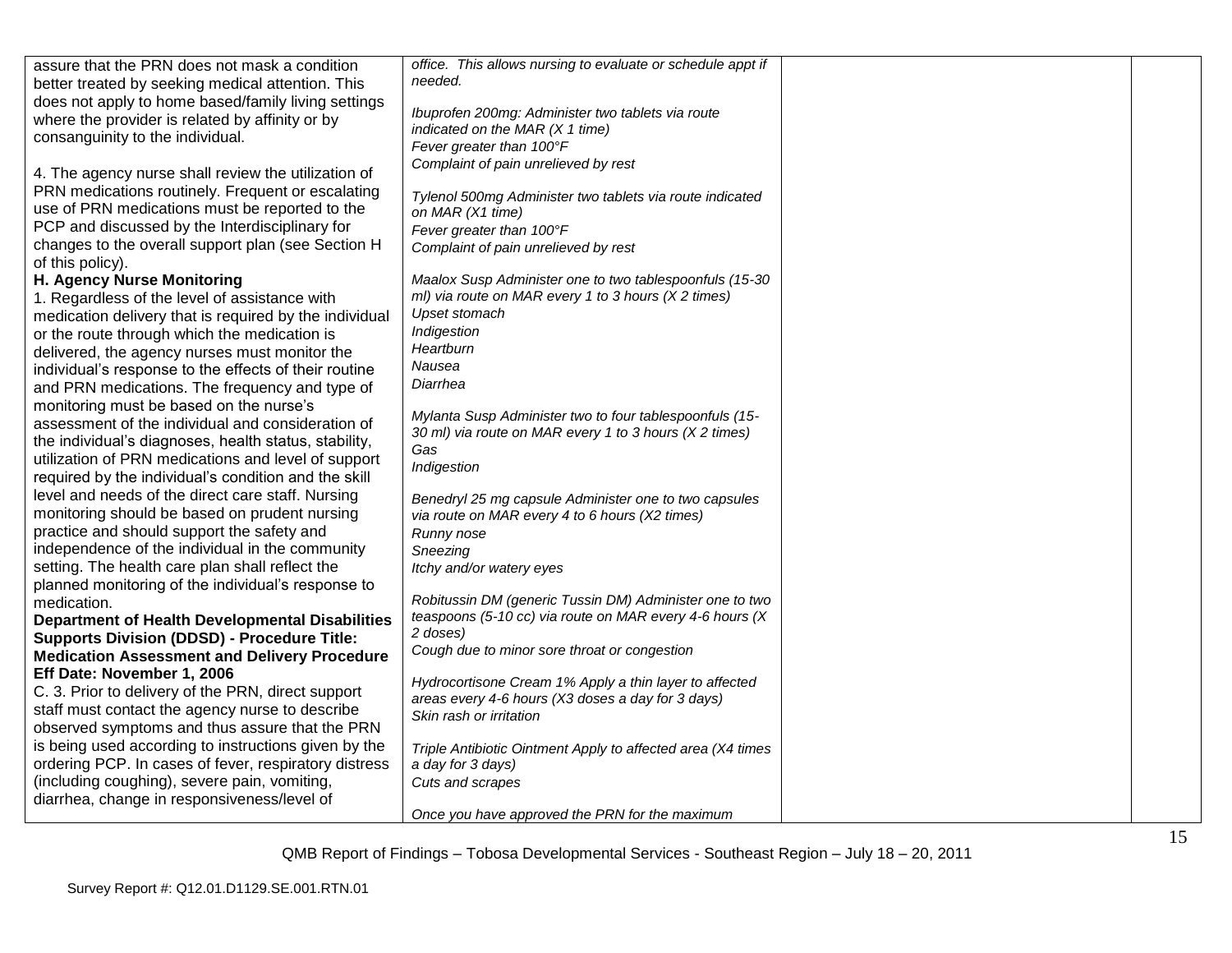| consciousness, the nurse must strongly consider<br>the need to conduct a face-to-face assessment to<br>assure that the PRN does not mask a condition<br>better treated by seeking medical attention.<br>(References: Psychotropic Medication Use Policy,<br>Section D, page 5 Use of PRN Psychotropic<br>Medications; and, Human Rights Committee<br>Requirements Policy, Section B, page 4<br>Interventions Requiring Review and Approval - Use<br>of PRN Medications).<br>a. Document conversation with nurse including all<br>reported signs and symptoms, advice given and<br>action taken by staff.<br>4. Document on the MAR each time a PRN<br>medication is used and describe its effect on the<br>individual (e.g., temperature down, vomiting<br>lessened, anxiety increased, the condition is the<br>same, improved, or worsened, etc.). | amount of times listed above; the house manager must<br>notify the supervisor, who will notify nursing, for advice or<br>approval to administer any more doses. Notify supervisor<br>if at any time a medication approved was not effective for<br>treatment. Supervisor will notify nurse at this time."<br>As the Agency's protocol was contradictory with the<br>DDSD policy on Medication Assessment & Delivery<br>Assistant Director (#164) was asked if they had for<br>a written exception from DDSD indicating that direct<br>support staff did not need to contact the agency<br>nurse prior to delivery of PRN medications as<br>directed by their protocol, the Assistant Director<br>(#164) stated, "We thought we had it."<br>DDSD Southwest Regional Director was notified of<br>this issue during the on-site survey. |  |
|-----------------------------------------------------------------------------------------------------------------------------------------------------------------------------------------------------------------------------------------------------------------------------------------------------------------------------------------------------------------------------------------------------------------------------------------------------------------------------------------------------------------------------------------------------------------------------------------------------------------------------------------------------------------------------------------------------------------------------------------------------------------------------------------------------------------------------------------------------|--------------------------------------------------------------------------------------------------------------------------------------------------------------------------------------------------------------------------------------------------------------------------------------------------------------------------------------------------------------------------------------------------------------------------------------------------------------------------------------------------------------------------------------------------------------------------------------------------------------------------------------------------------------------------------------------------------------------------------------------------------------------------------------------------------------------------------------|--|
| NMAC 16.19.11.8 MINIMUM STANDARDS:<br>A. MINIMUM STANDARDS FOR THE<br>DISTRIBUTION, STORAGE, HANDLING AND<br><b>RECORD KEEPING OF DRUGS:</b><br>(d) The facility shall have a Medication<br>Administration Record (MAR) documenting<br>medication administered to residents, including<br>over-the-counter medications. This<br>documentation shall include:<br>Name of resident;<br>(i)<br>Date given;<br>(ii)<br>Drug product name;<br>(iii)<br>Dosage and form;<br>(iv)<br>Strength of drug;<br>(v)<br>(vi) Route of administration;<br>(vii) How often medication is to be taken;<br>(viii) Time taken and staff initials;<br>(ix) Dates when the medication is discontinued or<br>changed;<br>(x) The name and initials of all staff administering<br>medications.                                                                             |                                                                                                                                                                                                                                                                                                                                                                                                                                                                                                                                                                                                                                                                                                                                                                                                                                      |  |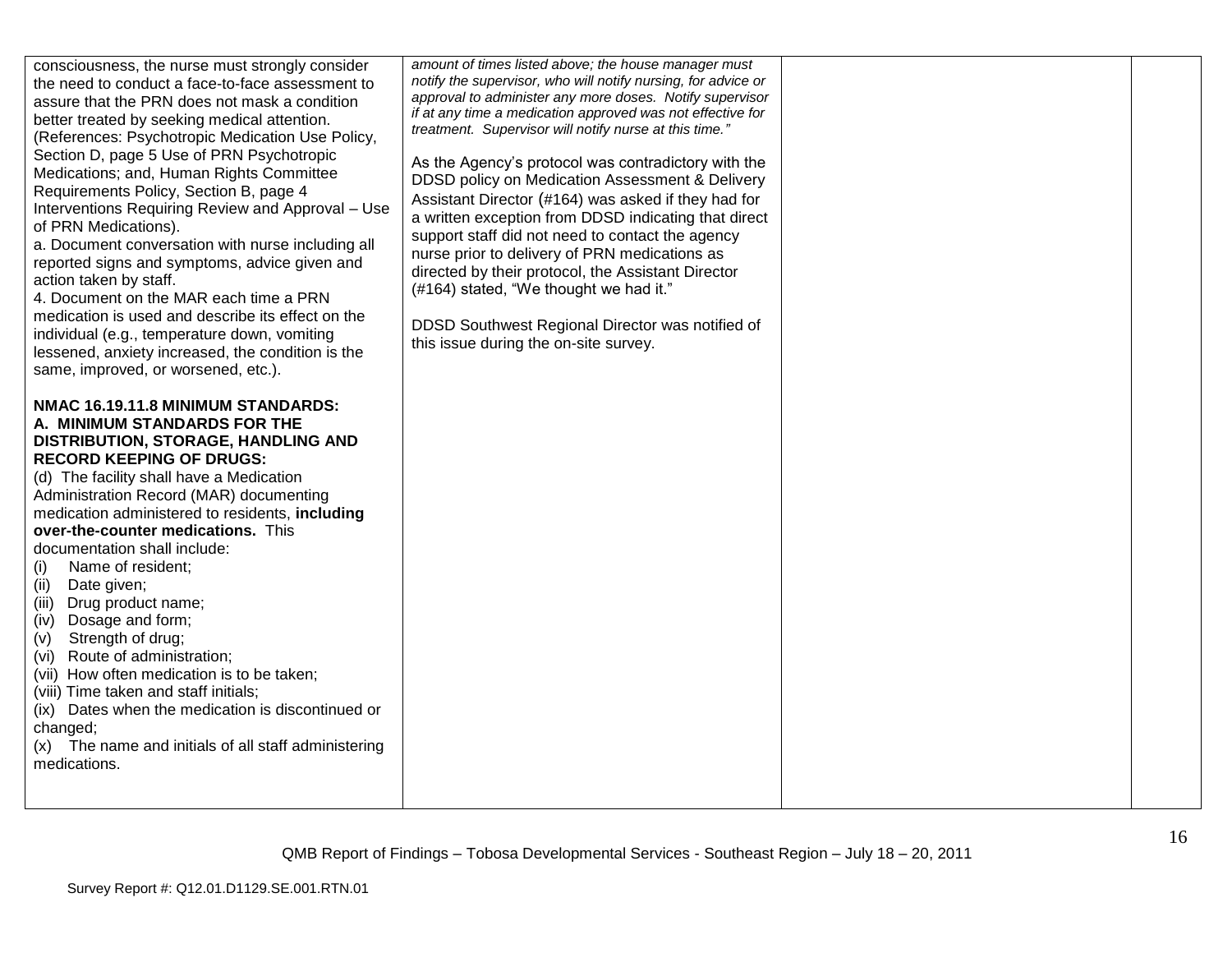| Tag #1A11.1 (CoP) Transportation Training                                                                                                                                                                                                                                                                                                                                                                                                                                                                                                                                                                                                                                                                                 | <b>Scope and Severity Rating: D</b>                                                                                                                                                                                                                                                                                               |                                                                                                                                           |  |
|---------------------------------------------------------------------------------------------------------------------------------------------------------------------------------------------------------------------------------------------------------------------------------------------------------------------------------------------------------------------------------------------------------------------------------------------------------------------------------------------------------------------------------------------------------------------------------------------------------------------------------------------------------------------------------------------------------------------------|-----------------------------------------------------------------------------------------------------------------------------------------------------------------------------------------------------------------------------------------------------------------------------------------------------------------------------------|-------------------------------------------------------------------------------------------------------------------------------------------|--|
| Developmental Disabilities (DD) Waiver Service<br>Standards effective 4/1/2007<br><b>CHAPTER 1 II. PROVIDER AGENCY</b><br><b>REQUIREMENTS:</b> The objective of these standards<br>is to establish Provider Agency policy, procedure<br>and reporting requirements for DD Medicaid Waiver<br>program. These requirements apply to all such<br>Provider Agency staff, whether directly employed or<br>subcontracting with the Provider Agency. Additional<br>Provider Agency requirements and personnel<br>qualifications may be applicable for specific service<br>standards                                                                                                                                              | Based on record review, the Agency failed to<br>provide staff training regarding the safe operation of<br>the vehicle, assisting passengers and safe lifting<br>procedures for 1 of 120 Direct Service<br>Professionals.<br>No documented evidence was found of the following<br>required training:<br>• Transportation (DSP #90) |                                                                                                                                           |  |
| Department of Health (DOH) Developmental<br><b>Disabilities Supports Division (DDSD) Policy</b><br><b>Training Requirements for Direct Service Agency</b><br>Staff Policy Eff Date: March 1, 2007<br><b>II. POLICY STATEMENTS:</b><br>I. Staff providing direct services shall complete<br>safety training within the first thirty (30) days of<br>employment and before working alone with an<br>individual receiving services. The training shall<br>address at least the following:                                                                                                                                                                                                                                    |                                                                                                                                                                                                                                                                                                                                   | Provider:<br>Please provide your evidence of on-going<br>Quality Assurance / Quality Improvement<br>specific to this tag below this line. |  |
| 1. Operating a fire extinguisher<br>2. Proper lifting procedures<br>3. General vehicle safety precautions (e.g., pre-<br>trip inspection, removing keys from the ignition<br>when not in the driver's seat)<br>4. Assisting passengers with cognitive and/or<br>physical impairments (e.g., general guidelines for<br>supporting individuals who may be unaware of<br>safety issues involving traffic or those who<br>require physical assistance to enter/exit a<br>vehicle)<br>5. Operating wheelchair lifts (if applicable to the<br>staff's role)<br>6. Wheelchair tie-down procedures (if applicable<br>to the staff's role)<br>7. Emergency and evacuation procedures (e.g.,<br>roadside emergency, fire emergency) |                                                                                                                                                                                                                                                                                                                                   |                                                                                                                                           |  |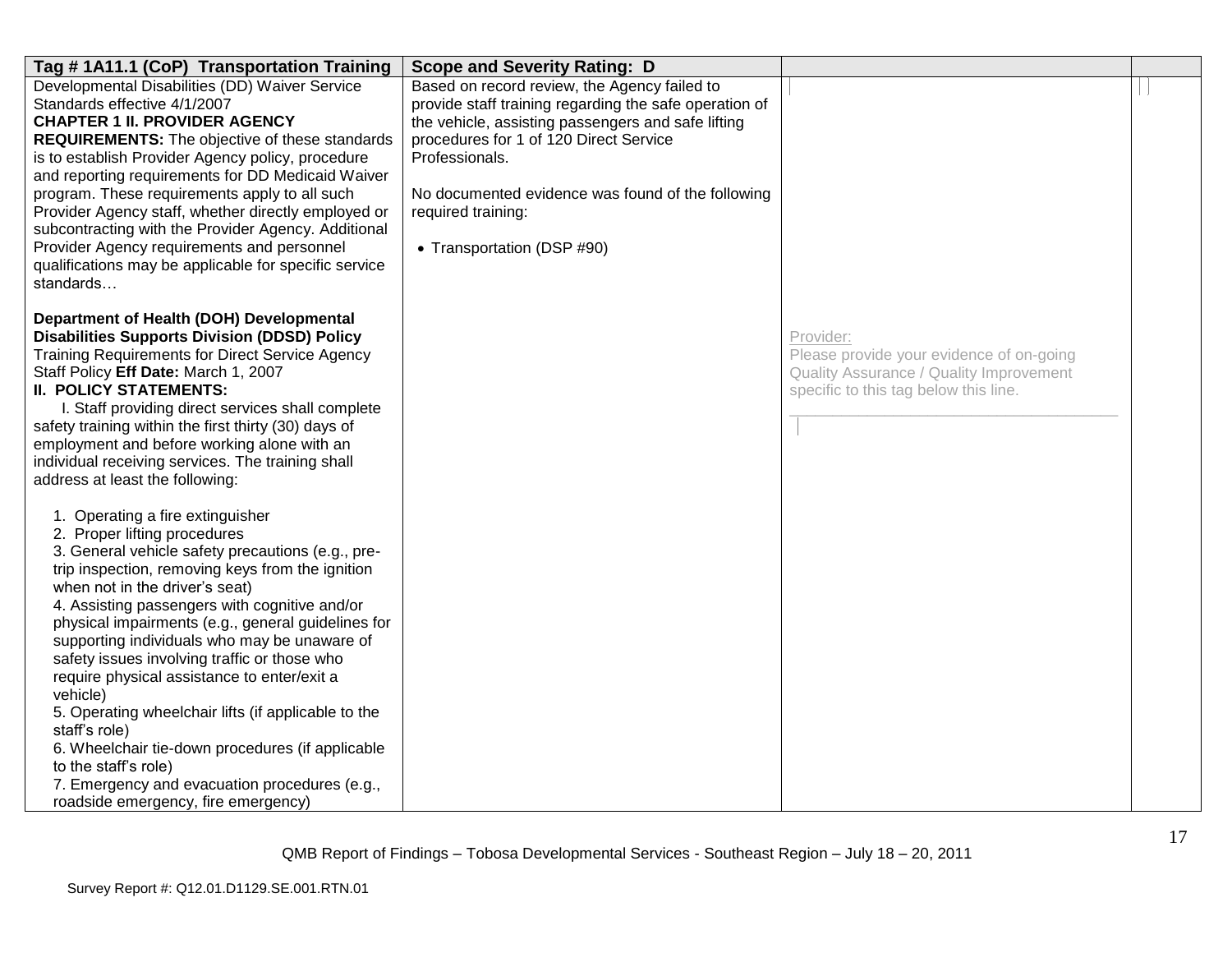| Tag #1A20 DSP Training Documents                        | <b>Scope and Severity Rating: D</b>                 |                                          |  |
|---------------------------------------------------------|-----------------------------------------------------|------------------------------------------|--|
| Developmental Disabilities (DD) Waiver Service          | Based on record review, the Agency failed to ensure |                                          |  |
| Standards effective 4/1/2007                            | that Orientation and Training requirements were met |                                          |  |
| <b>CHAPTER 1 IV. GENERAL REQUIREMENTS</b>               | for 9 of 120 Direct Service Professionals.          |                                          |  |
| FOR PROVIDER AGENCY SERVICE                             |                                                     |                                          |  |
| PERSONNEL: The objective of this section is to          | Review of Direct Service Professionals training     |                                          |  |
| establish personnel standards for DD Medicaid           | records found no evidence of the following required |                                          |  |
| Waiver Provider Agencies for the following services:    | DOH/DDSD trainings and certification being          |                                          |  |
| Community Living Supports, Community Inclusion          | completed:                                          |                                          |  |
| Services, Respite, Substitute Care and Personal         |                                                     |                                          |  |
| Support Companion Services. These standards             | • Foundation for Health & Wellness (DSP #90 &       |                                          |  |
| apply to all personnel who provide services, whether    | 127)                                                |                                          |  |
| directly employed or subcontracting with the            |                                                     |                                          |  |
| Provider Agency. Additional personnel requirements      | • First Aid (DSP #52, 71 & 123)                     | Provider:                                |  |
| and qualifications may be applicable for specific       |                                                     | Please provide your evidence of on-going |  |
| service standards.                                      | • CPR (DSP #40, 42, 46, 71 & 104)                   | Quality Assurance / Quality Improvement  |  |
| C. Orientation and Training Requirements:               |                                                     | specific to this tag below this line.    |  |
| Orientation and training for direct support staff and   | • Teaching & Support Strategies (DSP #40)           |                                          |  |
| his or her supervisors shall comply with the            |                                                     |                                          |  |
| DDSD/DOH Policy Governing the Training                  |                                                     |                                          |  |
| Requirements for Direct Support Staff and Internal      |                                                     |                                          |  |
| Service Coordinators Serving Individuals with           |                                                     |                                          |  |
| Developmental Disabilities to include the following:    |                                                     |                                          |  |
| Each new employee shall receive appropriate<br>(1)      |                                                     |                                          |  |
| orientation, including but not limited to, all          |                                                     |                                          |  |
| policies relating to fire prevention, accident          |                                                     |                                          |  |
| prevention, incident management and                     |                                                     |                                          |  |
| reporting, and emergency procedures; and                |                                                     |                                          |  |
| Individual-specific training for each individual<br>(2) |                                                     |                                          |  |
| under his or her direct care, as described in the       |                                                     |                                          |  |
| individual service plan, prior to working alone         |                                                     |                                          |  |
| with the individual.                                    |                                                     |                                          |  |
| Department of Health (DOH) Developmental                |                                                     |                                          |  |
| <b>Disabilities Supports Division (DDSD) Policy -</b>   |                                                     |                                          |  |
| <b>Policy Title: Training Requirements for Direct</b>   |                                                     |                                          |  |
| Service Agency Staff Policy - Eff. March 1, 2007 -      |                                                     |                                          |  |
| <b>II. POLICY STATEMENTS:</b>                           |                                                     |                                          |  |
| A. Individuals shall receive services from competent    |                                                     |                                          |  |
| and qualified staff.                                    |                                                     |                                          |  |
| B. Staff shall complete individual-specific (formerly   |                                                     |                                          |  |
|                                                         |                                                     |                                          |  |
| known as "Addendum B") training requirements in         |                                                     |                                          |  |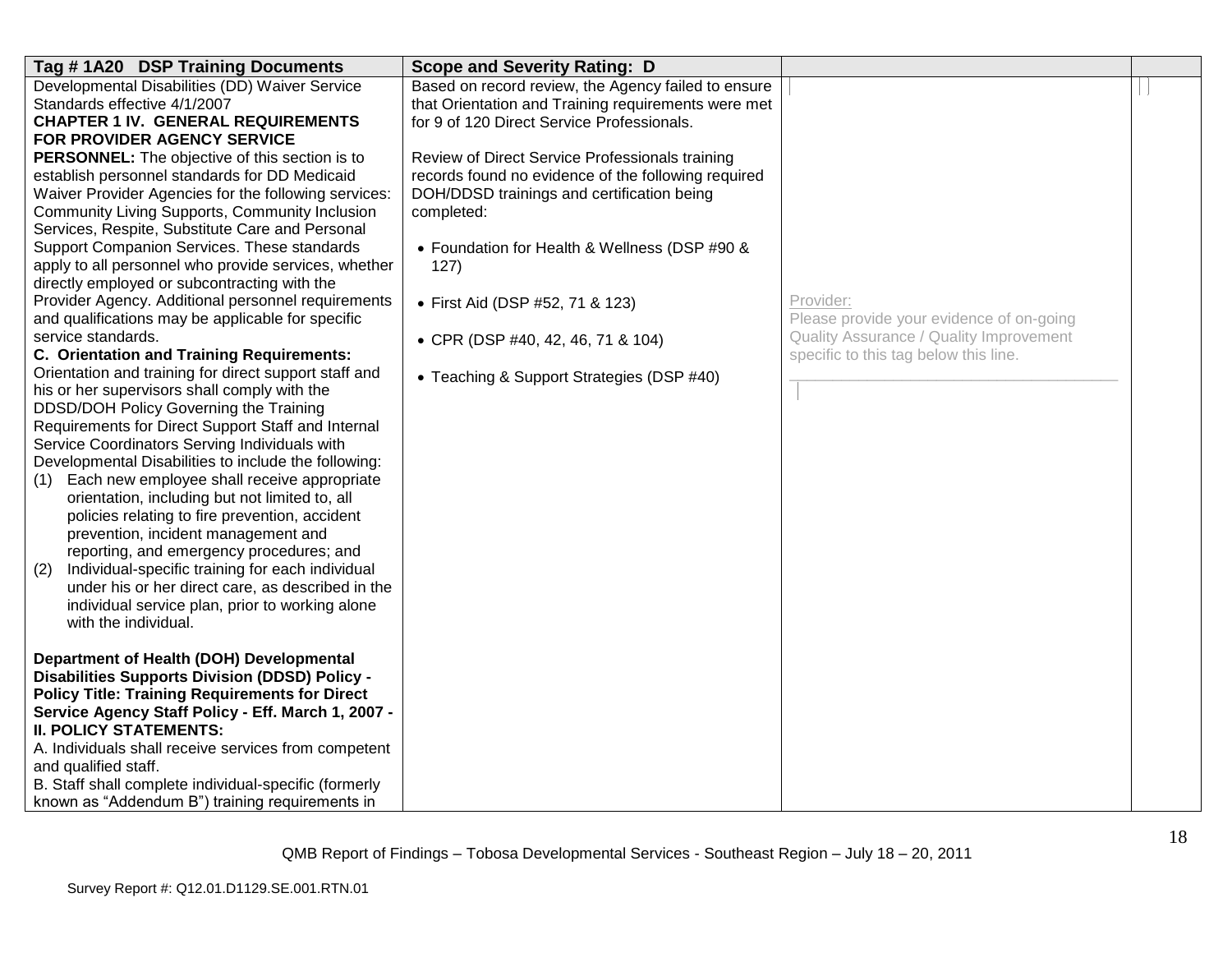| accordance with the specifications described in the   |  |  |
|-------------------------------------------------------|--|--|
| individual service plan (ISP) of each individual      |  |  |
| served.                                               |  |  |
| C. Staff shall complete training on DOH-approved      |  |  |
| incident reporting procedures in accordance with 7    |  |  |
| NMAC 1.13.                                            |  |  |
| D. Staff providing direct services shall complete     |  |  |
| training in universal precautions on an annual basis. |  |  |
| The training materials shall meet Occupational        |  |  |
| Safety and Health Administration (OSHA)               |  |  |
| requirements.                                         |  |  |
| E. Staff providing direct services shall maintain     |  |  |
| certification in first aid and CPR. The training      |  |  |
| materials shall meet OSHA requirements/guidelines.    |  |  |
| F. Staff who may be exposed to hazardous              |  |  |
| chemicals shall complete relevant training in         |  |  |
| accordance with OSHA requirements.                    |  |  |
| G. Staff shall be certified in a DDSD-approved        |  |  |
| behavioral intervention system (e.g., Mandt, CPI)     |  |  |
| before using physical restraint techniques. Staff     |  |  |
| members providing direct services shall maintain      |  |  |
| certification in a DDSD-approved behavioral           |  |  |
| intervention system if an individual they support has |  |  |
| a behavioral crisis plan that includes the use of     |  |  |
| physical restraint techniques.                        |  |  |
| H. Staff shall complete and maintain certification in |  |  |
| a DDSD-approved medication course in accordance       |  |  |
| with the DDSD Medication Delivery Policy M-001.       |  |  |
| I. Staff providing direct services shall complete     |  |  |
| safety training within the first thirty (30) days of  |  |  |
| employment and before working alone with an           |  |  |
| individual receiving services.                        |  |  |
|                                                       |  |  |
|                                                       |  |  |
|                                                       |  |  |
|                                                       |  |  |
|                                                       |  |  |
|                                                       |  |  |
|                                                       |  |  |
|                                                       |  |  |
|                                                       |  |  |
|                                                       |  |  |
|                                                       |  |  |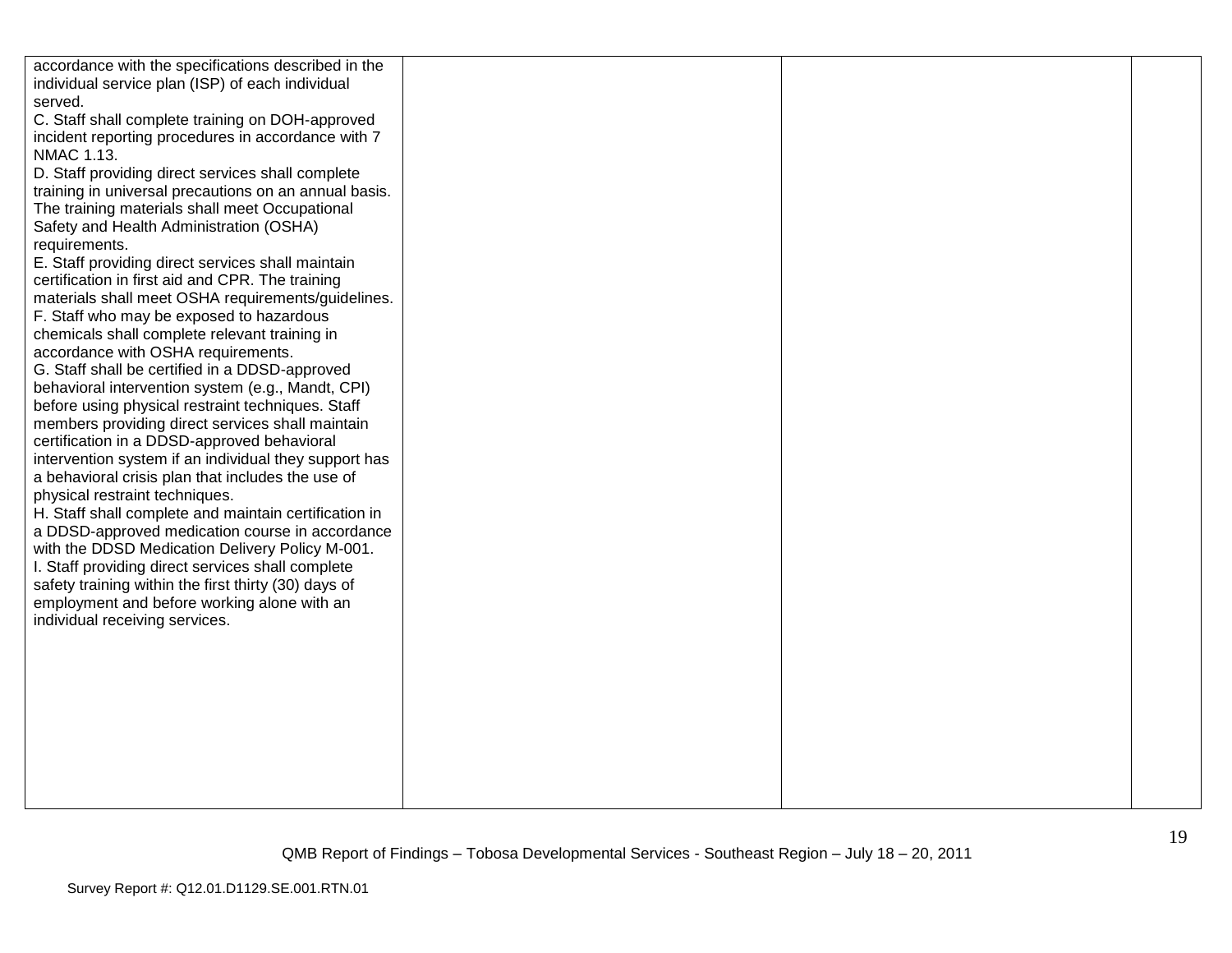| Tag #1A22 Staff Competence                                                                                                                                                                                                                                                                | <b>Scope and Severity Rating: E</b>                                                                                                                                                                                                                                                                                                                                                   |                                                                                                                                           |  |
|-------------------------------------------------------------------------------------------------------------------------------------------------------------------------------------------------------------------------------------------------------------------------------------------|---------------------------------------------------------------------------------------------------------------------------------------------------------------------------------------------------------------------------------------------------------------------------------------------------------------------------------------------------------------------------------------|-------------------------------------------------------------------------------------------------------------------------------------------|--|
| Developmental Disabilities (DD) Waiver Service<br>Standards effective 4/1/2007<br><b>CHAPTER 1 IV. GENERAL REQUIREMENTS</b><br><b>FOR PROVIDER AGENCY SERVICE</b>                                                                                                                         | Based on interview, the Agency failed to ensure that<br>training competencies were met for 4 of 21 Direct<br>Service Professionals.                                                                                                                                                                                                                                                   |                                                                                                                                           |  |
| <b>PERSONNEL:</b> The objective of this section is to<br>establish personnel standards for DD Medicaid<br>Waiver Provider Agencies for the following services:<br>Community Living Supports, Community Inclusion<br>Services, Respite, Substitute Care and Personal                       | When DSP were asked if they received training<br>on the Individual's Physical Therapy Plan and<br>what the plan covered, the following was<br>reported:                                                                                                                                                                                                                               |                                                                                                                                           |  |
| Support Companion Services. These standards<br>apply to all personnel who provide services, whether<br>directly employed or subcontracting with the<br>Provider Agency. Additional personnel requirements<br>and qualifications may be applicable for specific<br>service standards.      | • DSP #145 stated, "We have tried to set up<br>trainings with the therapist but he is hard to get a<br>hold of." According to the Individual Specific<br>Training Section of the ISP, the Individual<br>requires a Physical Therapy Plan. (Individual #6)                                                                                                                             |                                                                                                                                           |  |
| F. Qualifications for Direct Service Personnel:<br>The following employment qualifications and<br>competency requirements are applicable to all<br>Direct Service Personnel employed by a Provider<br>Agency:                                                                             | When DSP were asked, what are the steps did<br>they need to take before assisting an individual<br>with PRN medication, the following was<br>reported:                                                                                                                                                                                                                                |                                                                                                                                           |  |
| Direct service personnel shall be eighteen (18)<br>(1)<br>years or older. Exception: Adult Habilitation can<br>employ direct care personnel under the age of<br>eighteen 18 years, but the employee shall work<br>directly under a supervisor, who is physically<br>present at all times; | • DSP #82 stated, "Call my house manager and<br>she tells me yes or no and how much."<br>According to DDSD Policy Number M-001 prior to<br>self-administration, self-administration with<br>physical assist or assisting with delivery of PRN<br>medications, the direct support staff must contact<br>the agency nurse to describe observed<br>symptoms and thus assure that the PRN | Provider:<br>Please provide your evidence of on-going<br>Quality Assurance / Quality Improvement<br>specific to this tag below this line. |  |
| Direct service personnel shall have the ability<br>(2)<br>to read and carry out the requirements in an<br>ISP;                                                                                                                                                                            | medication is being used according to<br>instructions given by the ordering PCP)<br>(Individual $#5 & 9$ )                                                                                                                                                                                                                                                                            |                                                                                                                                           |  |
| Direct service personnel shall be available to<br>(3)<br>communicate in the language that is<br>functionally required by the individual or in the<br>use of any specific augmentative<br>communication system utilized by the<br>individual;                                              | • DSP #94 stated, "Call house manager or day hab<br>supervisor." According to DDSD Policy Number<br>M-001 prior to self-administration, self-<br>administration with physical assist or assisting<br>with delivery of PRN medications, the direct<br>support staff must contact the agency nurse to<br>describe observed symptoms and thus assure                                     |                                                                                                                                           |  |
| Direct service personnel shall meet the<br>(4)<br>qualifications specified by DDSD in the Policy                                                                                                                                                                                          | that the PRN medication is being used according<br>to instructions given by the ordering PCP)                                                                                                                                                                                                                                                                                         |                                                                                                                                           |  |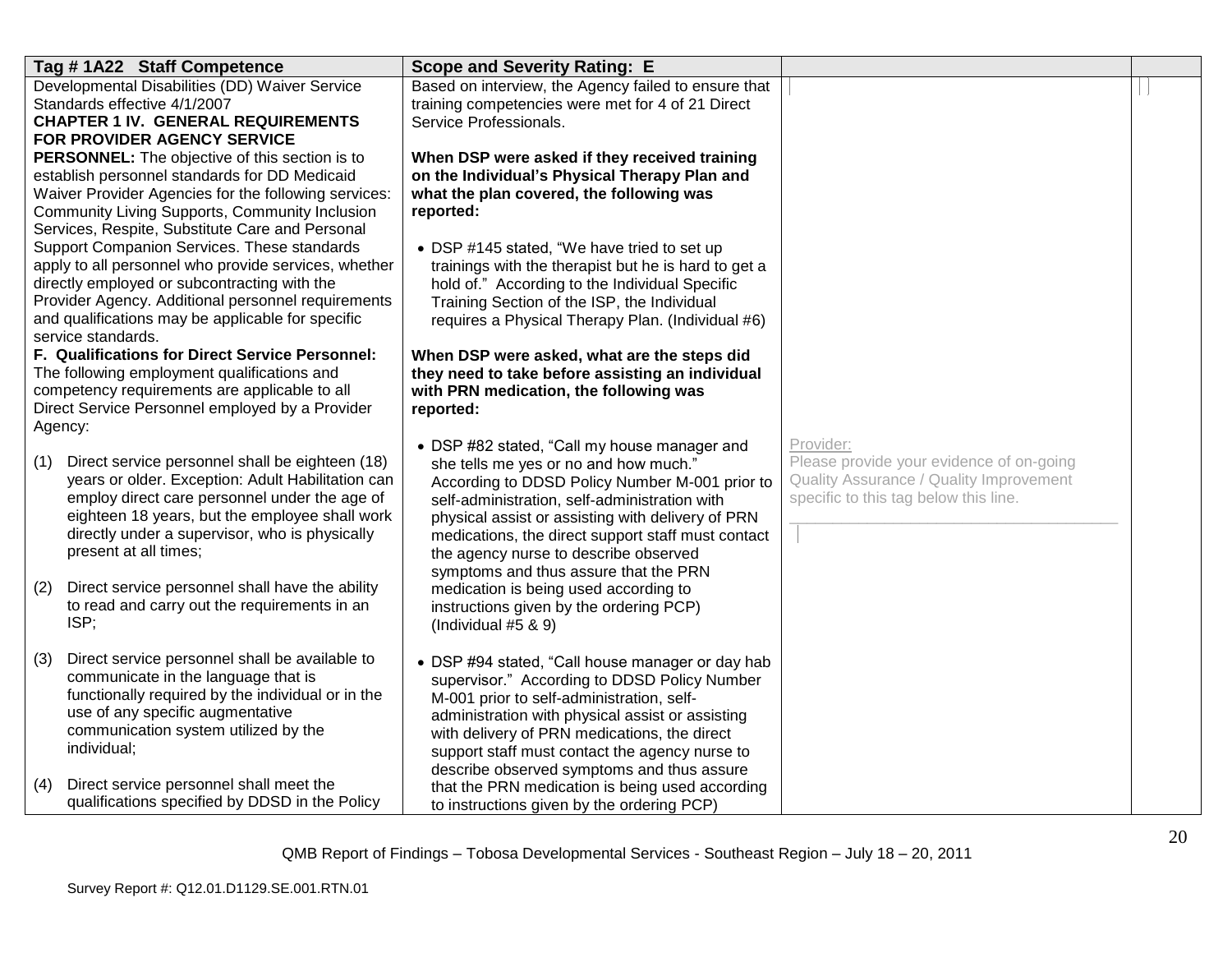| (5) | Governing the Training Requirements for Direct<br>Support Staff and Internal Service<br>Coordinators, Serving Individuals with<br>Developmental Disabilities; and<br>Direct service Provider Agencies of Respite                                                                                                                                                                                                                                   | (Individual #7)<br>• DSP #131 stated, "First call my supervisor."<br>According to DDSD Policy Number M-001 prior to<br>self-administration, self-administration with<br>physical assist or assisting with delivery of PRN                   |  |
|-----|----------------------------------------------------------------------------------------------------------------------------------------------------------------------------------------------------------------------------------------------------------------------------------------------------------------------------------------------------------------------------------------------------------------------------------------------------|---------------------------------------------------------------------------------------------------------------------------------------------------------------------------------------------------------------------------------------------|--|
|     | Services, Substitute Care, Personal Support<br>Services, Nutritional Counseling, Therapists<br>and Nursing shall demonstrate basic<br>knowledge of developmental disabilities and<br>have training or demonstrable qualifications<br>related to the role he or she is performing and<br>complete individual specific training as required<br>in the ISP for each individual he or she support.                                                     | medications, the direct support staff must contact<br>the agency nurse to describe observed<br>symptoms and thus assure that the PRN<br>medication is being used according to<br>instructions given by the ordering PCP)<br>(Individual #1) |  |
| (6) | Report required personnel training status to the<br>DDSD Statewide Training Database as<br>specified in DDSD policies as related to<br>training requirements as follows:<br>(a) Initial comprehensive personnel status report<br>(name, date of hire, Social Security number<br>category) on all required personnel to be<br>submitted to DDSD Statewide Training<br>Database within the first ninety (90) calendar<br>days of providing services; |                                                                                                                                                                                                                                             |  |
|     | (b) Staff who do not wish to use his or her Social<br>Security Number may request an alternative<br>tracking number; and<br>(c) Quarterly personnel update reports sent to<br>DDSD Statewide Training Database to reflect<br>new hires, terminations, inter-provider<br>Agency position changes, and name<br>changes.                                                                                                                              |                                                                                                                                                                                                                                             |  |
|     | Department of Health (DOH) Developmental<br><b>Disabilities Supports Division (DDSD) Policy -</b><br><b>Policy Title: Training Requirements for Direct</b><br>Service Agency Staff Policy - Eff. March 1, 2007 -<br><b>II. POLICY STATEMENTS:</b><br>A. Individuals shall receive services from competent<br>and qualified staff.                                                                                                                  |                                                                                                                                                                                                                                             |  |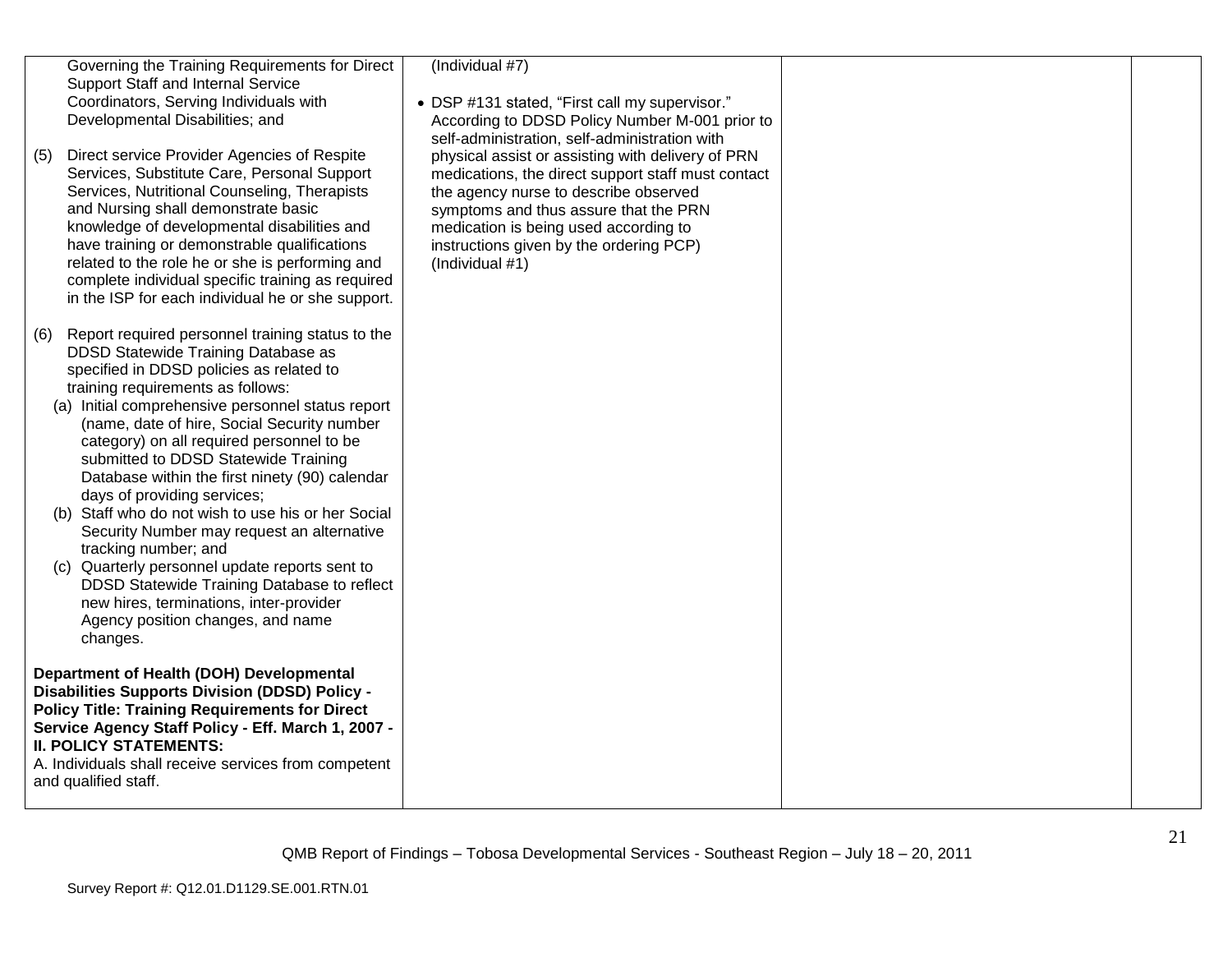| Tag #1A27(CoP) IMB Late & Failure to                                                                                                                                                                                                                                                                                                                                                                                                                                                                                                                                                                                                                                                                                                                  | <b>Scope and Severity Rating: E</b>                                                                                                                                                                                                                                                                                                                                                                                                                                                                                                                                                                                              |                                                                                                  |  |
|-------------------------------------------------------------------------------------------------------------------------------------------------------------------------------------------------------------------------------------------------------------------------------------------------------------------------------------------------------------------------------------------------------------------------------------------------------------------------------------------------------------------------------------------------------------------------------------------------------------------------------------------------------------------------------------------------------------------------------------------------------|----------------------------------------------------------------------------------------------------------------------------------------------------------------------------------------------------------------------------------------------------------------------------------------------------------------------------------------------------------------------------------------------------------------------------------------------------------------------------------------------------------------------------------------------------------------------------------------------------------------------------------|--------------------------------------------------------------------------------------------------|--|
| <b>Report</b>                                                                                                                                                                                                                                                                                                                                                                                                                                                                                                                                                                                                                                                                                                                                         |                                                                                                                                                                                                                                                                                                                                                                                                                                                                                                                                                                                                                                  |                                                                                                  |  |
| 7.1.13.9 INCIDENT MANAGEMENT SYSTEM<br><b>REPORTING REQUIREMENTS FOR</b><br><b>COMMUNITY BASED SERVICE PROVIDERS:</b><br>A. Duty To Report:<br>(1) All community based service providers shall<br>immediately report abuse, neglect or<br>misappropriation of property to the adult protective<br>services division.<br>(2) All community based service providers shall<br>report to the division within twenty four (24) hours :<br>abuse, neglect, or misappropriation of property,<br>unexpected and natural/expected deaths; and other<br>reportable incidents<br>to include:                                                                                                                                                                     | Based on the Incident Management Bureau's Late<br>and Failure Reports, the Agency failed to report<br>suspected abuse, neglect, or misappropriation of<br>property, unexpected and natural/expected deaths;<br>or other reportable incidents to the Division of<br>Health Improvement for 13 of 23 individuals.<br>Individual #3<br>• Incident date 4/16/2011. Allegation was Neglect.<br>Incident report was received 4/20/2011. Late<br>Reporting. IMB Late & Failure Report indicated<br>incident of Neglect was "Confirmed."<br>• Incident date 5/23/2011. Allegation was Neglect.                                           | Provider:<br>Please provide your evidence of on-going<br>Quality Assurance / Quality Improvement |  |
| (a) an environmental hazardous condition, which<br>creates an immediate threat to life or health; or<br>(b) admission to a hospital or psychiatric facility or<br>the provision of emergency services that results in<br>medical care which is unanticipated or unscheduled<br>for the consumer and which would not routinely be<br>provided by a community based service provider.<br>(3) All community based service providers shall<br>ensure that the reporter with direct knowledge of an<br>incident has immediate access to the division                                                                                                                                                                                                       | Incident report was received 6/8/2011. Late<br>Reporting. IMB Late & Failure Report indicated<br>incident of Neglect was "Confirmed."<br>Individual #6<br>• Incident date 2/2/2011. Allegation was Neglect.<br>Incident report was received 3/9/2011. Failure to<br>Report. IMB Late & Failure Report indicated<br>incident of Neglect was "Confirmed."                                                                                                                                                                                                                                                                          | specific to this tag below this line.                                                            |  |
| incident report form to allow the reporter to respond<br>to, report, and document incidents in a timely and<br>accurate manner.<br>B. Notification: (1) Incident Reporting: Any<br>consumer, employee, family member or legal<br>guardian may report an incident independently or<br>through the community based service provider to<br>the division by telephone call, written<br>correspondence or other forms of communication<br>utilizing the division's incident report form. The<br>incident report form and instructions for the<br>completion and filing are available at the division's<br>website,<br>http://dhi.health.state.nm.us/elibrary/ironline/ir.php<br>or may be obtained from the department by calling<br>the toll free number. | Individual #8<br>• Incident date 7/13/2010. Allegation was Neglect.<br>Incident report was received 7/22/2010. Late<br>Reporting. IMB Late & Failure Report indicated<br>incident of Neglect was "Confirmed."<br>• Incident date 12/2/2010. Allegation was Neglect.<br>Incident report was received 1/6/2011. Failure to<br>Report. IMB Late & Failure Report indicated<br>incident of Neglect was "Confirmed."<br>Individual #14<br>• Incident date 8/5/2010. Allegation was Neglect.<br>Incident report was received 8/11/2010. Late<br>Reporting. IMB Late & Failure Report indicated<br>incident of Neglect was "Confirmed." |                                                                                                  |  |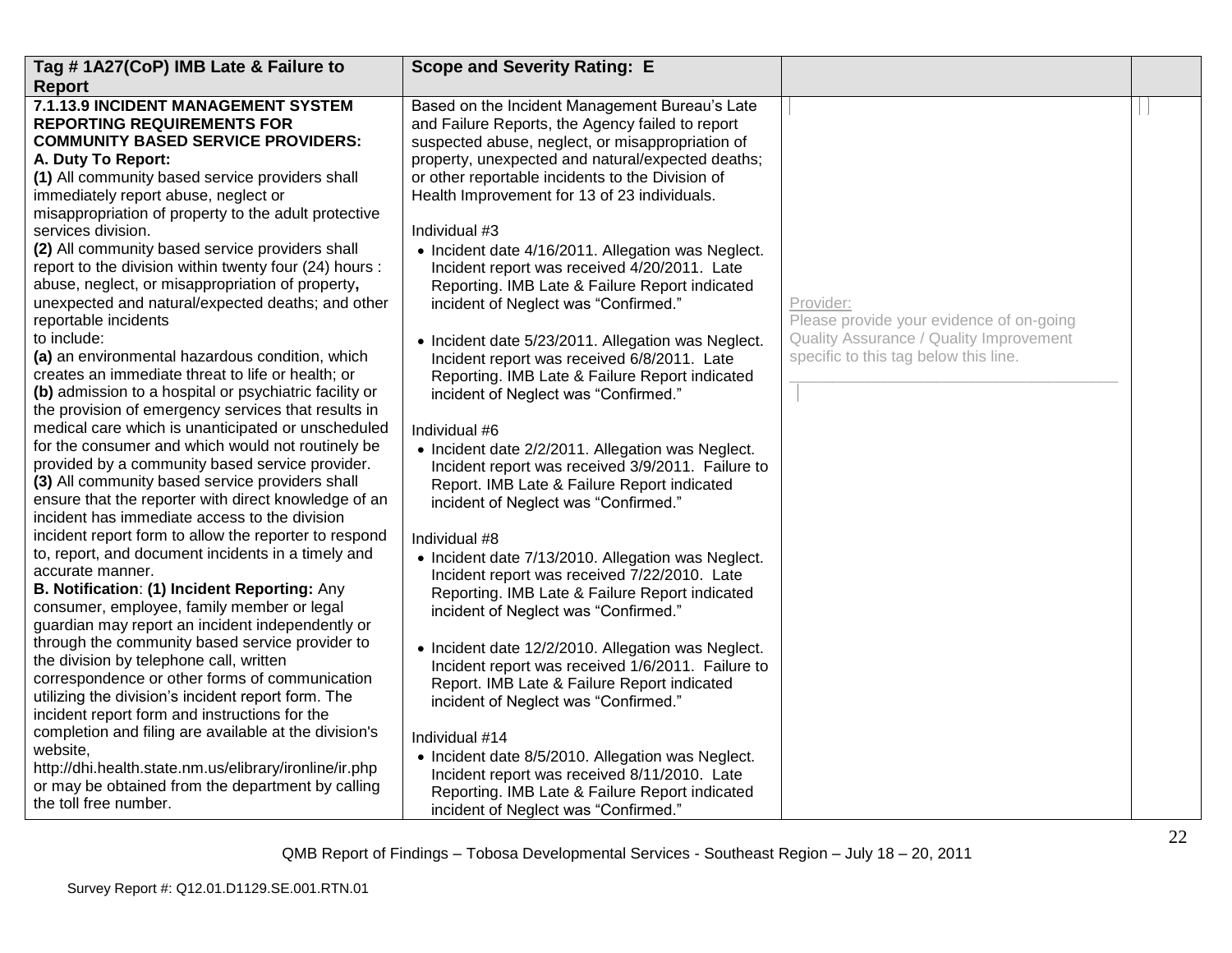| Individual #15<br>• Incident date 8/5/2010. Allegation was Neglect.<br>Incident report was received 8/11/2010. Late<br>Reporting. IMB Late & Failure Report indicated<br>incident of Neglect was "Confirmed."          |  |
|------------------------------------------------------------------------------------------------------------------------------------------------------------------------------------------------------------------------|--|
| Individual #16<br>• Incident date 9/21/2010. Allegation was<br>Exploitation. Incident report was received<br>9/24/2010. Late Reporting. IMB Late & Failure<br>Report indicated incident of Neglect was<br>"Confirmed." |  |
| Individual #17<br>• Incident date 11/18/2010. Allegation was Neglect.<br>Incident report was received 11/30/2010. Late<br>Reporting. IMB Late & Failure Report indicated<br>incident of Neglect was "Confirmed."       |  |
| • Incident date 5/5/2011. Allegation was Abuse.<br>Incident report was received 5/9/2011. Late<br>Reporting. IMB Late & Failure Report indicated<br>incident of Neglect was "Confirmed."                               |  |
| Individual #18<br>• Incident date 12/3/2010. Allegation was Neglect.<br>Incident report was received 12/9/2010. Late<br>Reporting. IMB Late & Failure Report indicated<br>incident of Neglect was "Confirmed."         |  |
| • Incident date 12/13/2010. Allegation was<br>Exploitation. Incident report was received<br>1/25/2011. Late Reporting. IMB Late & Failure<br>Report indicated incident of Neglect was<br>"Confirmed."                  |  |
| Individual #19<br>• Incident date 2/2/2011. Allegation was Neglect.<br>Incident report was received 2/10/2011. Failure<br>to Report. IMB Late & Failure Report indicated<br>incident of Neglect was "Confirmed."       |  |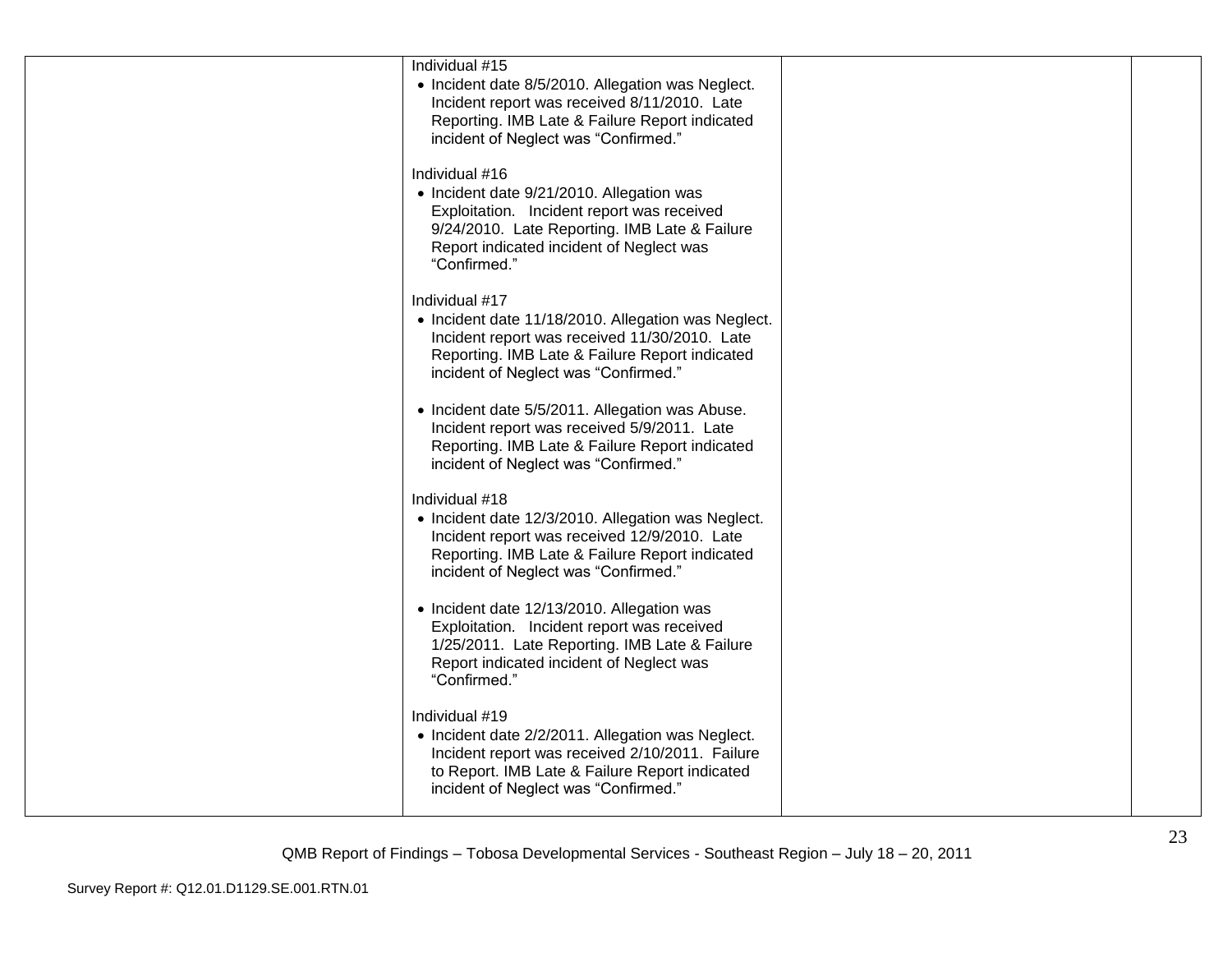| Individual #20<br>• Incident date 4/16/2011. Allegation was Neglect.<br>Incident report was received 4/20/2011. Late<br>Reporting. IMB Late & Failure Report indicated<br>incident of Neglect was "Confirmed."   |  |
|------------------------------------------------------------------------------------------------------------------------------------------------------------------------------------------------------------------|--|
| Individual #21<br>• Incident date 4/27/2011. Allegation was Neglect.<br>Incident report was received 5/9/2011. Late<br>Reporting. IMB Late & Failure Report indicated<br>incident of Neglect was "Confirmed."    |  |
| Individual #22<br>• Incident date 5/10/2011. Allegation was Neglect.<br>Incident report was received 5/13/2011. Late<br>Reporting. IMB Late & Failure Report indicated<br>incident of Neglect was "Confirmed."   |  |
| Individual #23<br>• Incident date 2/1/2011. Allegation was Neglect.<br>Incident report was received 5/20/2011. Failure<br>to Report. IMB Late & Failure Report indicated<br>incident of Neglect was "Confirmed." |  |
|                                                                                                                                                                                                                  |  |
|                                                                                                                                                                                                                  |  |
|                                                                                                                                                                                                                  |  |
|                                                                                                                                                                                                                  |  |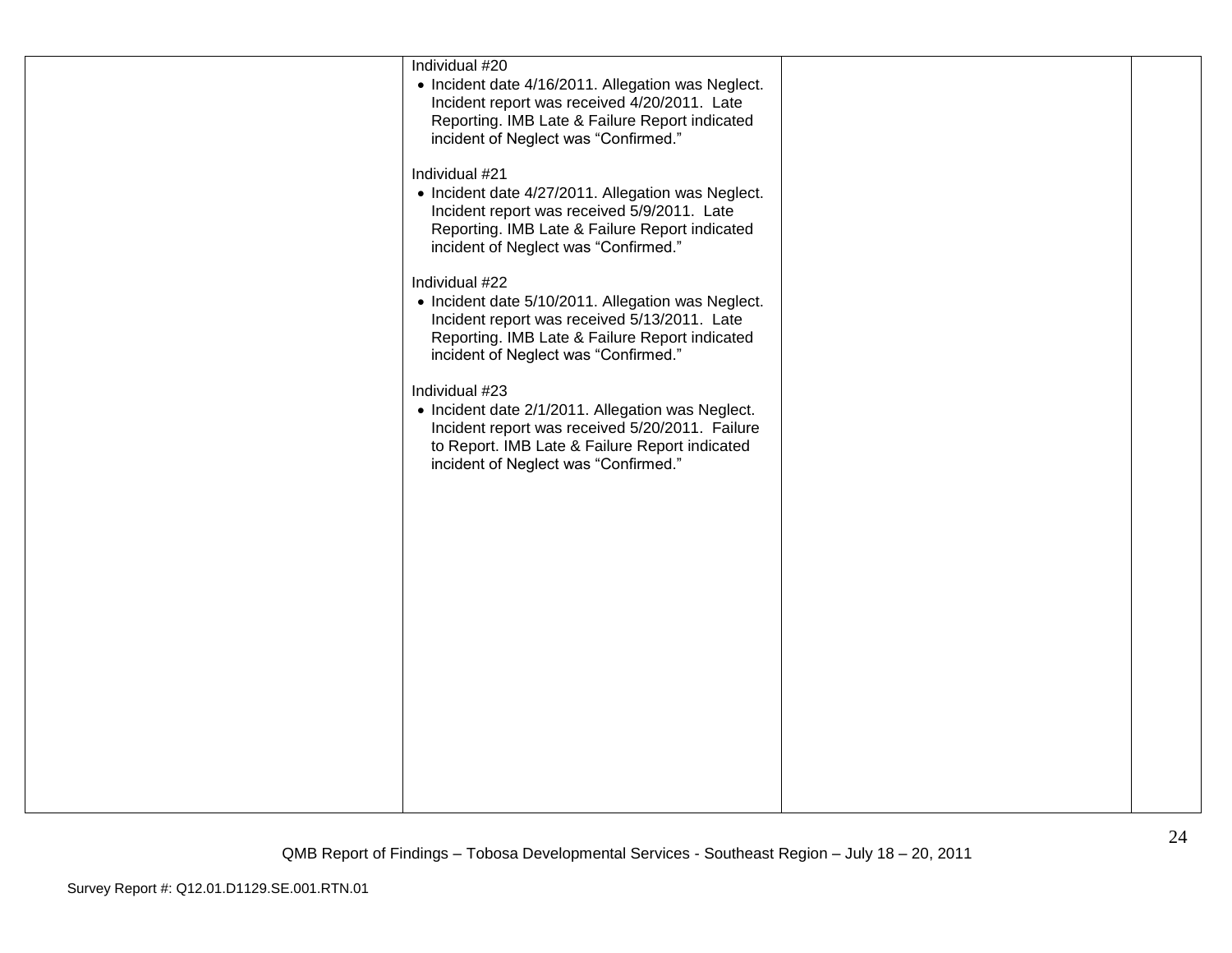| Tag #1A28.1 (CoP) Incident Mgt. System -                                                                                                                                                                                                                                                                                                                                                                                                                                                                                                                                                                                                                                                                                                                                                                                                                                                                                                                                                                                                                                                                                                                                                                                                                                                                                                                                                                                                                                                                                                                                                                                                                                                                                                                                                                                                                                                                                                                             | <b>Scope &amp; Severity Rating: D</b>                                                                                                                                                                                                                                                                                                                                                                                                                                                                                                                                                                                                                                                                                                                        |                                                                                                                                           |  |
|----------------------------------------------------------------------------------------------------------------------------------------------------------------------------------------------------------------------------------------------------------------------------------------------------------------------------------------------------------------------------------------------------------------------------------------------------------------------------------------------------------------------------------------------------------------------------------------------------------------------------------------------------------------------------------------------------------------------------------------------------------------------------------------------------------------------------------------------------------------------------------------------------------------------------------------------------------------------------------------------------------------------------------------------------------------------------------------------------------------------------------------------------------------------------------------------------------------------------------------------------------------------------------------------------------------------------------------------------------------------------------------------------------------------------------------------------------------------------------------------------------------------------------------------------------------------------------------------------------------------------------------------------------------------------------------------------------------------------------------------------------------------------------------------------------------------------------------------------------------------------------------------------------------------------------------------------------------------|--------------------------------------------------------------------------------------------------------------------------------------------------------------------------------------------------------------------------------------------------------------------------------------------------------------------------------------------------------------------------------------------------------------------------------------------------------------------------------------------------------------------------------------------------------------------------------------------------------------------------------------------------------------------------------------------------------------------------------------------------------------|-------------------------------------------------------------------------------------------------------------------------------------------|--|
| <b>Personnel Training</b>                                                                                                                                                                                                                                                                                                                                                                                                                                                                                                                                                                                                                                                                                                                                                                                                                                                                                                                                                                                                                                                                                                                                                                                                                                                                                                                                                                                                                                                                                                                                                                                                                                                                                                                                                                                                                                                                                                                                            |                                                                                                                                                                                                                                                                                                                                                                                                                                                                                                                                                                                                                                                                                                                                                              |                                                                                                                                           |  |
| NMAC 7.1.13.10 INCIDENT MANAGEMENT<br><b>SYSTEM REQUIREMENTS:</b><br>A. General: All licensed health care facilities and<br>community based service providers shall establish<br>and maintain an incident management system,<br>which emphasizes the principles of prevention and<br>staff involvement. The licensed health care facility or<br>community based service provider shall ensure that<br>the incident management system policies and<br>procedures requires all employees to be<br>competently trained to respond to, report, and<br>document incidents in a timely and accurate<br>manner.<br>D. Training Documentation: All licensed health<br>care facilities and community based service<br>providers shall prepare training documentation for<br>each employee to include a signed statement<br>indicating the date, time, and place they received<br>their incident management reporting instruction. The<br>licensed health care facility and community based<br>service provider shall maintain documentation of an<br>employee's training for a period of at least twelve<br>(12) months, or six (6) months after termination of<br>an employee's employment. Training curricula shall<br>be kept on the provider premises and made<br>available on request by the department. Training<br>documentation shall be made available immediately<br>upon a division representative's request. Failure to<br>provide employee training documentation shall<br>subject the licensed health care facility or<br>community based service provider to the penalties<br>provided for in this rule.<br><b>Policy Title: Training Requirements for Direct</b><br>Service Agency Staff Policy - Eff. March 1, 2007<br><b>II. POLICY STATEMENTS:</b><br>A. Individuals shall receive services from competent<br>and qualified staff.<br>C. Staff shall complete training on DOH-approved<br>incident reporting procedures in accordance with 7<br>NMAC 1.13. | Based on record review and interview, the Agency<br>failed to provide documentation verifying completion<br>of Incident Management Training for 4 of 124<br>Agency Personnel.<br>• Incident Management Training (Abuse, Neglect &<br>Misappropriation of Consumers' Property) (#160)<br>When Direct Service Professionals were asked<br>what two State Agencies must be contacted<br>when there is suspected Abuse, Neglect &<br>Misappropriation of Consumers' Property, the<br>following was reported:<br>• DSP #43 stated, "DOH, I can't remember the<br>other one."<br>• DSP #102 stated, "If there are any problems I talk<br>to the Incident Management Coordinator and he<br>does the incidents."<br>• DSP #136 stated, "DHI." DSP did not state APS. | Provider:<br>Please provide your evidence of on-going<br>Quality Assurance / Quality Improvement<br>specific to this tag below this line. |  |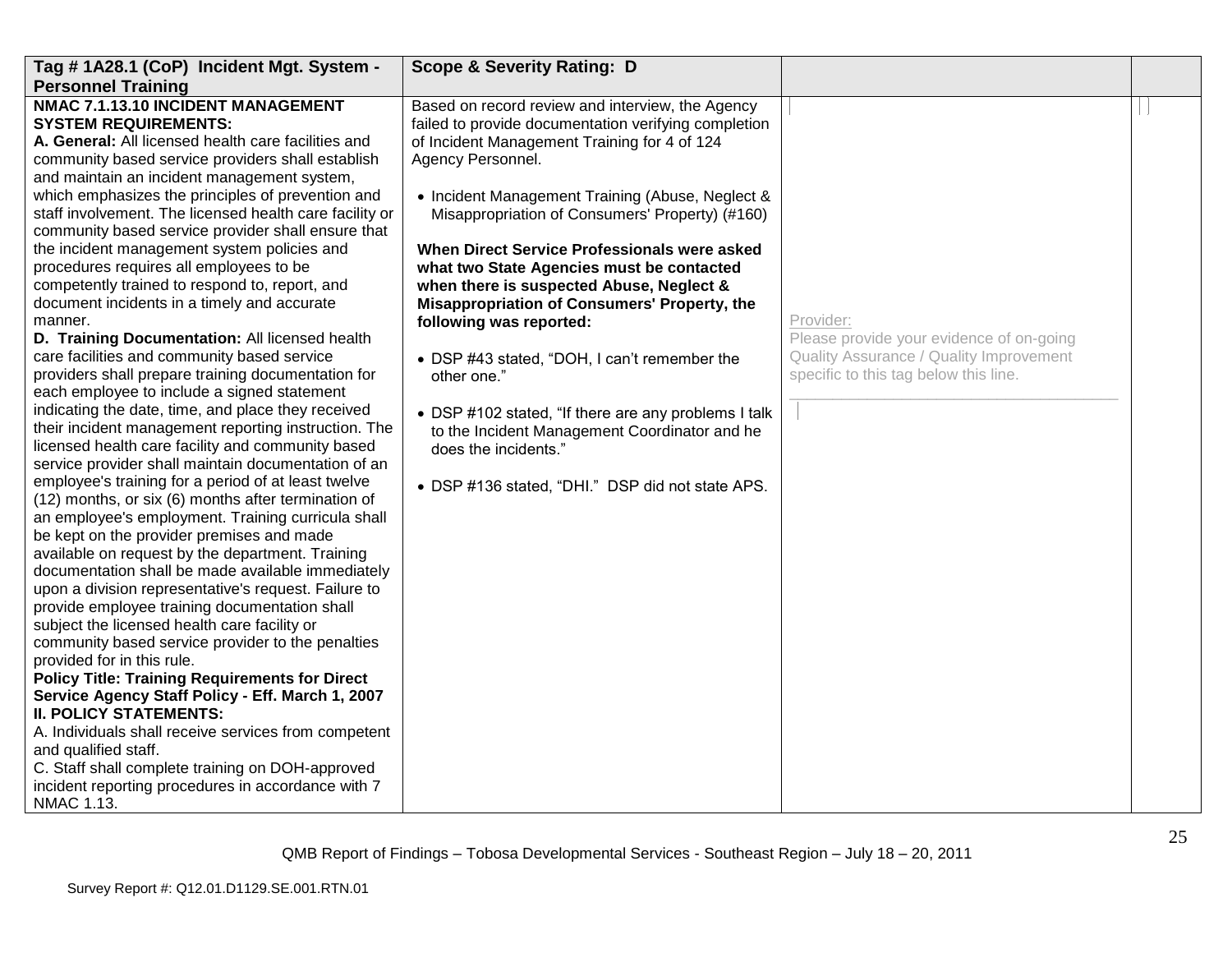| <b>Scope and Severity Rating: D</b>                                                                                                                                                                                               |                                                                                  |  |
|-----------------------------------------------------------------------------------------------------------------------------------------------------------------------------------------------------------------------------------|----------------------------------------------------------------------------------|--|
|                                                                                                                                                                                                                                   |                                                                                  |  |
| Based on record review, the Agency failed to<br>implement the ISP according to the timelines<br>determined by the IDT and as specified in the ISP<br>for each stated desired outcomes and action plan<br>for 1 of 13 individuals. |                                                                                  |  |
| regards to the implementation of ISP Outcomes:                                                                                                                                                                                    |                                                                                  |  |
| <b>Administrative Files Reviewed:</b>                                                                                                                                                                                             | Provider:<br>Please provide your evidence of on-going                            |  |
| <b>Community Access Data Collection/Data</b><br>Tracking/Progress with regards to ISP<br><b>Outcomes:</b><br>Individual #3<br>° None found for 6/2011                                                                             | Quality Assurance / Quality Improvement<br>specific to this tag below this line. |  |
|                                                                                                                                                                                                                                   | Per Individuals ISP the following was found with                                 |  |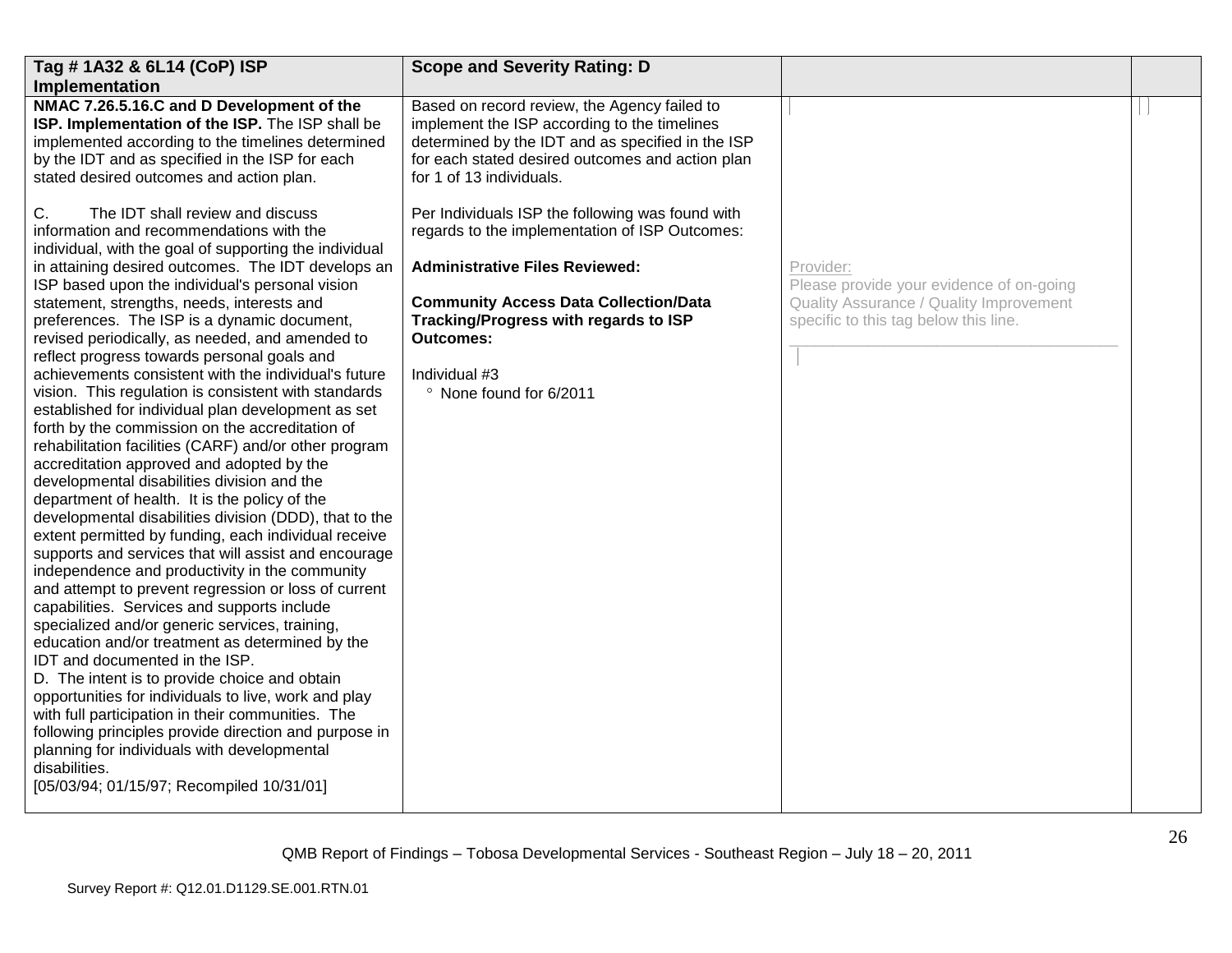|    | Tag #1A33 Board of Pharmacy - Medication                                                                                                                                                                                                                                                                                                                                                                                                                                            | <b>Scope and Severity Rating: A</b>                                                                                                                       |                                                                                  |  |
|----|-------------------------------------------------------------------------------------------------------------------------------------------------------------------------------------------------------------------------------------------------------------------------------------------------------------------------------------------------------------------------------------------------------------------------------------------------------------------------------------|-----------------------------------------------------------------------------------------------------------------------------------------------------------|----------------------------------------------------------------------------------|--|
|    | <b>Storage</b>                                                                                                                                                                                                                                                                                                                                                                                                                                                                      |                                                                                                                                                           |                                                                                  |  |
|    | New Mexico Board of Pharmacy Model Custodial<br><b>Drug Procedures Manual</b>                                                                                                                                                                                                                                                                                                                                                                                                       | Based on observation, the Agency failed to ensure<br>proper storage of medication for 2 of 13 individuals.                                                |                                                                                  |  |
|    | E. Medication Storage:<br>1. Prescription drugs will be stored in a locked<br>cabinet and the key will be in the care of the<br>administrator or designee.                                                                                                                                                                                                                                                                                                                          | Observation included:<br>Individual #1                                                                                                                    |                                                                                  |  |
|    | 2. Drugs to be taken by mouth will be separate<br>from all other dosage forms.<br>3. A locked compartment will be available in the<br>refrigerator for those items labeled "Keep in<br>Refrigerator." The temperature will be kept in                                                                                                                                                                                                                                               | Clobetasol 0.05% expired 5/26/2010. Expired<br>medication was not kept separate from other<br>medications as required by Board of Pharmacy<br>Procedures. |                                                                                  |  |
|    | the 36°F - 46°F range. An accurate<br>thermometer will be kept in the refrigerator to<br>verify temperature.                                                                                                                                                                                                                                                                                                                                                                        | Individual #4<br>Tramadol 5mg expired 8/3/2010. Expired<br>medication was not kept separate from other                                                    |                                                                                  |  |
|    | 4. Separate compartments are required for each<br>resident's medication.                                                                                                                                                                                                                                                                                                                                                                                                            | medications as required by Board of Pharmacy<br>Procedures.                                                                                               | Provider:<br>Please provide your evidence of on-going                            |  |
| 6. | 5. All medication will be stored according to their<br>individual requirement or in the absence of<br>temperature and humidity requirements,<br>controlled room temperature (68-77°F) and<br>protected from light. Storage requirements are<br>in effect 24 hours a day.<br>Medication no longer in use, unwanted,<br>outdated, or adulterated will be placed in a<br>quarantine area in the locked medication<br>cabinet and held for destruction by the<br>consultant pharmacist. |                                                                                                                                                           | Quality Assurance / Quality Improvement<br>specific to this tag below this line. |  |
|    | 8. References<br>A. Adequate drug references shall be available for<br>facility staff                                                                                                                                                                                                                                                                                                                                                                                               |                                                                                                                                                           |                                                                                  |  |
|    | H. Controlled Substances (Perpetual Count<br><b>Requirement)</b><br>1. Separate accountability or proof-of-use sheets<br>shall be maintained, for each controlled substance,<br>indicating the following information:<br>a. date<br>b. time administered<br>c. name of patient                                                                                                                                                                                                      |                                                                                                                                                           |                                                                                  |  |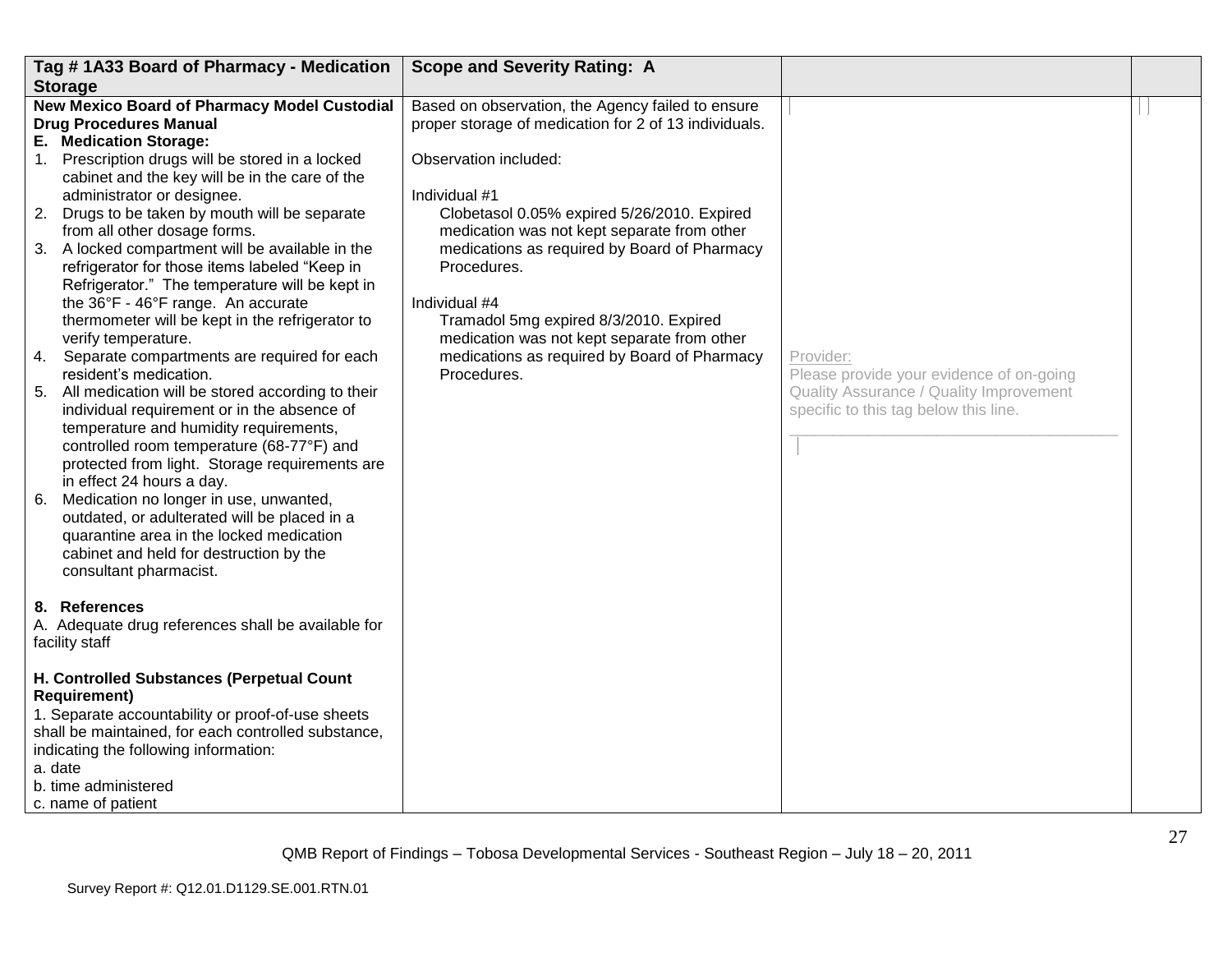| d. dose                                                                                                         |  |  |
|-----------------------------------------------------------------------------------------------------------------|--|--|
| e. practitioner's name<br>f. signature of person administering or assisting with<br>the administration the dose |  |  |
|                                                                                                                 |  |  |
|                                                                                                                 |  |  |
|                                                                                                                 |  |  |
| g. balance of controlled substance remaining.                                                                   |  |  |
|                                                                                                                 |  |  |
|                                                                                                                 |  |  |
|                                                                                                                 |  |  |
|                                                                                                                 |  |  |
|                                                                                                                 |  |  |
|                                                                                                                 |  |  |
|                                                                                                                 |  |  |
|                                                                                                                 |  |  |
|                                                                                                                 |  |  |
|                                                                                                                 |  |  |
|                                                                                                                 |  |  |
|                                                                                                                 |  |  |
|                                                                                                                 |  |  |
|                                                                                                                 |  |  |
|                                                                                                                 |  |  |
|                                                                                                                 |  |  |
|                                                                                                                 |  |  |
|                                                                                                                 |  |  |
|                                                                                                                 |  |  |
|                                                                                                                 |  |  |
|                                                                                                                 |  |  |
|                                                                                                                 |  |  |
|                                                                                                                 |  |  |
|                                                                                                                 |  |  |
|                                                                                                                 |  |  |
|                                                                                                                 |  |  |
|                                                                                                                 |  |  |
|                                                                                                                 |  |  |
|                                                                                                                 |  |  |
|                                                                                                                 |  |  |
|                                                                                                                 |  |  |
|                                                                                                                 |  |  |
|                                                                                                                 |  |  |
|                                                                                                                 |  |  |
|                                                                                                                 |  |  |
|                                                                                                                 |  |  |
|                                                                                                                 |  |  |
|                                                                                                                 |  |  |
|                                                                                                                 |  |  |
|                                                                                                                 |  |  |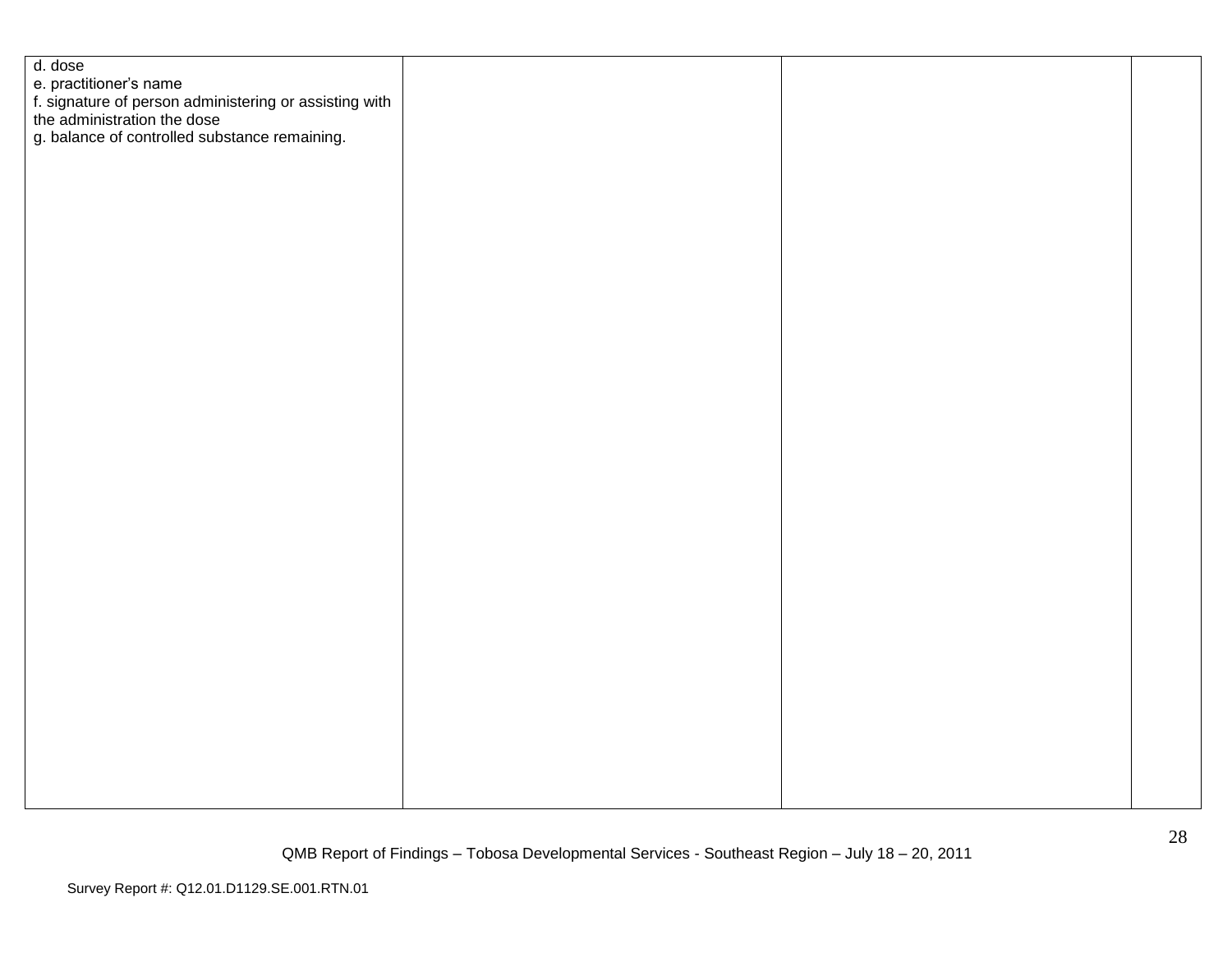| Tag # 5125 SE Reimbursement                                                                               | <b>Scope and Severity Rating: B</b>                                            |                                          |  |
|-----------------------------------------------------------------------------------------------------------|--------------------------------------------------------------------------------|------------------------------------------|--|
| Developmental Disabilities (DD) Waiver Service                                                            | Based on record review, the Agency failed to                                   |                                          |  |
| Standards effective 4/1/2007                                                                              | provide written or electronic documentation as                                 |                                          |  |
| <b>CHAPTER 1 III. PROVIDER AGENCY</b>                                                                     | evidence for each unit billed for Supported                                    |                                          |  |
| DOCUMENTATION OF SERVICE DELIVERY AND                                                                     | Employment Services for 5 of 8 individuals                                     |                                          |  |
| <b>LOCATION</b>                                                                                           | Individual #5                                                                  |                                          |  |
| <b>General:</b> All Provider Agencies shall maintain<br>А.<br>all records necessary to fully disclose the | April 2011                                                                     |                                          |  |
| service, quality, quantity and clinical necessity                                                         | • The Agency billed 3 units of Adult Habilitation                              |                                          |  |
| furnished to individuals who are currently                                                                | from 4/1/2011 through 4/30/2011.                                               |                                          |  |
| receiving services. The Provider Agency                                                                   | Documentation received accounted for 0 units.                                  |                                          |  |
| records shall be sufficiently detailed to                                                                 |                                                                                |                                          |  |
| substantiate the date, time, individual name,                                                             | Individual #9                                                                  |                                          |  |
| servicing Provider Agency, level of services,                                                             | April 2011                                                                     |                                          |  |
| and length of a session of service billed.                                                                | • The Agency billed 4 units of Supported                                       |                                          |  |
| Billable Units: The documentation of the<br>В.                                                            | Employment from 4/1/2011 through 4/30/2011.                                    |                                          |  |
| billable time spent with an individual shall be                                                           | Documentation did not contain a                                                |                                          |  |
| kept on the written or electronic record that is                                                          | signature/authenticated name of the staff                                      |                                          |  |
| prepared prior to a request for reimbursement                                                             | providing the service on 4/5 & 7 to justify billing.                           |                                          |  |
| from the HSD. For each unit billed, the record                                                            | Additionally, review of documentation indicated                                |                                          |  |
| shall contain the following:<br>Date, start and end time of each service<br>(1)                           | services were provided concurrently with Adult                                 |                                          |  |
| encounter or other billable service interval;                                                             | Habilitation on 4/12, 14, 21 & 28.                                             |                                          |  |
| A description of what occurred during the<br>(2)                                                          | May 2011                                                                       |                                          |  |
| encounter or service interval; and                                                                        | • The Agency billed 4 units of Supported                                       | Provider:                                |  |
| The signature or authenticated name of staff<br>(3)                                                       | Employment from 5/1/2011 through 5/31/2011.                                    | Please provide your evidence of on-going |  |
| providing the service.                                                                                    | Documentation did not contain a                                                | Quality Assurance / Quality Improvement  |  |
|                                                                                                           | signature/authenticated name of the staff                                      | specific to this tag below this line.    |  |
| MAD-MR: 03-59 Eff 1/1/2004                                                                                | providing the service on 5/5, 10 & 12 to justify                               |                                          |  |
| 8.314.1 BI RECORD KEEPING AND                                                                             | billing. Additionally, review of documentation                                 |                                          |  |
| <b>DOCUMENTATION REQUIREMENTS:</b>                                                                        | indicated services were provided concurrently                                  |                                          |  |
| Providers must maintain all records necessary to                                                          | with Adult Habilitation on 5/3, 5, 10, 12, 17 & 24                             |                                          |  |
| fully disclose the extent of the services provided to                                                     |                                                                                |                                          |  |
| the Medicaid recipient. Services that have been<br>billed to Medicaid, but are not substantiated in a     | <b>June 2011</b>                                                               |                                          |  |
| treatment plan and/or patient records for the                                                             | • The Agency billed 4 units of Supported                                       |                                          |  |
| recipient are subject to recoupment.                                                                      | Employment from 6/1/2011 through 6/30/2011.<br>Documentation did not contain a |                                          |  |
|                                                                                                           | signature/authenticated name of the staff                                      |                                          |  |
| Developmental Disabilities (DD) Waiver Service                                                            | providing the service 6/2, 3, 9, 14, 16, 21, 23 &                              |                                          |  |
| Standards effective 4/1/2007                                                                              | 30 to justify billing. Additionally, review of                                 |                                          |  |
| <b>CHAPTER 5 VII. SUPPORTED EMPLOYMENT</b>                                                                | documentation indicated services were provided                                 |                                          |  |
| <b>SERVICES REQUIREMENTS</b>                                                                              | concurrently with Adult Habilitation on 6/2, 12 &                              |                                          |  |
|                                                                                                           |                                                                                |                                          |  |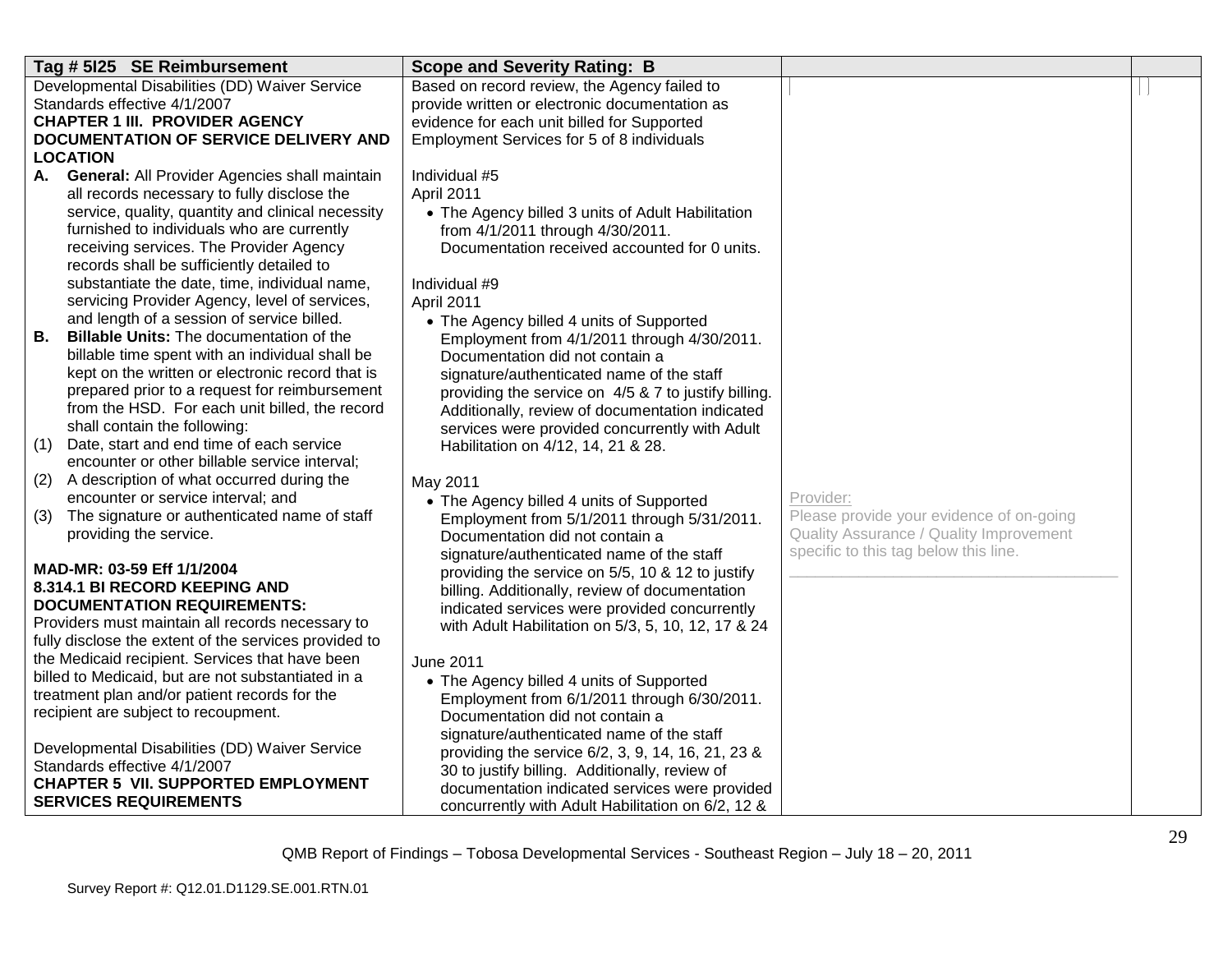| E. Reimbursement                                                                  | 16.                                                                                     |  |
|-----------------------------------------------------------------------------------|-----------------------------------------------------------------------------------------|--|
| (1) Billable Unit:                                                                |                                                                                         |  |
|                                                                                   | Individual #10                                                                          |  |
| (a) Job Development is a single flat fee unit per ISP                             | May 2011                                                                                |  |
| year payable once an individual is placed in a job.                               | • The Agency billed 4 units of Supported                                                |  |
|                                                                                   | Employment from 5/1/2011 through 5/31/2011.                                             |  |
| (b) The billable unit for Individual Supported                                    | Documentation did not contain a                                                         |  |
| <b>Employment</b> is one hour with a maximum of four                              | signature/authenticated name of the staff                                               |  |
| hours a month. The Individual Supported                                           | providing the service on 5/31 to justify billing.                                       |  |
| Employment hourly rate is for face-to-face time                                   |                                                                                         |  |
| which is supported by non face-to-face activities as                              | <b>June 2011</b>                                                                        |  |
| specified in the ISP and the performance based                                    | • The Agency billed 4 units of Supported                                                |  |
| contract as negotiated annually with the provider                                 | Employment from 6/1/2011 through 6/30/2011.                                             |  |
| agency. Individual Supported Employment is a                                      | Documentation did not contain a                                                         |  |
| minimum of one unit per month. If an individual                                   | signature/authenticated name of the staff                                               |  |
| needs less then one hour of face-to-face service per                              | providing the service on 6/22, 23, 28 & 30 to                                           |  |
| month the IDT Members shall consider whether                                      | justify billing.                                                                        |  |
| Supported Employment Services need to be                                          |                                                                                         |  |
| continued. Examples of non face-to-face services                                  | Individual #11                                                                          |  |
| include:                                                                          | April 2011                                                                              |  |
| (i) Researching potential employers via                                           |                                                                                         |  |
| telephone, Internet, or visits;                                                   | • The Agency billed 4 units of Supported<br>Employment from 4/1/2011 through 4/30/2011. |  |
| (ii) Writing, printing, mailing, copying, emailing                                | Documentation did not contain a                                                         |  |
| applications, resume, references and                                              |                                                                                         |  |
| corresponding documents;                                                          | signature/authenticated name of the staff                                               |  |
| (iii) Arranging appointments for job tours,                                       | providing the service on 4/4, 5, 6, 13, 19, 20, 26                                      |  |
| interviews, and job trials;                                                       | & 27 to justify billing.                                                                |  |
| (iv) Documenting job search and acquisition                                       |                                                                                         |  |
| progress;                                                                         | May 2011                                                                                |  |
| (v) Contacting employer, supervisor, co-                                          | • The Agency billed 4 units of Supported                                                |  |
| workers and other IDT team members to                                             | Employment from 5/1/2011 through 5/31/2011.                                             |  |
| assess individual's progress, needs and                                           | Documentation did not contain a                                                         |  |
| satisfaction; and                                                                 | signature/authenticated name of the staff                                               |  |
| (vi) Meetings with individual surrounding job                                     | providing the service on 5/2, 3, 4, 9, 11, 16, 17,                                      |  |
| development or retention not at the                                               | 18, 23 & 24 to justify billing.                                                         |  |
| employer's site.                                                                  |                                                                                         |  |
| Intensive Supported Employment services are                                       | June 2011                                                                               |  |
| (C)<br>intended for individuals who need one-to-one, face-                        | • The Agency billed 4 units of Supported                                                |  |
|                                                                                   | Employment from 6/1/2011 through 6/30/2011.                                             |  |
| to-face support for 32 or more hours per month. The<br>billable unit is one hour. | Documentation did not contain a                                                         |  |
|                                                                                   | signature/authenticated name of the staff                                               |  |
|                                                                                   | providing the service on 6/8, 13, 15, 20 & 22 to                                        |  |
| (d) Group Supported Employment is a fifteen-                                      | justify billing.                                                                        |  |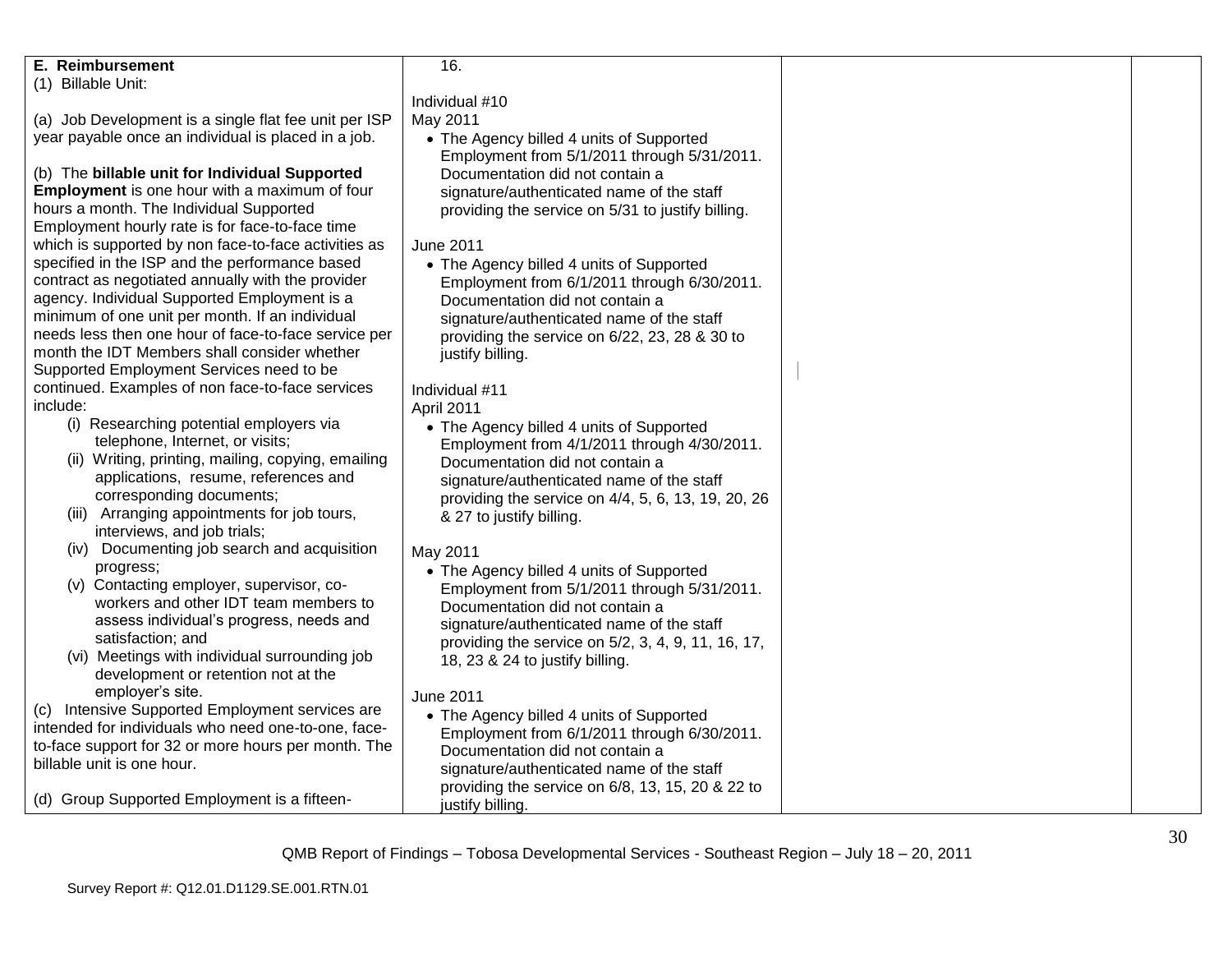| minute unit.                                              | Individual #12                                                                                    |  |
|-----------------------------------------------------------|---------------------------------------------------------------------------------------------------|--|
| (e) Self-employment is a fifteen minute unit.             | April 2011                                                                                        |  |
|                                                           | • The Agency billed 4 units of Supported                                                          |  |
| (4) Billable Activities include:                          | Employment from 4/1/2011 through 4/30/2011.                                                       |  |
|                                                           | Documentation did not contain a                                                                   |  |
| (a) Activities conducted within the scope of              | signature/authenticated name of the staff                                                         |  |
| services;                                                 | providing the service on 4/4, 5, 6, 11, 12, 13,                                                   |  |
|                                                           | 18, 19, 20, 25 & 26 to justify billing.                                                           |  |
| (b) Job development and related activities for up to      |                                                                                                   |  |
| ninety (90) calendar days) that result in employment      | May 2011                                                                                          |  |
| of the individual for at least thirty (30) calendar days; | • The Agency billed 4 units of Supported                                                          |  |
| and                                                       | Employment from 5/1/2011 through 5/31/2011.                                                       |  |
| (c) Job development services shall not exceed             | Documentation did not contain a                                                                   |  |
| ninety (90) calendar days, without written approval       | signature/authenticated name of the staff                                                         |  |
| from the DDSD Regional Office.                            | providing the service on 5/2, 3, 4, 9, 10, 11, 16,<br>17, 18, 23, 24, 25 & 31 to justify billing. |  |
|                                                           |                                                                                                   |  |
|                                                           | <b>June 2011</b>                                                                                  |  |
|                                                           | • The Agency billed 4 units of Supported                                                          |  |
|                                                           | Employment from 6/1/2011 through 6/30/2011.                                                       |  |
|                                                           | Documentation did not contain a                                                                   |  |
|                                                           | signature/authenticated name of the staff                                                         |  |
|                                                           | providing the service on 6/1, 6, 7, 8, 13, 14, 15,                                                |  |
|                                                           | 20, 21, 27, 28 & 29 to justify billing.                                                           |  |
|                                                           |                                                                                                   |  |
|                                                           |                                                                                                   |  |
|                                                           |                                                                                                   |  |
|                                                           |                                                                                                   |  |
|                                                           |                                                                                                   |  |
|                                                           |                                                                                                   |  |
|                                                           |                                                                                                   |  |
|                                                           |                                                                                                   |  |
|                                                           |                                                                                                   |  |
|                                                           |                                                                                                   |  |
|                                                           |                                                                                                   |  |
|                                                           |                                                                                                   |  |
|                                                           |                                                                                                   |  |
|                                                           |                                                                                                   |  |
|                                                           |                                                                                                   |  |
|                                                           |                                                                                                   |  |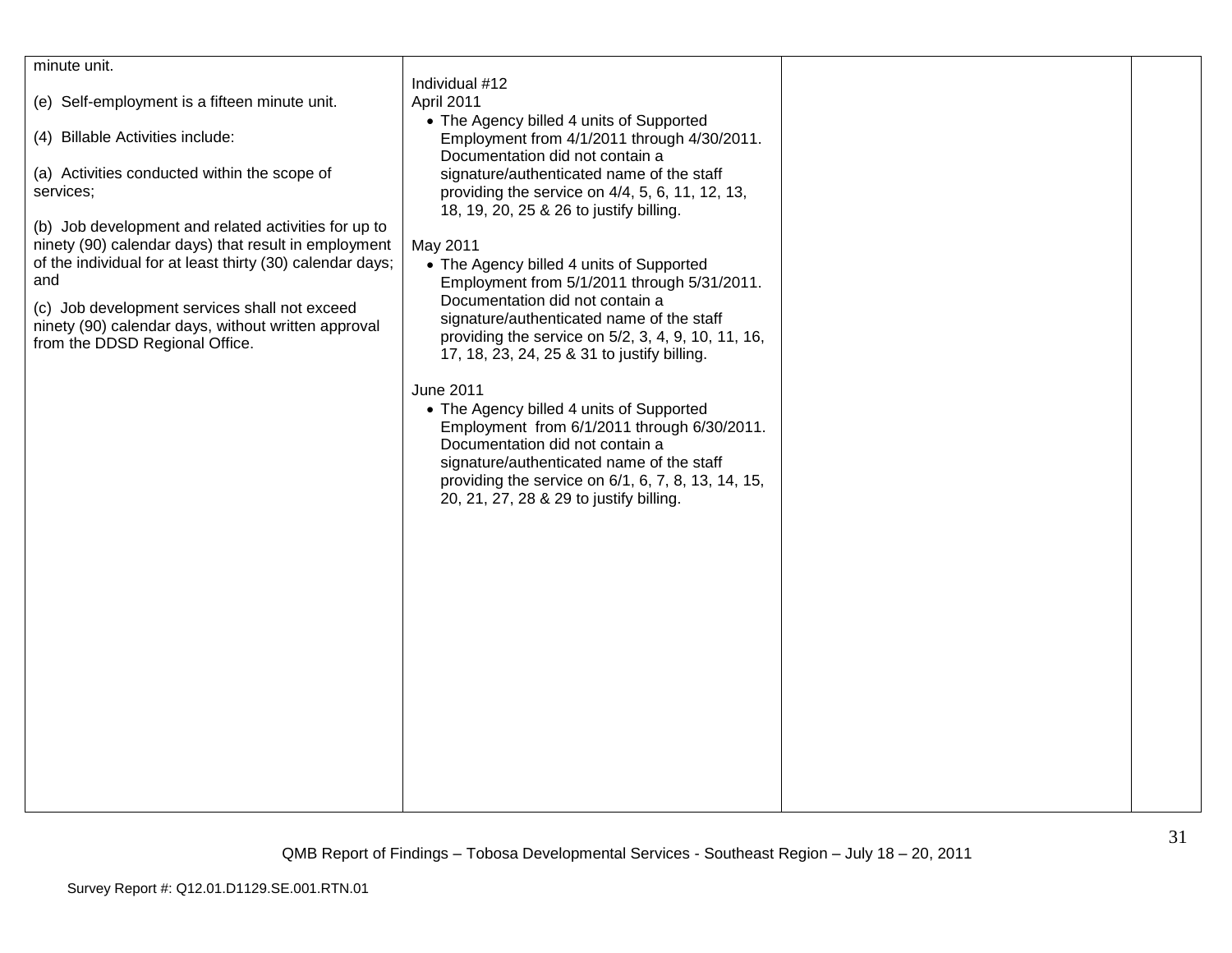| Tag # 5136 CA Reimbursement                                                                               | <b>Scope and Severity Rating: B</b>                                                            |                                                                                     |  |
|-----------------------------------------------------------------------------------------------------------|------------------------------------------------------------------------------------------------|-------------------------------------------------------------------------------------|--|
| Developmental Disabilities (DD) Waiver Service<br>Standards effective 4/1/2007                            | Based on record review, the Agency failed to<br>provide written or electronic documentation as |                                                                                     |  |
| <b>CHAPTER 1 III. PROVIDER AGENCY</b>                                                                     | evidence for each unit billed for Community Access                                             |                                                                                     |  |
| <b>DOCUMENTATION OF SERVICE DELIVERY AND</b>                                                              | Services for 4 of 5 individuals.                                                               |                                                                                     |  |
| <b>LOCATION</b>                                                                                           |                                                                                                |                                                                                     |  |
| <b>General: All Provider Agencies shall maintain</b><br>А.<br>all records necessary to fully disclose the | Individual #3<br>May 2011                                                                      |                                                                                     |  |
| service, quality, quantity and clinical necessity                                                         | • The Agency billed 139 units of Adult Habilitation                                            |                                                                                     |  |
| furnished to individuals who are currently                                                                | from 5/1/2011 through 5/19/2011.                                                               |                                                                                     |  |
| receiving services. The Provider Agency                                                                   | Documentation received accounted for 124                                                       |                                                                                     |  |
| records shall be sufficiently detailed to                                                                 | units.                                                                                         |                                                                                     |  |
| substantiate the date, time, individual name,                                                             |                                                                                                |                                                                                     |  |
| servicing Provider Agency, level of services,                                                             | Individual #8                                                                                  |                                                                                     |  |
| and length of a session of service billed.<br>В.<br><b>Billable Units: The documentation of the</b>       | May 2011                                                                                       | Provider:                                                                           |  |
| billable time spent with an individual shall be                                                           | • The Agency billed 52 units of Community                                                      | Please provide your evidence of on-going<br>Quality Assurance / Quality Improvement |  |
| kept on the written or electronic record that is                                                          | Access from 5/1/2011 through 5/31/201.<br>Documentation received accounted for 32 units.       | specific to this tag below this line.                                               |  |
| prepared prior to a request for reimbursement                                                             |                                                                                                |                                                                                     |  |
| from the HSD. For each unit billed, the record                                                            | Individual #12                                                                                 |                                                                                     |  |
| shall contain the following:                                                                              | <b>June 2011</b>                                                                               |                                                                                     |  |
| Date, start and end time of each service<br>(1)                                                           | • The Agency billed 41 units of Community                                                      |                                                                                     |  |
| encounter or other billable service interval;                                                             | Access from 6/1/2011 through 6/26/2011.                                                        |                                                                                     |  |
| A description of what occurred during the<br>(2)                                                          | Documentation did not contain a                                                                |                                                                                     |  |
| encounter or service interval; and<br>The signature or authenticated name of staff<br>(3)                 | signature/authenticated name of the staff                                                      |                                                                                     |  |
| providing the service.                                                                                    | providing the service on 6/3/2011 to justify<br>billing.                                       |                                                                                     |  |
|                                                                                                           |                                                                                                |                                                                                     |  |
| MAD-MR: 03-59 Eff 1/1/2004                                                                                | Individual #13                                                                                 |                                                                                     |  |
| 8.314.1 BI RECORD KEEPING AND                                                                             | May 2011                                                                                       |                                                                                     |  |
| <b>DOCUMENTATION REQUIREMENTS:</b>                                                                        | • The Agency billed 28 units of Community                                                      |                                                                                     |  |
| Providers must maintain all records necessary to                                                          | Access from 5/1/2011 through 5/28/2011.                                                        |                                                                                     |  |
| fully disclose the extent of the services provided to<br>the Medicaid recipient. Services that have been  | Documentation did not contain a                                                                |                                                                                     |  |
| billed to Medicaid, but are not substantiated in a                                                        | signature/authenticated name of the staff                                                      |                                                                                     |  |
| treatment plan and/or patient records for the                                                             | providing the service on 5/5, 10, 12, 13, 16, 19,<br>26 & 27 to justify billing.               |                                                                                     |  |
| recipient are subject to recoupment.                                                                      |                                                                                                |                                                                                     |  |
|                                                                                                           | June 2011                                                                                      |                                                                                     |  |
| Developmental Disabilities (DD) Waiver Service                                                            | • The Agency billed 113 units of Community                                                     |                                                                                     |  |
| Standards effective 4/1/2007                                                                              | Access from 6/1/2011 through 6/30/2011.                                                        |                                                                                     |  |
| <b>CHAPTER 5 XI. COMMUNITY ACCESS</b>                                                                     | Documentation received accounted for 96 units.                                                 |                                                                                     |  |
| <b>SERVICES REQUIREMENTS</b>                                                                              | Additionally, documentation did not contain a                                                  |                                                                                     |  |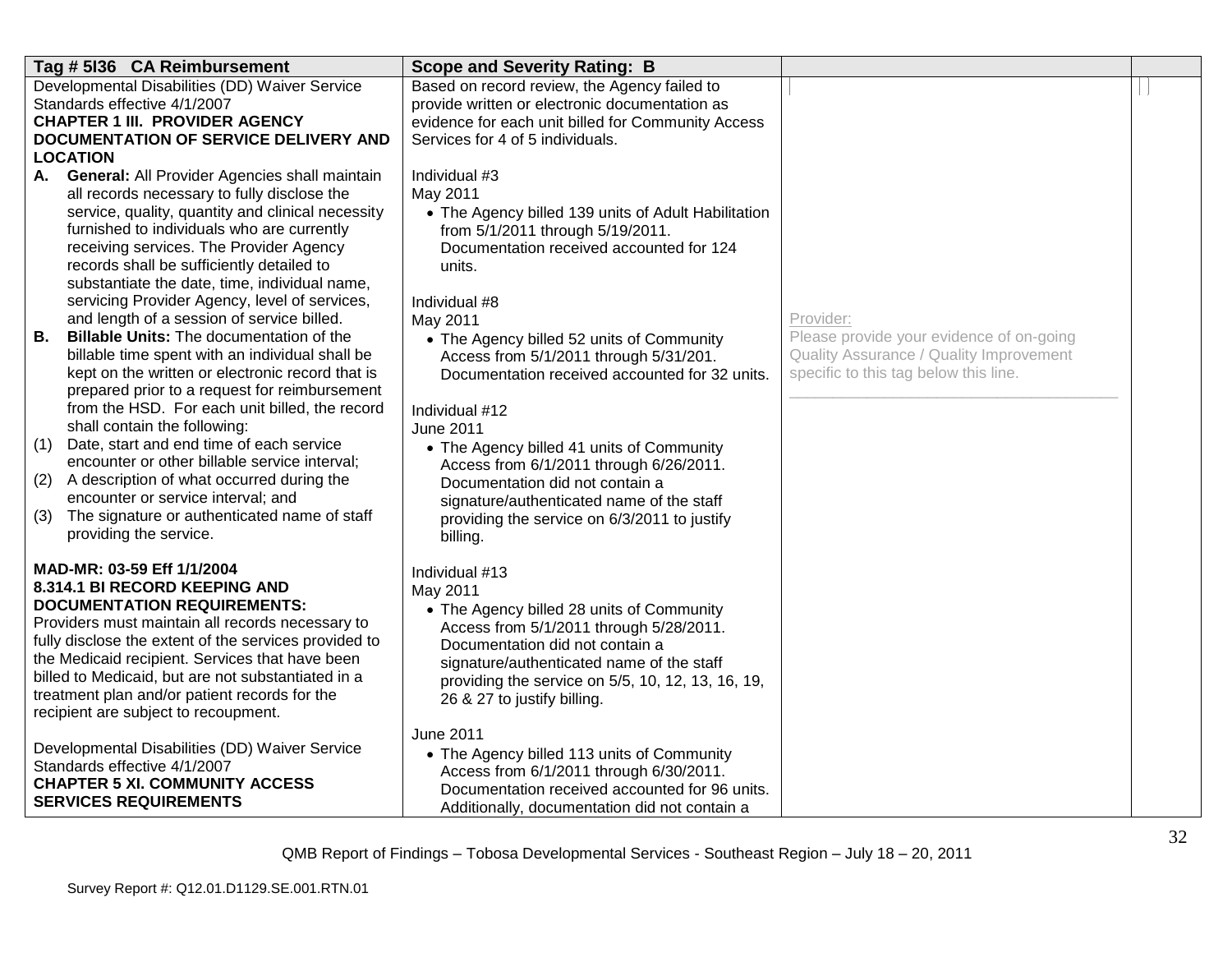| <b>G.</b> Reimbursement                                  | signature/authenticated name of the staff       |  |
|----------------------------------------------------------|-------------------------------------------------|--|
| (1) Billable Unit: A billable unit is defined as one-    | providing the service on 6/2, 9, 16, 23 & 30 to |  |
| quarter hour of service.                                 | justify billing.                                |  |
|                                                          |                                                 |  |
|                                                          |                                                 |  |
| (2) Billable Activities: The Community Access            |                                                 |  |
| Provider Agency can bill for those activities listed in  |                                                 |  |
|                                                          |                                                 |  |
| the Community Access Scope of Service. Billable          |                                                 |  |
| units are typically provided face-to-face but time       |                                                 |  |
| spent in non face-to-face activity may be claimed        |                                                 |  |
|                                                          |                                                 |  |
| under the following conditions:                          |                                                 |  |
|                                                          |                                                 |  |
| (a) Time that is non face-to-face is documented          |                                                 |  |
|                                                          |                                                 |  |
| separately and clearly identified as to the              |                                                 |  |
| nature of the activity, and is tied directly to          |                                                 |  |
| the individual's ISP, Action Plan;                       |                                                 |  |
|                                                          |                                                 |  |
| (b) Time that is non face-to-face involves               |                                                 |  |
| outreach and identification and training of              |                                                 |  |
| community connections and natural supports;              |                                                 |  |
|                                                          |                                                 |  |
| and                                                      |                                                 |  |
| (c) Non face-to-face hours do not exceed 10% of          |                                                 |  |
| the monthly billable hours.                              |                                                 |  |
|                                                          |                                                 |  |
|                                                          |                                                 |  |
| (3) Non-Billable Activities: Activities that the service |                                                 |  |
| Provider Agency may need to conduct, but which           |                                                 |  |
| are not separately billable activities, may include:     |                                                 |  |
|                                                          |                                                 |  |
|                                                          |                                                 |  |
| (a) Time and expense for training service                |                                                 |  |
| personnel;                                               |                                                 |  |
| (b) Supervision of agency staff;                         |                                                 |  |
|                                                          |                                                 |  |
| (c) Service documentation and billing activities; or     |                                                 |  |
| (d) Time the individual spends in segregated             |                                                 |  |
| facility-based settings activities.                      |                                                 |  |
|                                                          |                                                 |  |
|                                                          |                                                 |  |
|                                                          |                                                 |  |
|                                                          |                                                 |  |
|                                                          |                                                 |  |
|                                                          |                                                 |  |
|                                                          |                                                 |  |
|                                                          |                                                 |  |
|                                                          |                                                 |  |
|                                                          |                                                 |  |
|                                                          |                                                 |  |
|                                                          |                                                 |  |
|                                                          |                                                 |  |
|                                                          |                                                 |  |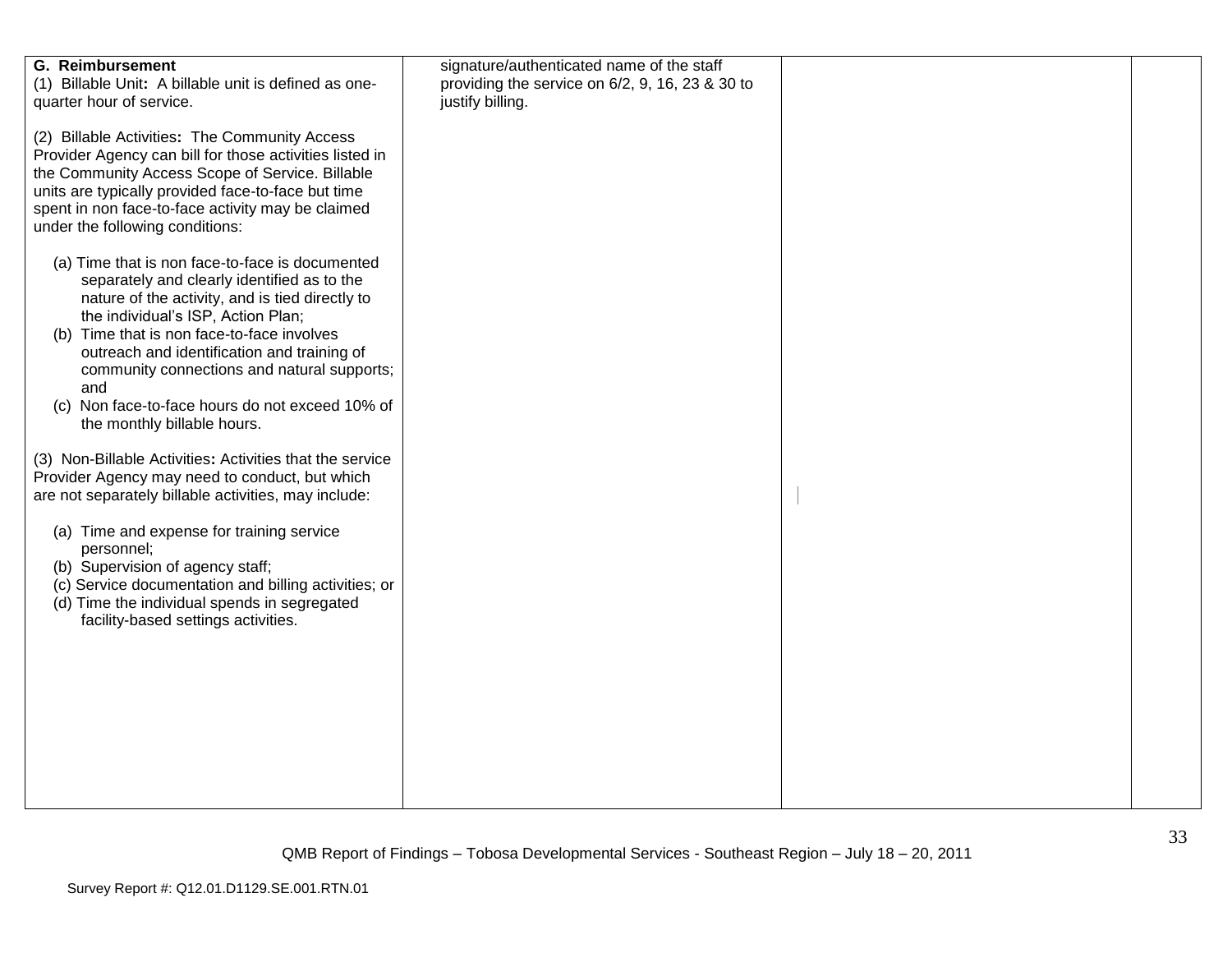| Tag # 5144 AH Reimbursement                                                                                                                                                                                                                                                                                                                                                                                                                                                                                                                                                                                                                                                                                                                                                                                | <b>Scope and Severity Rating: B</b>                                                                                                                                                                                                                                                                                                                                                                                                                                                                                                                                                                       |                                                                                                                                           |  |
|------------------------------------------------------------------------------------------------------------------------------------------------------------------------------------------------------------------------------------------------------------------------------------------------------------------------------------------------------------------------------------------------------------------------------------------------------------------------------------------------------------------------------------------------------------------------------------------------------------------------------------------------------------------------------------------------------------------------------------------------------------------------------------------------------------|-----------------------------------------------------------------------------------------------------------------------------------------------------------------------------------------------------------------------------------------------------------------------------------------------------------------------------------------------------------------------------------------------------------------------------------------------------------------------------------------------------------------------------------------------------------------------------------------------------------|-------------------------------------------------------------------------------------------------------------------------------------------|--|
| Developmental Disabilities (DD) Waiver Service<br>Standards effective 4/1/2007<br><b>CHAPTER 1 III. PROVIDER AGENCY</b><br>DOCUMENTATION OF SERVICE DELIVERY AND<br><b>LOCATION</b>                                                                                                                                                                                                                                                                                                                                                                                                                                                                                                                                                                                                                        | Based on record review, the Agency failed to<br>provide written or electronic documentation as<br>evidence for each unit billed for Adult Habilitation<br>Services for 9 of 11 individuals.                                                                                                                                                                                                                                                                                                                                                                                                               |                                                                                                                                           |  |
| <b>General: All Provider Agencies shall maintain</b><br>А.<br>all records necessary to fully disclose the<br>service, quality, quantity and clinical necessity<br>furnished to individuals who are currently<br>receiving services. The Provider Agency<br>records shall be sufficiently detailed to<br>substantiate the date, time, individual name,<br>servicing Provider Agency, level of services,<br>and length of a session of service billed.<br>В.<br><b>Billable Units:</b> The documentation of the<br>billable time spent with an individual shall be<br>kept on the written or electronic record that is<br>prepared prior to a request for reimbursement<br>from the HSD. For each unit billed, the record<br>shall contain the following:<br>Date, start and end time of each service<br>(1) | Individual #1<br>April 2011<br>• The Agency billed 490 units of Adult Habilitation<br>from 4/1/2011 through 4/30/201.<br>Documentation received accounted for 457<br>units. Additionally, documentation did not<br>contain a signature/authenticated name of the<br>staff providing the service on $4/1$ , 2, 3, 5, 6, 7, 8,<br>9, 11, 12, 13, 15, 18, 19, 22, 25, 26, 27, 28 & 29<br>to justify billing.<br>May 2011<br>• The Agency billed 504 units of Adult Habilitation<br>from 5/1/2011 through 5/31/201.<br>Documentation received accounted for 448<br>units. Additionally, documentation did not | Provider:<br>Please provide your evidence of on-going<br>Quality Assurance / Quality Improvement<br>specific to this tag below this line. |  |
| encounter or other billable service interval;<br>A description of what occurred during the<br>(2)<br>encounter or service interval; and<br>The signature or authenticated name of staff<br>(3)<br>providing the service.                                                                                                                                                                                                                                                                                                                                                                                                                                                                                                                                                                                   | contain a signature/authenticated name of the<br>staff providing the service on 5/1, 2, 3, 4, 5, 6, 9,<br>11, 12, 17, 18, 19, 20, 23, 24, 25, 26, 27 & 31 to<br>justify billing.                                                                                                                                                                                                                                                                                                                                                                                                                          |                                                                                                                                           |  |
| MAD-MR: 03-59 Eff 1/1/2004<br>8.314.1 BI RECORD KEEPING AND<br><b>DOCUMENTATION REQUIREMENTS:</b><br>Providers must maintain all records necessary to<br>fully disclose the extent of the services provided to<br>the Medicaid recipient. Services that have been<br>billed to Medicaid, but are not substantiated in a<br>treatment plan and/or patient records for the<br>recipient are subject to recoupment.                                                                                                                                                                                                                                                                                                                                                                                           | June 2011<br>• The Agency billed 408 units of Adult Habilitation<br>from 6/1/2011 through 6/30/201.<br>Documentation received accounted for 383<br>units. Additionally, documentation did not<br>contain a signature/authenticated name of the<br>staff providing the service on 6/1, 2, 3, 9, 13, 14,<br>15, 16, 17, 20, 21, 22, 23, 24, 27, 28, 29 & 30 to<br>justify billing.                                                                                                                                                                                                                          |                                                                                                                                           |  |
| Developmental Disabilities (DD) Waiver Service<br>Standards effective 4/1/2007<br><b>CHAPTER 5 XVI. REIMBURSEMENT</b><br>A. Billable Unit. A billable unit for Adult Habilitation                                                                                                                                                                                                                                                                                                                                                                                                                                                                                                                                                                                                                          | Individual #2<br>April 2011<br>• The Agency billed 476 units of Adult Habilitation<br>from 4/1/2011 through 4/30/2011.<br>Documentation received accounted for 388                                                                                                                                                                                                                                                                                                                                                                                                                                        |                                                                                                                                           |  |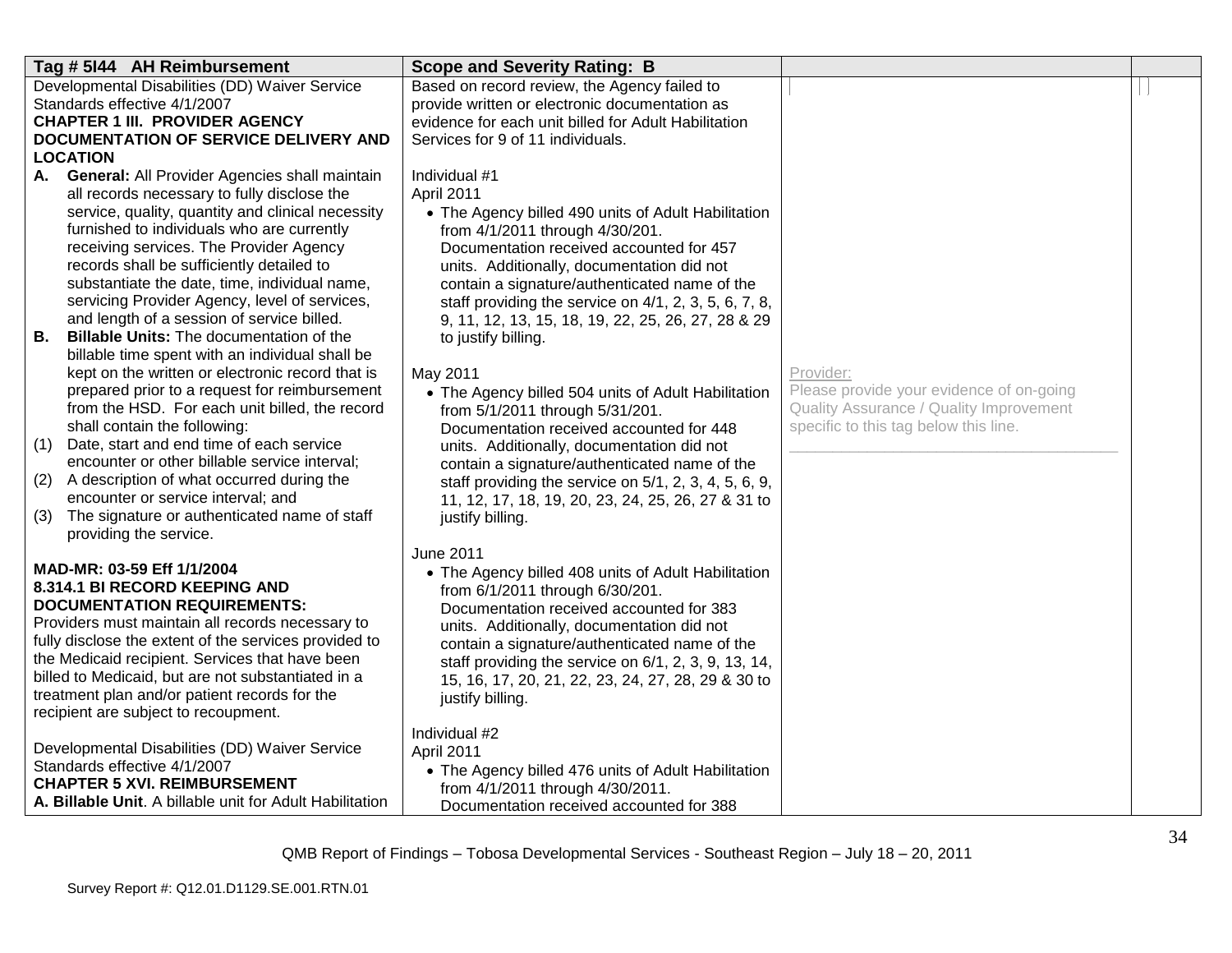| Services is in 15-minute increments hour. The rate<br>is based on the individual's level of care. | units.                                              |  |
|---------------------------------------------------------------------------------------------------|-----------------------------------------------------|--|
|                                                                                                   | May 2011                                            |  |
| <b>B. Billable Activities</b>                                                                     | • The Agency billed 459 units of Adult Habilitation |  |
| (1) The Community Inclusion Provider Agency can                                                   | from 5/1/2011 through 5/31/2011.                    |  |
| bill for those activities listed and described on the                                             | Documentation received accounted for 436            |  |
| ISP and within the Scope of Service. Partial units                                                | units.                                              |  |
| are allowable. Billable units are face-to-face, except                                            |                                                     |  |
| that Adult Habilitation services may be non-face-to-                                              | June 2011                                           |  |
| face under the following conditions: (a) Time that is                                             | • The Agency billed 373 units of Adult Habilitation |  |
| non face-to-face is documented separately and                                                     | from 6/1/2011 through 6/30/2011.                    |  |
| clearly identified as to the nature of the activity;                                              | Documentation received accounted for 282            |  |
| and(b) Non face-to-face hours do not exceed 5% of                                                 | units.                                              |  |
| the monthly billable hours.                                                                       |                                                     |  |
| (2) Adult Habilitation Services can be provided with                                              | Individual #3                                       |  |
| any other services, insofar as the services are not                                               | April 2011                                          |  |
| reported for the same hours on the same day,                                                      | • The Agency billed 350 units of Adult Habilitation |  |
| except that Therapy Services and Case                                                             | from 4/1/2011 through 4/30/2011.                    |  |
| Management may be provided and billed for the                                                     | Documentation did not contain a                     |  |
| same hours                                                                                        | signature/authenticated name of the staff           |  |
|                                                                                                   | providing the service on 4/6, 7, 12, 13, 14, 18,    |  |
|                                                                                                   | 19, 20, 21, 22, 25 & 26 to justify billing.         |  |
|                                                                                                   |                                                     |  |
|                                                                                                   | May 2011                                            |  |
|                                                                                                   | • The Agency billed 255 units of Adult Habilitation |  |
|                                                                                                   | from 5/1/2011 through 5/31/2011.                    |  |
|                                                                                                   | Documentation did not contain a                     |  |
|                                                                                                   | signature/authenticated name of the staff           |  |
|                                                                                                   | providing the service on 5/3, 4, 5, 10, 11, 12,     |  |
|                                                                                                   | 17, 19, 20, 24, 25 & 27 to justify billing.         |  |
|                                                                                                   | June 2011                                           |  |
|                                                                                                   | • The Agency billed 331 units of Adult Habilitation |  |
|                                                                                                   | from 6/1/2011 through 6/30/2011.                    |  |
|                                                                                                   | Documentation did not contain a                     |  |
|                                                                                                   | signature/authenticated name of the staff           |  |
|                                                                                                   | providing the service 6/9 & 13 to justify billing.  |  |
|                                                                                                   |                                                     |  |
|                                                                                                   | Individual #5                                       |  |
|                                                                                                   | May 2011                                            |  |
|                                                                                                   | • The Agency billed 452 units of Adult Habilitation |  |
|                                                                                                   | from 5/1/2011 through 5/31/2011.                    |  |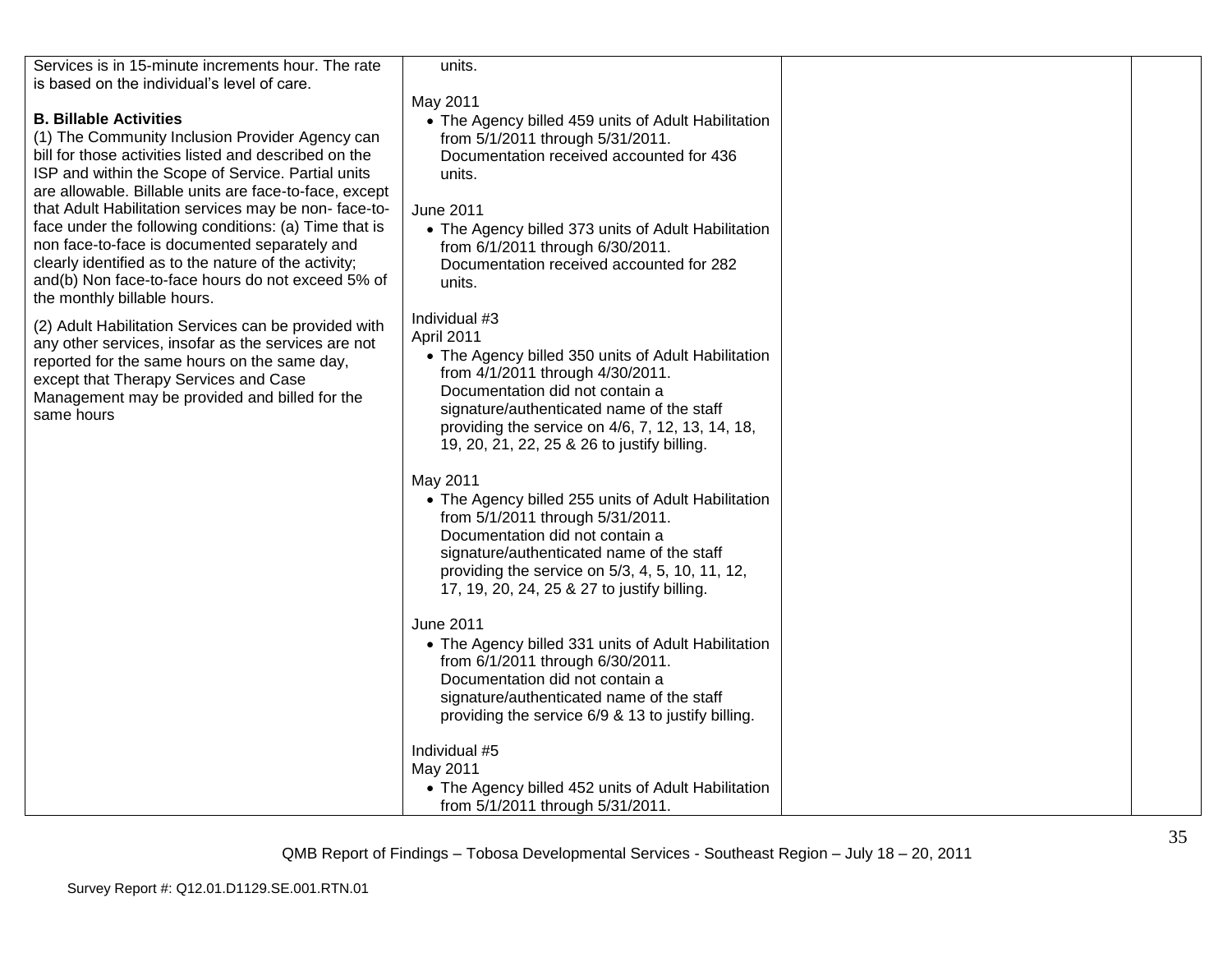| Documentation received accounted for 419<br>units.                                                                                                                                                                                                                                                                                                                                                                                |  |
|-----------------------------------------------------------------------------------------------------------------------------------------------------------------------------------------------------------------------------------------------------------------------------------------------------------------------------------------------------------------------------------------------------------------------------------|--|
| Individual #6<br>April 2011<br>• The Agency billed 504 units of Adult Habilitation<br>from 4/1/2011 through 4/30/2011.<br>Documentation received accounted for 452<br>units.                                                                                                                                                                                                                                                      |  |
| Individual #8<br><b>June 2011</b><br>• The Agency billed 408 units of Adult Habilitation<br>from 6/1/2011 through 6/30/2011.<br>Documentation received accounted for 296<br>units.                                                                                                                                                                                                                                                |  |
| Individual #9<br>April 2011<br>• The Agency billed 433 units of Adult Habilitation<br>from 4/1/2011 through 4/30/2011. The following<br>was found:                                                                                                                                                                                                                                                                                |  |
| ° Documentation did not contain a<br>signature/authenticated name of the staff<br>providing the service on 4/4, 5, 6, 11, 13, 15,<br>18, 19, 20, 21, 22, 25 & 29 to justify billing.                                                                                                                                                                                                                                              |  |
| ° Review of documentation indicated services<br>were provided concurrently with Supported<br>Employment on 4/12, 14, 21 & 28.                                                                                                                                                                                                                                                                                                     |  |
| May 2011<br>• The Agency billed 434 units of Adult<br>Habilitation from 5/1/2011 through 5/31/2011.<br>Documentation did not contain a<br>signature/authenticated name of the staff<br>providing the service on 5/2, 3, 4, 5, 6, 9, 10,<br>11, 13 & 17 to justify billing. Additionally,<br>review of documentation indicated services<br>were provided concurrently with Supported<br>Employment on 5/3, 5/5, 5/10, 5/12, 5/17 & |  |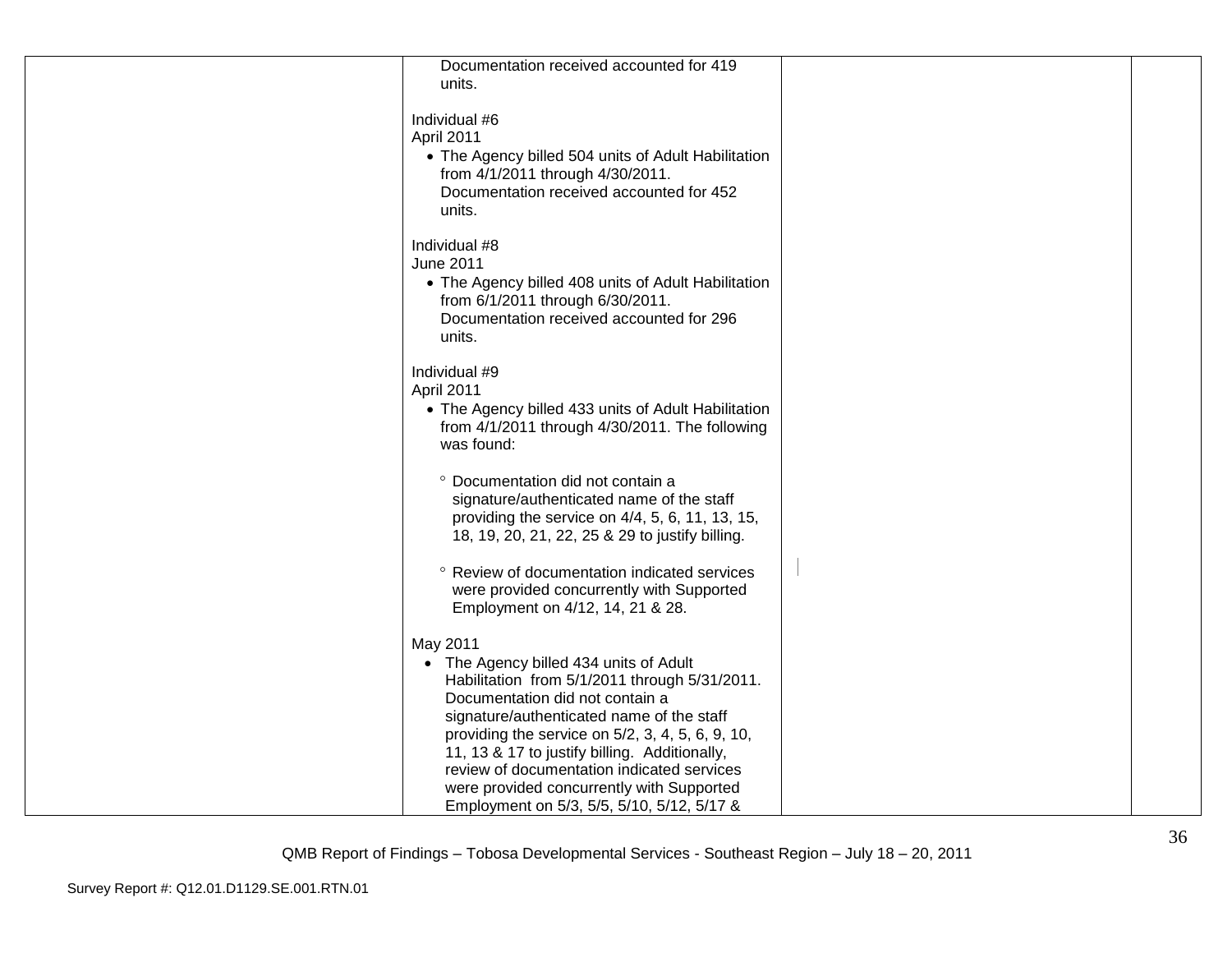| 5/24.                                                                                                                                                                                                                                                                                                                                                                                                                                                                              |  |
|------------------------------------------------------------------------------------------------------------------------------------------------------------------------------------------------------------------------------------------------------------------------------------------------------------------------------------------------------------------------------------------------------------------------------------------------------------------------------------|--|
| <b>June 2011</b><br>• The Agency billed 4 units of Adult Habilitation<br>from 6/1/2011 through 6/30/2011. The<br>Documentation did not contain a<br>signature/authenticated name of the staff<br>providing the service 6/9 to justify billing.<br>Additionally, review of documentation indicated<br>services were provided concurrently with<br>Supported Employment on 6/2, 16 & 12.                                                                                             |  |
| Individual #10<br>April 2011<br>• The Agency billed 437 units of Adult Habilitation<br>from 4/1/2011 through 4/30/2011.<br>Documentation did not contain a<br>signature/authenticated name of the staff<br>providing the service on 4/1, 4, 5, 6, 7, 8, 11,<br>12, 13, 14, 15, 18, 19, 20, 21, 22, 25, 26, 27,<br>28 & 29 to justify billing. Additionally, review of<br>documentation indicated services were provided<br>concurrently with Supported Employment on 4/5<br>& 4/7. |  |
| May 2011<br>• The Agency billed 480 units of Adult Habilitation<br>from 5/1/2011 through 5/31/2011.<br>Documentation did not contain a<br>signature/authenticated name of the staff<br>providing the service on 5/2, 3, 4, 5, 6, 9, 10,<br>11, 13, 17, 18, 19, 20 & 30 to justify billing.<br>Additionally, review of documentation indicated<br>services were provided concurrently with<br>Supported Employment on 5/5.                                                          |  |
| June 2011<br>• The Agency billed 391 units of Adult Habilitation<br>from 6/1/2011 through 6/30/2011.<br>Documentation received accounted for 376<br>units. Additionally, documentation did not<br>contain a signature/authenticated name of the                                                                                                                                                                                                                                    |  |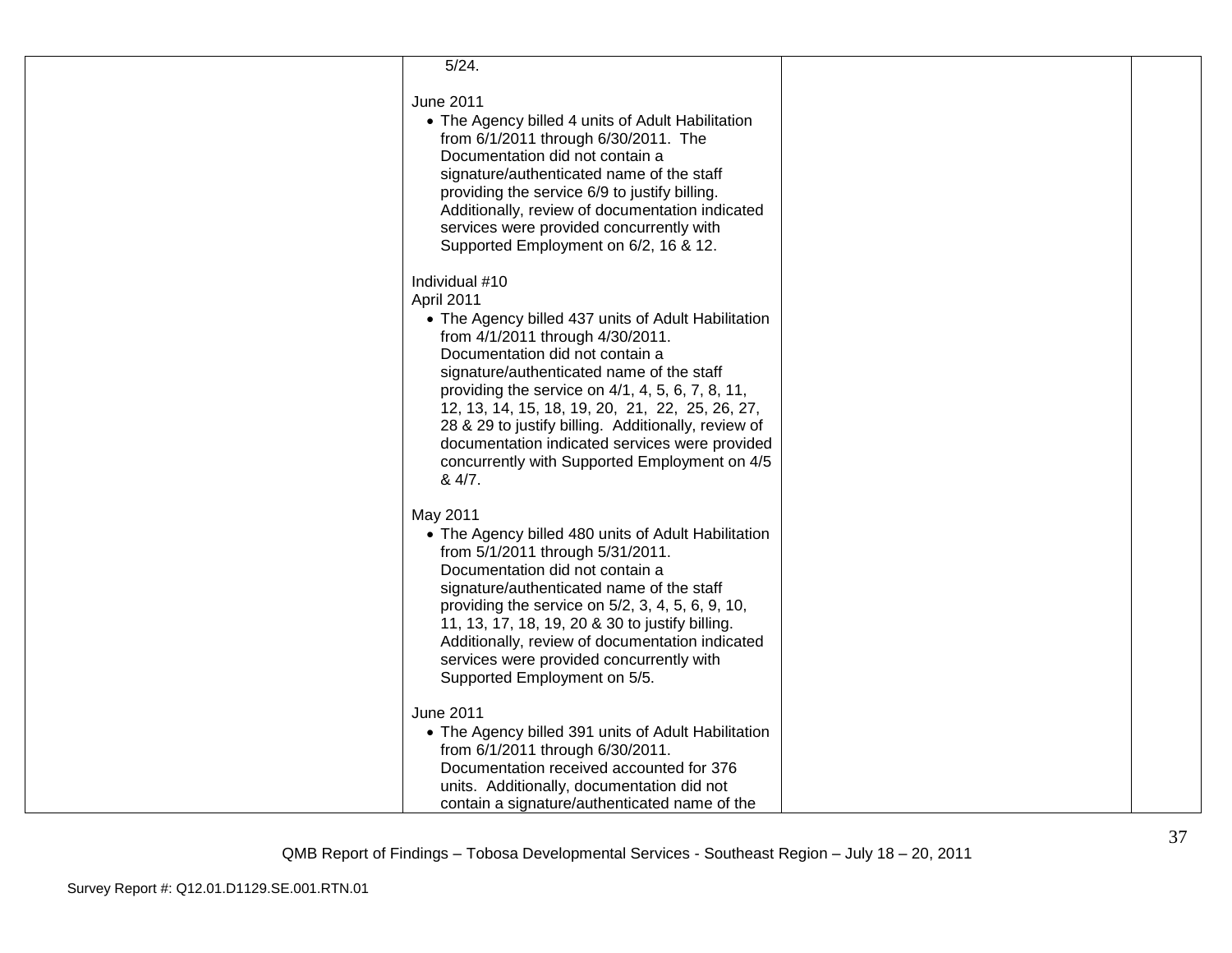| 15, 16, 17, 21, 22, 23, 24, 27, 28 & 30 to justify<br>billing.<br>Individual #11<br>April 2011<br>• The Agency billed 437 units of Adult Habilitation<br>from 4/1/2011 through 4/30/2011.<br>Documentation did not contain a<br>signature/authenticated name of the staff<br>providing the service on 4/1, 4, 5, 7, 8, 11, 12,<br>13, 18, 19, 20, 21, 22, 25, 26, 27, 28 & 29 to<br>justify billing. Additionally, documentation<br>indicated services were provided concurrently<br>with Supported Employment on 4/20, 26 & 28.<br>May 2011<br>• The Agency billed 470 units of Adult Habilitation<br>from 5/1/2011 through 5/31/2011.<br>Documentation received accounted for 448<br>units.<br><b>June 2011</b><br>• The Agency billed 454 units of Adult Habilitation<br>from 6/1/2011 through 6/30/2011.<br>Documentation received accounted for 386<br>units. Additionally the following was found:<br>° Review of documentation indicated services<br>were provided concurrently with Supported<br>Employment on 6/28.<br>° Documentation did not contain a<br>signature/authenticated name of the staff<br>providing the service on 6/13, 14, 15, 16, 20,<br>21, 22, 23, 24, 27, 28 & 30 to justify billing. |                                                   |  |
|---------------------------------------------------------------------------------------------------------------------------------------------------------------------------------------------------------------------------------------------------------------------------------------------------------------------------------------------------------------------------------------------------------------------------------------------------------------------------------------------------------------------------------------------------------------------------------------------------------------------------------------------------------------------------------------------------------------------------------------------------------------------------------------------------------------------------------------------------------------------------------------------------------------------------------------------------------------------------------------------------------------------------------------------------------------------------------------------------------------------------------------------------------------------------------------------------------------------|---------------------------------------------------|--|
|                                                                                                                                                                                                                                                                                                                                                                                                                                                                                                                                                                                                                                                                                                                                                                                                                                                                                                                                                                                                                                                                                                                                                                                                                     | staff providing the service on 6/1, 2, 3, 13, 14, |  |
|                                                                                                                                                                                                                                                                                                                                                                                                                                                                                                                                                                                                                                                                                                                                                                                                                                                                                                                                                                                                                                                                                                                                                                                                                     |                                                   |  |
|                                                                                                                                                                                                                                                                                                                                                                                                                                                                                                                                                                                                                                                                                                                                                                                                                                                                                                                                                                                                                                                                                                                                                                                                                     |                                                   |  |
|                                                                                                                                                                                                                                                                                                                                                                                                                                                                                                                                                                                                                                                                                                                                                                                                                                                                                                                                                                                                                                                                                                                                                                                                                     |                                                   |  |
|                                                                                                                                                                                                                                                                                                                                                                                                                                                                                                                                                                                                                                                                                                                                                                                                                                                                                                                                                                                                                                                                                                                                                                                                                     |                                                   |  |
|                                                                                                                                                                                                                                                                                                                                                                                                                                                                                                                                                                                                                                                                                                                                                                                                                                                                                                                                                                                                                                                                                                                                                                                                                     |                                                   |  |
|                                                                                                                                                                                                                                                                                                                                                                                                                                                                                                                                                                                                                                                                                                                                                                                                                                                                                                                                                                                                                                                                                                                                                                                                                     |                                                   |  |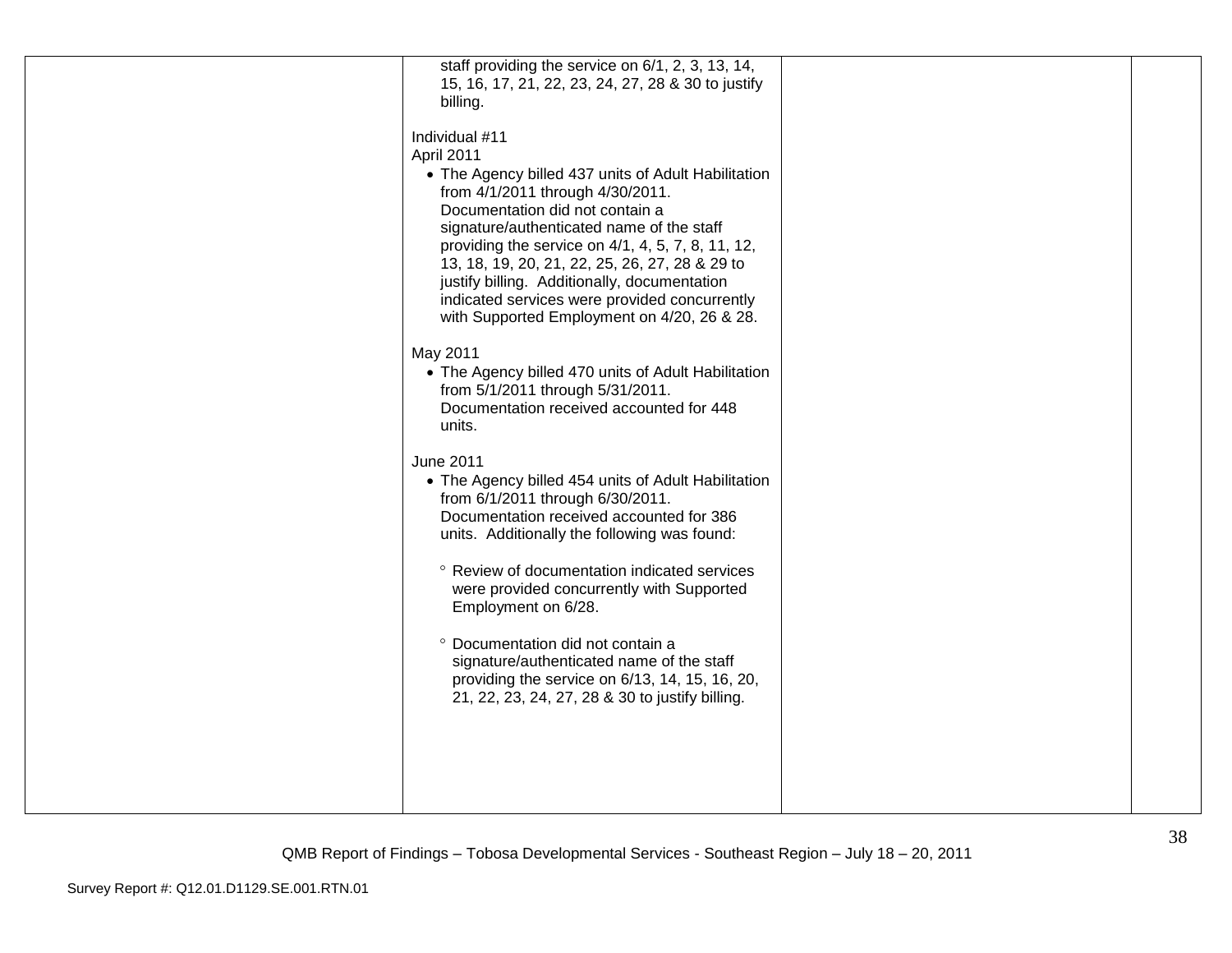| Tag # 6L13 (CoP) - CL Healthcare Reqts.                                     | <b>Scope and Severity Rating: D</b>                |                                          |  |
|-----------------------------------------------------------------------------|----------------------------------------------------|------------------------------------------|--|
| Developmental Disabilities (DD) Waiver Service                              | Based on record review, the Agency failed to       |                                          |  |
| Standards effective 4/1/2007                                                | provide documentation of annual physical           |                                          |  |
| <b>CHAPTER 6. VI. GENERAL REQUIREMENTS</b>                                  | examinations and/or other examinations as          |                                          |  |
| <b>FOR COMMUNITY LIVING</b>                                                 | specified by a licensed physician for 2 of 13      |                                          |  |
| G. Health Care Requirements for Community                                   | individuals receiving Community Living Services.   |                                          |  |
| <b>Living Services.</b><br>(1) The Community Living Service providers shall | The following was not found, incomplete and/or not |                                          |  |
| ensure completion of a HAT for each individual                              | current:                                           |                                          |  |
| receiving this service. The HAT shall be completed                          |                                                    |                                          |  |
| 2 weeks prior to the annual ISP meeting and                                 | • Dental Exam                                      |                                          |  |
| submitted to the Case Manager and all other IDT                             | ° Individual #1 - As indicated by collateral       |                                          |  |
| Members. A revised HAT is required to also be                               | documentation reviewed, exam was completed         |                                          |  |
| submitted whenever the individual's health status                           | on 11/9/09. Follow-up was to be completed in       |                                          |  |
| changes significantly. For individuals who are newly                        | 12 months. No evidence of follow-up found.         |                                          |  |
| allocated to the DD Waiver program, the HAT may                             |                                                    |                                          |  |
| be completed within 2 weeks following the initial ISP                       | ° Individual #13 - As indicated by the DDSD file   |                                          |  |
| meeting and submitted with any strategies and                               | matrix Dental Exams are to be conducted            | Provider:                                |  |
| support plans indicated in the ISP, or within 72                            | annually. No evidence of exam was found.           | Please provide your evidence of on-going |  |
| hours following admission into direct services, which                       |                                                    | Quality Assurance / Quality Improvement  |  |
| ever comes first.<br>(2) Each individual will have a Health Care            | • Auditory Exam                                    | specific to this tag below this line.    |  |
| Coordinator, designated by the IDT. When the                                | ° Individual #1 - As indicated by collateral       |                                          |  |
| individual's HAT score is 4, 5 or 6 the Health Care                         | documentation reviewed, exam was completed         |                                          |  |
| Coordinator shall be an IDT member, other than the                          | on 2/18/2010. Follow-up was to be completed in     |                                          |  |
| individual. The Health Care Coordinator shall                               | 12 months. No evidence of follow-up found.         |                                          |  |
| oversee and monitor health care services for the                            | • Colonoscopy                                      |                                          |  |
| individual in accordance with these standards. In                           | ° Individual #13 - As indicated by collateral      |                                          |  |
| circumstances where no IDT member voluntarily                               | documentation reviewed, the PCP referral was       |                                          |  |
| accepts designation as the health care coordinator,                         | made on 4/20/1011. No evidence of exam             |                                          |  |
| the community living provider shall assign a staff                          | results were found.                                |                                          |  |
| member to this role.                                                        |                                                    |                                          |  |
| (3) For each individual receiving Community Living                          |                                                    |                                          |  |
| Services, the provider agency shall ensure and<br>document the following:   |                                                    |                                          |  |
| (a) Provision of health care oversight consistent                           |                                                    |                                          |  |
| with these Standards as detailed in Chapter                                 |                                                    |                                          |  |
| One section III E: Healthcare Documentation                                 |                                                    |                                          |  |
| by Nurses For Community Living Services,                                    |                                                    |                                          |  |
| Community Inclusion Services and Private                                    |                                                    |                                          |  |
| Duty Nursing Services.                                                      |                                                    |                                          |  |
| b) That each individual with a score of 4, 5, or 6                          |                                                    |                                          |  |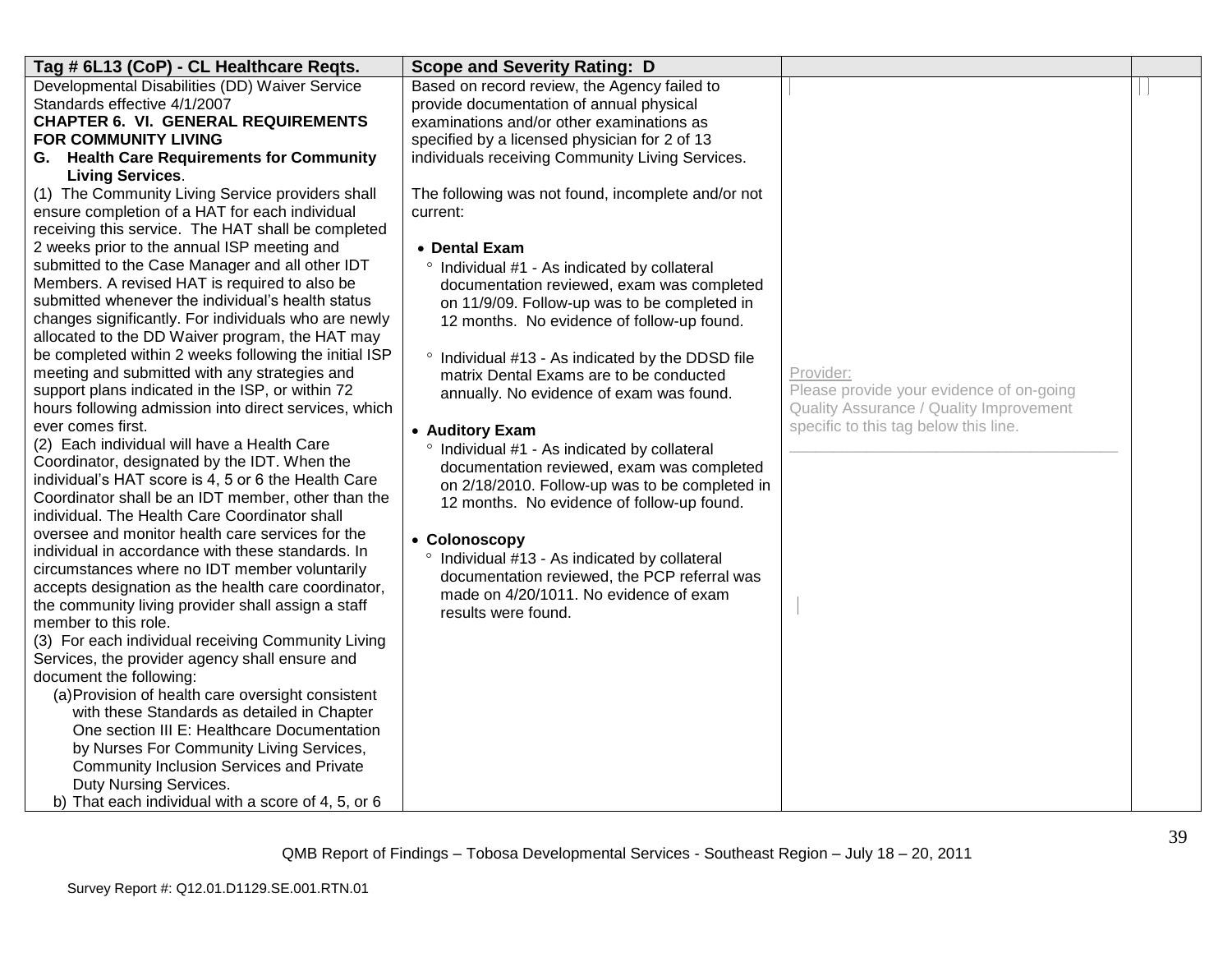| on the HAT, has a Health Care Plan<br>developed by a licensed nurse.<br>(c) That an individual with chronic condition(s)<br>with the potential to exacerbate into a life<br>threatening condition, has Crisis Prevention/<br>Intervention Plan(s) developed by a licensed<br>nurse or other appropriate professional for<br>each such condition.<br>(4) That an average of 3 hours of documented<br>nutritional counseling is available annually, if<br>recommended by the IDT.<br>(5) That the physical property and grounds are free<br>of hazards to the individual's health and safety.<br>(6) In addition, for each individual receiving<br>Supported Living or Family Living Services, the<br>provider shall verify and document the following:<br>(a) The individual has a primary licensed<br>physician;<br>(b) The individual receives an annual physical<br>examination and other examinations as<br>specified by a licensed physician;<br>(c) The individual receives annual dental check-<br>ups and other check-ups as specified by a<br>licensed dentist;<br>(d) The individual receives eye examinations as<br>specified by a licensed optometrist or<br>ophthalmologist; and |  |  |
|----------------------------------------------------------------------------------------------------------------------------------------------------------------------------------------------------------------------------------------------------------------------------------------------------------------------------------------------------------------------------------------------------------------------------------------------------------------------------------------------------------------------------------------------------------------------------------------------------------------------------------------------------------------------------------------------------------------------------------------------------------------------------------------------------------------------------------------------------------------------------------------------------------------------------------------------------------------------------------------------------------------------------------------------------------------------------------------------------------------------------------------------------------------------------------------------|--|--|
| (e) Agency activities that occur as follow-up to<br>medical appointments (e.g. treatment, visits to<br>specialists, changes in medication or daily<br>routine).                                                                                                                                                                                                                                                                                                                                                                                                                                                                                                                                                                                                                                                                                                                                                                                                                                                                                                                                                                                                                              |  |  |
| NMAC 8.302.1.17 RECORD KEEPING AND<br><b>DOCUMENTATION REQUIREMENTS: A provider</b><br>must maintain all the records necessary to fully<br>disclose the nature, quality, amount and medical<br>necessity of services furnished to an eligible<br>recipient who is currently receiving or who has<br>received services in the past.                                                                                                                                                                                                                                                                                                                                                                                                                                                                                                                                                                                                                                                                                                                                                                                                                                                           |  |  |
| B. Documentation of test results: Results of tests                                                                                                                                                                                                                                                                                                                                                                                                                                                                                                                                                                                                                                                                                                                                                                                                                                                                                                                                                                                                                                                                                                                                           |  |  |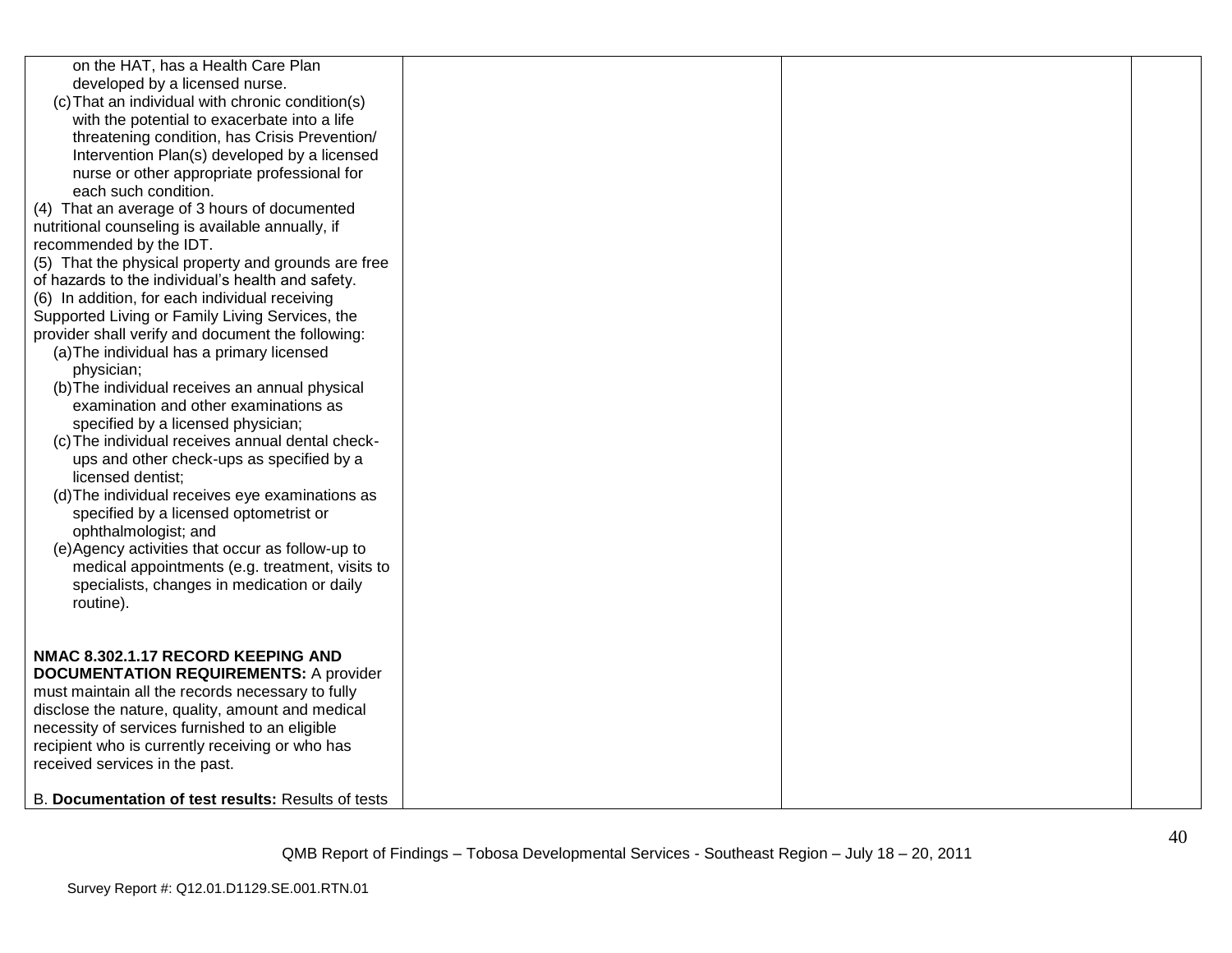| and services must be documented, which includes<br>results of laboratory and radiology procedures or<br>progress following therapy or treatment. |  |  |
|--------------------------------------------------------------------------------------------------------------------------------------------------|--|--|
|                                                                                                                                                  |  |  |
|                                                                                                                                                  |  |  |
|                                                                                                                                                  |  |  |
|                                                                                                                                                  |  |  |
|                                                                                                                                                  |  |  |
|                                                                                                                                                  |  |  |
|                                                                                                                                                  |  |  |
|                                                                                                                                                  |  |  |
|                                                                                                                                                  |  |  |
|                                                                                                                                                  |  |  |
|                                                                                                                                                  |  |  |
|                                                                                                                                                  |  |  |
|                                                                                                                                                  |  |  |
|                                                                                                                                                  |  |  |
|                                                                                                                                                  |  |  |
|                                                                                                                                                  |  |  |
|                                                                                                                                                  |  |  |
|                                                                                                                                                  |  |  |
|                                                                                                                                                  |  |  |
|                                                                                                                                                  |  |  |
|                                                                                                                                                  |  |  |
|                                                                                                                                                  |  |  |
|                                                                                                                                                  |  |  |
|                                                                                                                                                  |  |  |
|                                                                                                                                                  |  |  |
|                                                                                                                                                  |  |  |
|                                                                                                                                                  |  |  |
|                                                                                                                                                  |  |  |
|                                                                                                                                                  |  |  |
|                                                                                                                                                  |  |  |
|                                                                                                                                                  |  |  |
|                                                                                                                                                  |  |  |
|                                                                                                                                                  |  |  |
|                                                                                                                                                  |  |  |
|                                                                                                                                                  |  |  |
|                                                                                                                                                  |  |  |
|                                                                                                                                                  |  |  |
|                                                                                                                                                  |  |  |
|                                                                                                                                                  |  |  |
|                                                                                                                                                  |  |  |
|                                                                                                                                                  |  |  |
|                                                                                                                                                  |  |  |
|                                                                                                                                                  |  |  |
|                                                                                                                                                  |  |  |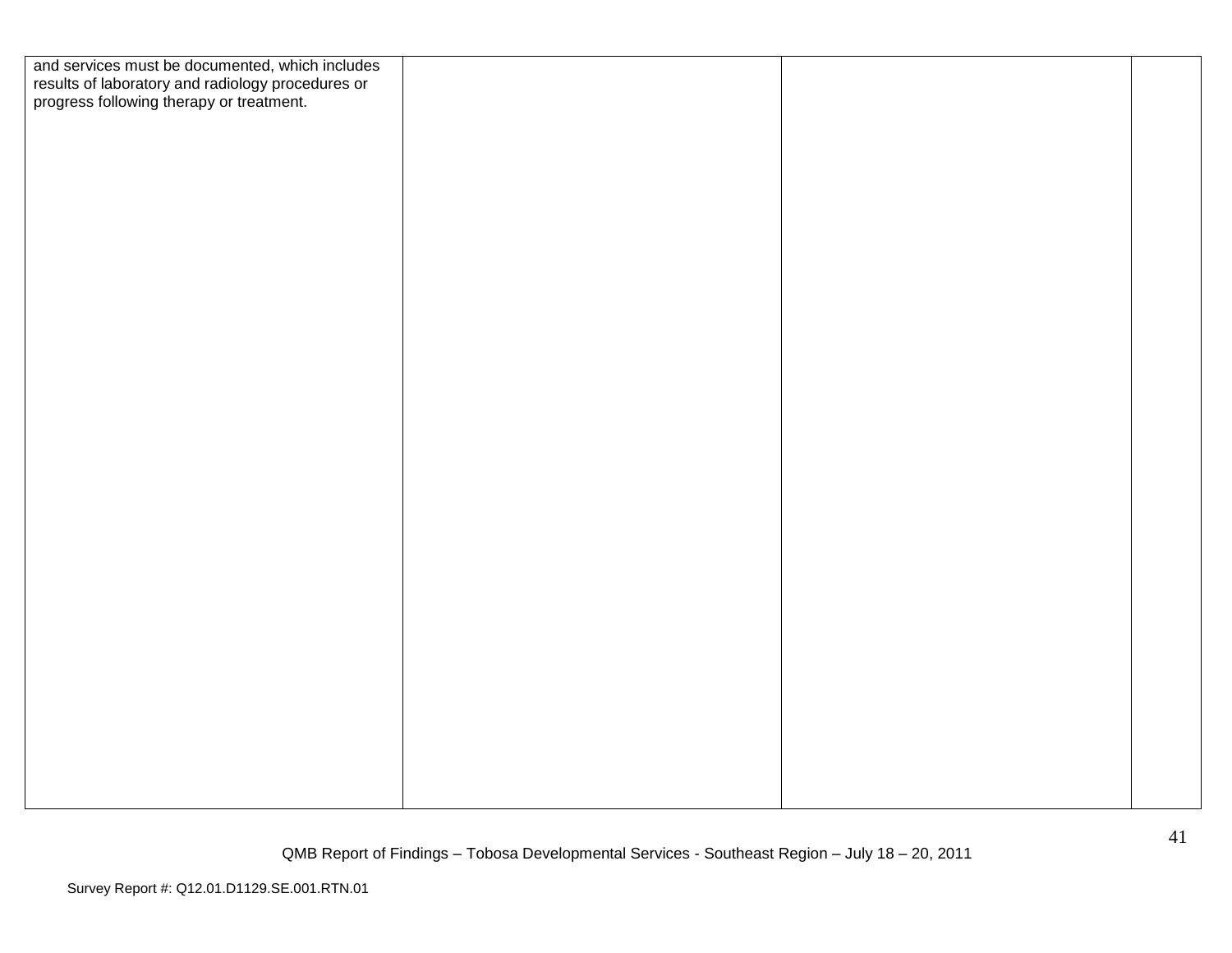| Tag # 6L14 Residential Case File                                                                            | <b>Scope and Severity Rating: F</b>                                 |                                          |  |
|-------------------------------------------------------------------------------------------------------------|---------------------------------------------------------------------|------------------------------------------|--|
| Developmental Disabilities (DD) Waiver Service                                                              | Based on record review, the Agency failed to                        |                                          |  |
| Standards effective 4/1/2007                                                                                | maintain a complete and confidential case file in the               |                                          |  |
| <b>CHAPTER 6. VIII. COMMUNITY LIVING</b>                                                                    | residence for 11 of 11 Individuals receiving                        |                                          |  |
| SERVICE PROVIDER AGENCY REQUIREMENTS                                                                        | Supported Living Services.                                          |                                          |  |
| A. Residence Case File: For individuals receiving                                                           |                                                                     |                                          |  |
| Supported Living or Family Living, the Agency shall                                                         | The following was not found, incomplete and/or not                  |                                          |  |
| maintain in the individual's home a complete and                                                            | current:                                                            |                                          |  |
| current confidential case file for each individual. For                                                     |                                                                     |                                          |  |
| individuals receiving Independent Living Services,<br>rather than maintaining this file at the individual's | • Current Emergency & Personal Identification<br><b>Information</b> |                                          |  |
| home, the complete and current confidential case                                                            | ° Did not contain Individual's current address                      |                                          |  |
| file for each individual shall be maintained at the                                                         |                                                                     |                                          |  |
| agency's administrative site. Each file shall include                                                       | Information (#1)                                                    |                                          |  |
| the following:                                                                                              | • Positive Behavioral Plan (#4)                                     |                                          |  |
| (1) Complete and current ISP and all supplemental                                                           |                                                                     | Provider:                                |  |
| plans specific to the individual;                                                                           | • Positive Behavioral Crisis Plan (#4)                              | Please provide your evidence of on-going |  |
| (2) Complete and current Health Assessment Tool;                                                            |                                                                     | Quality Assurance / Quality Improvement  |  |
| (3) Current emergency contact information, which                                                            | • Speech Therapy Plan (#1 & 8)                                      | specific to this tag below this line.    |  |
| includes the individual's address, telephone                                                                |                                                                     |                                          |  |
| number, names and telephone numbers of                                                                      | • Health Assessment Tool (#1, 2, 3, 4, 5, 6, 7, 8, 9,               |                                          |  |
| residential Community Living Support providers,                                                             | 10 & 11                                                             |                                          |  |
| relatives, or guardian or conservator, primary care                                                         |                                                                     |                                          |  |
| physician's name(s) and telephone number(s),                                                                | • Special Health Care Needs                                         |                                          |  |
| pharmacy name, address and telephone number                                                                 | $\degree$ Nutritional Plan (#1, 4, 7 & 8)                           |                                          |  |
| and dentist name, address and telephone number,<br>and health plan;                                         | ° CARMP(Comprehensive Aspiration Risk                               |                                          |  |
|                                                                                                             | Management Plan (#8 &10)                                            |                                          |  |
| (4) Up-to-date progress notes, signed and dated by                                                          |                                                                     |                                          |  |
| the person making the note for at least the past                                                            | • Data Collection/Data Tracking:                                    |                                          |  |
| month (older notes may be transferred to the                                                                | Individual #1 - None found 7/1 - 19, 2011                           |                                          |  |
| agency office);                                                                                             |                                                                     |                                          |  |
| (5) Data collected to document ISP Action Plan                                                              | • Record of visits of healthcare practitioners                      |                                          |  |
| implementation                                                                                              | (#11)                                                               |                                          |  |
| (6) Progress notes written by direct care staff and                                                         |                                                                     |                                          |  |
| by nurses regarding individual health status and                                                            |                                                                     |                                          |  |
| physical conditions including action taken in                                                               |                                                                     |                                          |  |
| response to identified changes in condition for at                                                          |                                                                     |                                          |  |
| least the past month;                                                                                       |                                                                     |                                          |  |
| (7) Physician's or qualified health care providers                                                          |                                                                     |                                          |  |
| written orders;                                                                                             |                                                                     |                                          |  |
| (8) Progress notes documenting implementation of                                                            |                                                                     |                                          |  |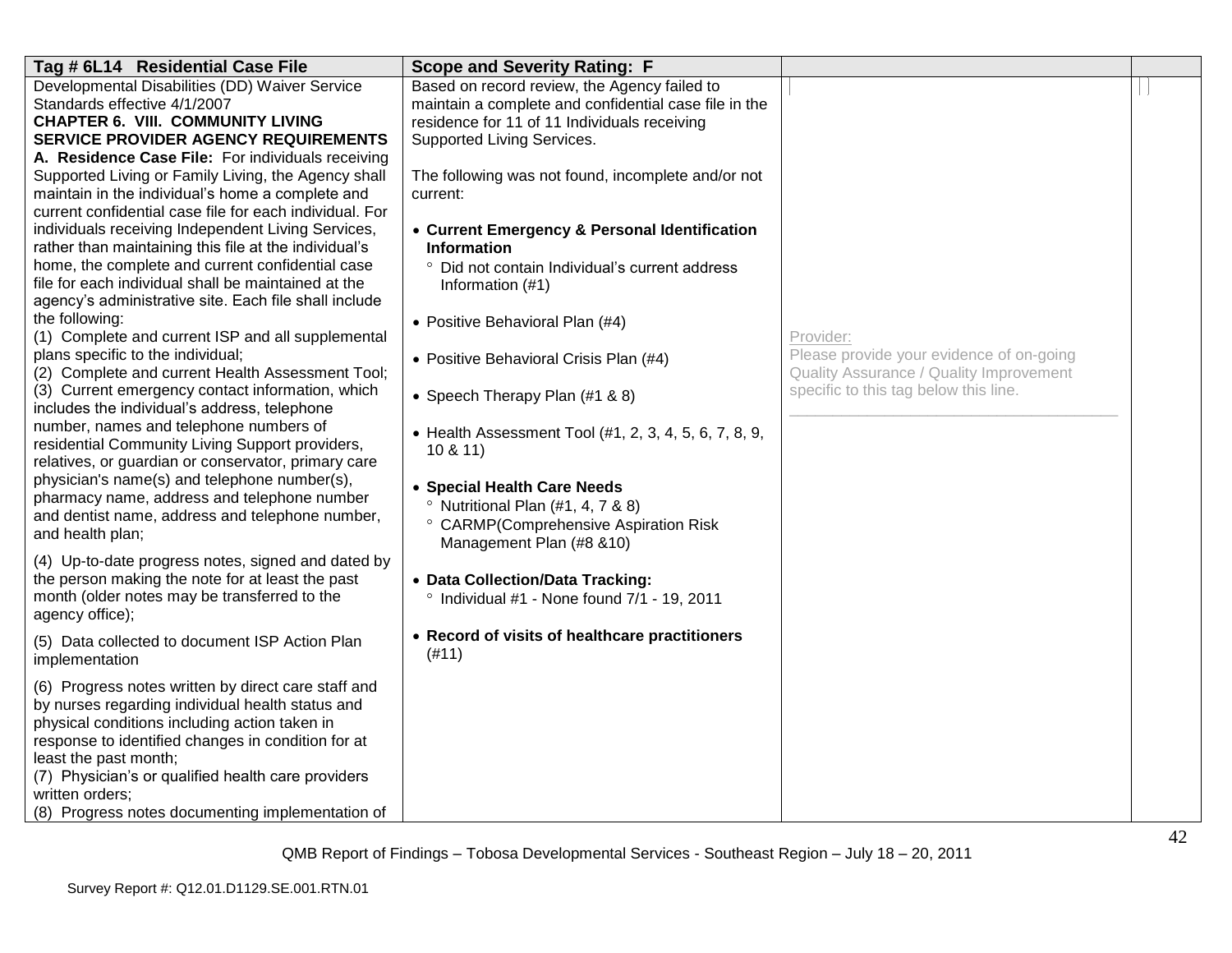| a physician's or qualified health care provider's    |  |  |
|------------------------------------------------------|--|--|
| order(s);                                            |  |  |
| (9) Medication Administration Record (MAR) for the   |  |  |
| past three (3) months which includes:                |  |  |
| (a) The name of the individual;                      |  |  |
| (b) A transcription of the healthcare practitioners  |  |  |
| prescription including the brand and generic         |  |  |
| name of the medication;                              |  |  |
| Diagnosis for which the medication is<br>(C)         |  |  |
| prescribed;                                          |  |  |
| (d) Dosage, frequency and method/route of            |  |  |
| delivery;                                            |  |  |
| (e) Times and dates of delivery;                     |  |  |
| Initials of person administering or assisting with   |  |  |
| medication; and                                      |  |  |
| (g) An explanation of any medication irregularity,   |  |  |
| allergic reaction or adverse effect.                 |  |  |
| (h) For PRN medication an explanation for the use    |  |  |
| of the PRN must include:                             |  |  |
| Observable signs/symptoms or                         |  |  |
| circumstances in which the medication is to          |  |  |
| be used, and                                         |  |  |
| (ii) Documentation of the effectiveness/result       |  |  |
| of the PRN delivered.                                |  |  |
| A MAR is not required for individuals<br>(1)         |  |  |
| participating in Independent Living Services         |  |  |
| who self-administer their own medication.            |  |  |
| However, when medication administration is           |  |  |
| provided as part of the Independent Living           |  |  |
| Service a MAR must be maintained at the              |  |  |
| individual's home and an updated copy must           |  |  |
| be placed in the agency file on a weekly basis.      |  |  |
| (10) Record of visits to healthcare practitioners    |  |  |
| including any treatment provided at the visit and a  |  |  |
| record of all diagnostic testing for the current ISP |  |  |
| year; and                                            |  |  |
| (11) Medical History to include: demographic data,   |  |  |
| current and past medical diagnoses including the     |  |  |
| cause (if known) of the developmental disability and |  |  |
| any psychiatric diagnosis, allergies (food,          |  |  |
| environmental, medications), status of routine adult |  |  |
| health care screenings, immunizations, hospital      |  |  |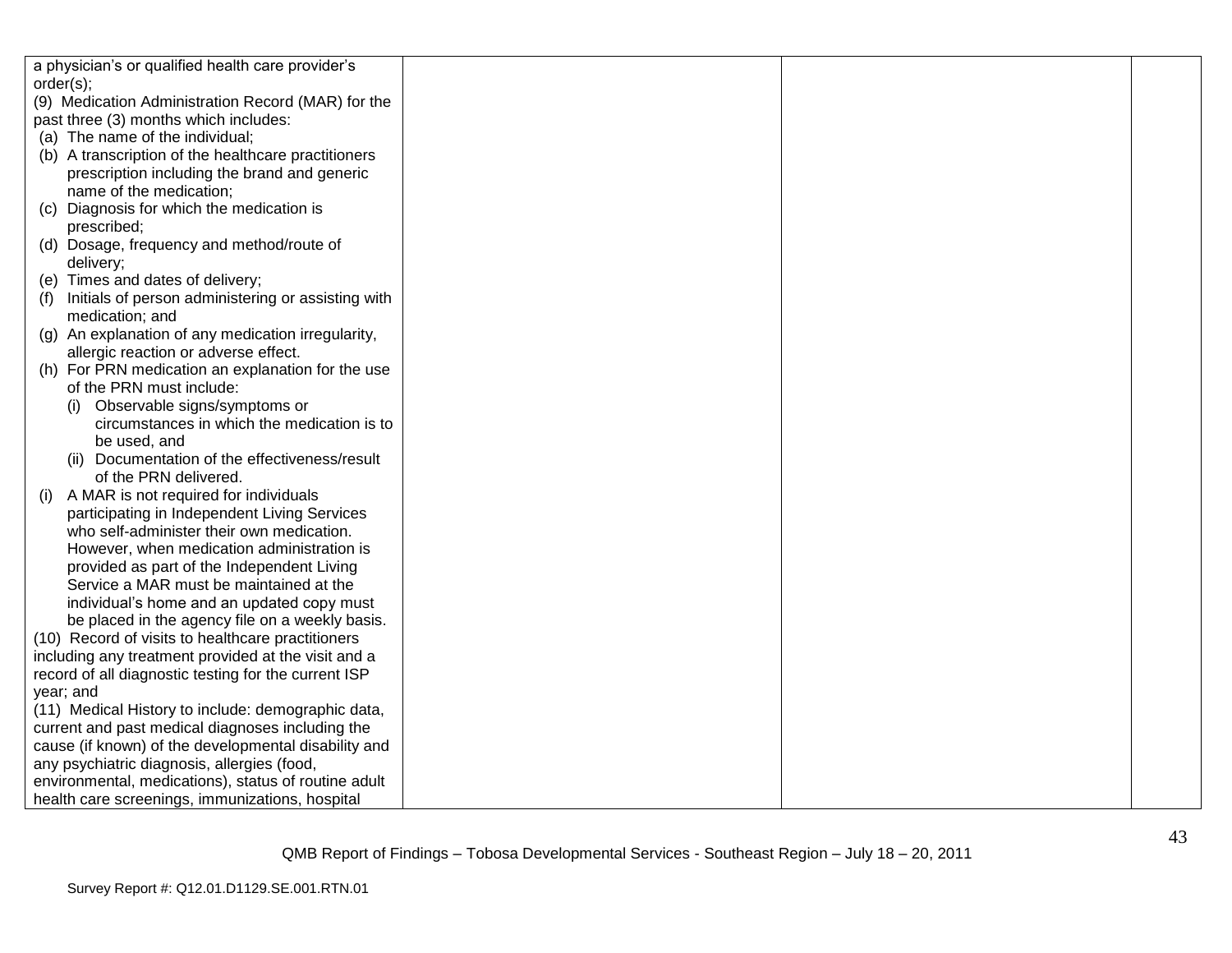| discharge summaries for past twelve (12) months,<br>past medical history including hospitalizations,<br>surgeries, injuries, family history and current<br>physical exam. |  |  |
|---------------------------------------------------------------------------------------------------------------------------------------------------------------------------|--|--|
|                                                                                                                                                                           |  |  |
|                                                                                                                                                                           |  |  |
|                                                                                                                                                                           |  |  |
|                                                                                                                                                                           |  |  |
|                                                                                                                                                                           |  |  |
|                                                                                                                                                                           |  |  |
|                                                                                                                                                                           |  |  |
|                                                                                                                                                                           |  |  |
|                                                                                                                                                                           |  |  |
|                                                                                                                                                                           |  |  |
|                                                                                                                                                                           |  |  |
|                                                                                                                                                                           |  |  |
|                                                                                                                                                                           |  |  |
|                                                                                                                                                                           |  |  |
|                                                                                                                                                                           |  |  |
|                                                                                                                                                                           |  |  |
|                                                                                                                                                                           |  |  |
|                                                                                                                                                                           |  |  |
|                                                                                                                                                                           |  |  |
|                                                                                                                                                                           |  |  |
|                                                                                                                                                                           |  |  |
|                                                                                                                                                                           |  |  |
|                                                                                                                                                                           |  |  |
|                                                                                                                                                                           |  |  |
|                                                                                                                                                                           |  |  |
|                                                                                                                                                                           |  |  |
|                                                                                                                                                                           |  |  |
|                                                                                                                                                                           |  |  |
|                                                                                                                                                                           |  |  |
|                                                                                                                                                                           |  |  |
|                                                                                                                                                                           |  |  |
|                                                                                                                                                                           |  |  |
|                                                                                                                                                                           |  |  |
|                                                                                                                                                                           |  |  |
|                                                                                                                                                                           |  |  |
|                                                                                                                                                                           |  |  |
|                                                                                                                                                                           |  |  |
|                                                                                                                                                                           |  |  |
|                                                                                                                                                                           |  |  |
|                                                                                                                                                                           |  |  |
|                                                                                                                                                                           |  |  |
|                                                                                                                                                                           |  |  |
|                                                                                                                                                                           |  |  |
|                                                                                                                                                                           |  |  |
|                                                                                                                                                                           |  |  |
|                                                                                                                                                                           |  |  |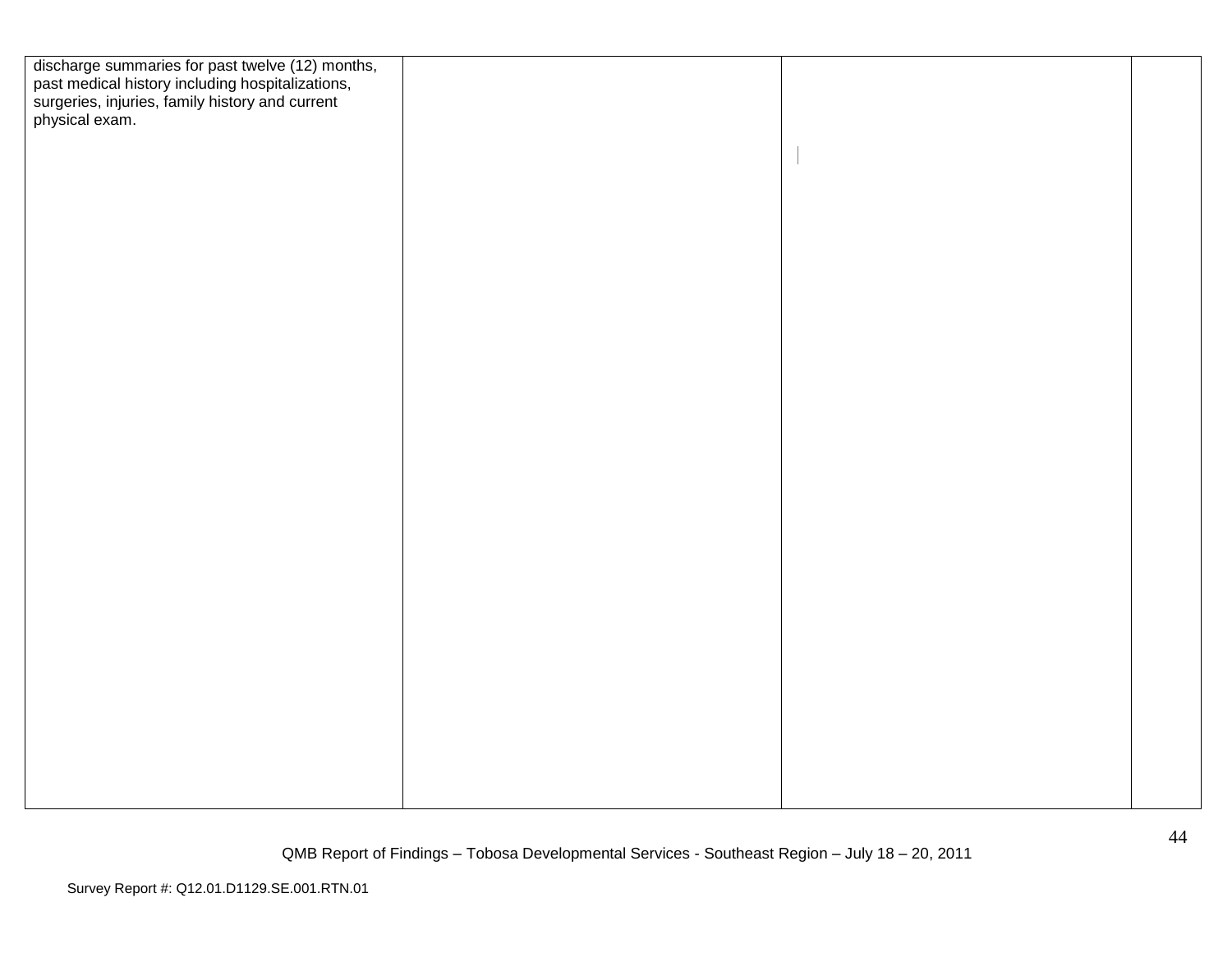| Tag # 6L25 (CoP) Residential Health &                                                   | <b>Scope and Severity Rating: E</b>                                                                         |                                          |  |
|-----------------------------------------------------------------------------------------|-------------------------------------------------------------------------------------------------------------|------------------------------------------|--|
| <b>Safety (Supported Living &amp; Family Living)</b>                                    |                                                                                                             |                                          |  |
| Developmental Disabilities (DD) Waiver Service                                          | Based on observation, the Agency failed to ensure                                                           |                                          |  |
| Standards effective 4/1/2007                                                            | that each individual's residence met all                                                                    |                                          |  |
| <b>CHAPTER 6. VIII. COMMUNITY LIVING</b>                                                | requirements within the standard for 2 of 9                                                                 |                                          |  |
| <b>SERVICE PROVIDER AGENCY REQUIREMENTS</b>                                             | Supported Living residences.                                                                                |                                          |  |
| L. Residence Requirements for Family Living                                             |                                                                                                             |                                          |  |
| <b>Services and Supported Living Services</b>                                           | Individuals #5 & 9 and 10 & 11 live in the same                                                             |                                          |  |
| (1) Supported Living Services and Family Living                                         | residences.                                                                                                 |                                          |  |
| Services providers shall assure that each                                               |                                                                                                             |                                          |  |
| individual's residence has:                                                             | The following items were not found, not functioning                                                         |                                          |  |
| (a) Battery operated or electric smoke detectors,                                       | or incomplete:                                                                                              |                                          |  |
| heat sensors, or a sprinkler system installed in                                        |                                                                                                             |                                          |  |
| the residence;                                                                          | <b>Supported Living Requirements:</b>                                                                       |                                          |  |
| (b) General-purpose first aid kit;<br>(c) When applicable due to an individual's health |                                                                                                             |                                          |  |
| status, a blood borne pathogens kit;                                                    | • Accessible written procedures for the safe storage<br>of all medications with dispensing instructions for |                                          |  |
| (d) Accessible written procedures for emergency                                         | each individual that are consistent with the                                                                |                                          |  |
| evacuation e.g. fire and weather-related                                                | Assisting with Medication Administration training                                                           |                                          |  |
| threats;                                                                                | or each individual's ISP (#1)                                                                               | Provider:                                |  |
| (e) Accessible telephone numbers of poison                                              |                                                                                                             | Please provide your evidence of on-going |  |
| control centers located within the line of sight of                                     | • Accessible written procedures for emergency                                                               | Quality Assurance / Quality Improvement  |  |
| the telephone;                                                                          | placement and relocation of individuals in the                                                              | specific to this tag below this line.    |  |
| Accessible written documentation of actual<br>(f)                                       | event of an emergency evacuation that makes the                                                             |                                          |  |
| evacuation drills occurring at least three (3)                                          | residence unsuitable for occupancy. The                                                                     |                                          |  |
| times a year. For Supported Living evacuation                                           | emergency evacuation procedures shall address,                                                              |                                          |  |
| drills shall occur at least once a year during                                          | but are not limited to, fire, chemical and/or                                                               |                                          |  |
| each shift;                                                                             | hazardous waste spills, and flooding (#2)                                                                   |                                          |  |
| Accessible written procedures for the safe<br>(g)                                       |                                                                                                             |                                          |  |
| storage of all medications with dispensing                                              |                                                                                                             |                                          |  |
| instructions for each individual that are                                               |                                                                                                             |                                          |  |
| consistent with the Assisting with Medication                                           |                                                                                                             |                                          |  |
| Administration training or each individual's ISP;                                       |                                                                                                             |                                          |  |
| and<br>(h) Accessible written procedures for emergency                                  |                                                                                                             |                                          |  |
| placement and relocation of individuals in the                                          |                                                                                                             |                                          |  |
| event of an emergency evacuation that makes                                             |                                                                                                             |                                          |  |
| the residence unsuitable for occupancy. The                                             |                                                                                                             |                                          |  |
| emergency evacuation procedures shall                                                   |                                                                                                             |                                          |  |
| address, but are not limited to, fire, chemical                                         |                                                                                                             |                                          |  |
| and/or hazardous waste spills, and flooding.                                            |                                                                                                             |                                          |  |
|                                                                                         |                                                                                                             |                                          |  |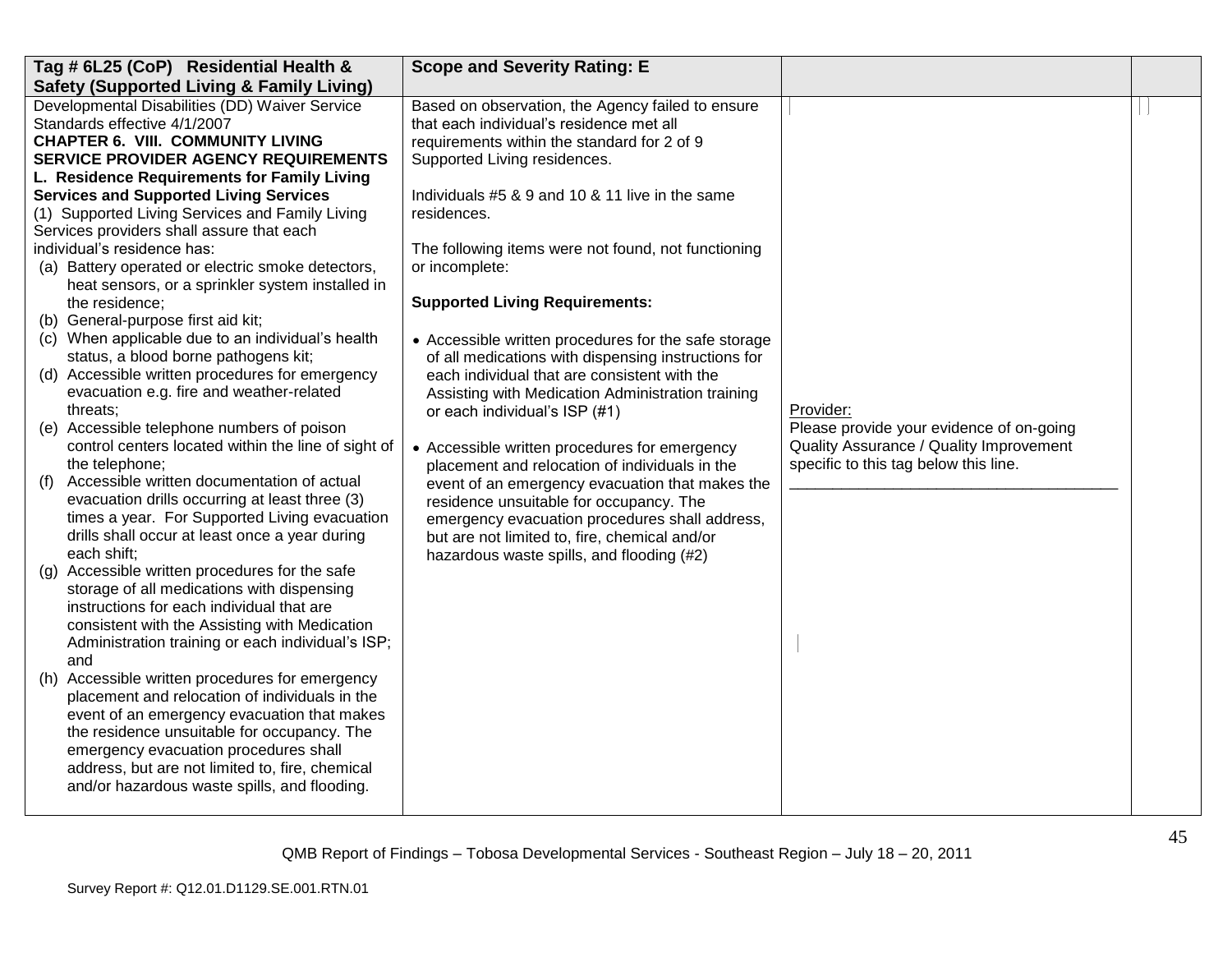| Tag # 6L26 SL Reimbursement                                | <b>Scope and Severity Rating: B</b>                |                                          |  |
|------------------------------------------------------------|----------------------------------------------------|------------------------------------------|--|
| Developmental Disabilities (DD) Waiver Service             | Based on record review, the Agency failed to       |                                          |  |
| Standards effective 4/1/2007                               | provide written or electronic documentation as     |                                          |  |
| <b>CHAPTER 1 III. PROVIDER AGENCY</b>                      | evidence for each unit billed for Supported Living |                                          |  |
| DOCUMENTATION OF SERVICE DELIVERY AND                      | Services for 4 of 11 individuals.                  |                                          |  |
| <b>LOCATION</b>                                            |                                                    |                                          |  |
| <b>General:</b> All Provider Agencies shall maintain<br>А. | Individual #5                                      |                                          |  |
| all records necessary to fully disclose the                | April 2011                                         |                                          |  |
| service, quality, quantity and clinical necessity          | • The Agency billed 30 units of Supported Living   |                                          |  |
| furnished to individuals who are currently                 | from 4/1/2011 through 4/30/201.                    |                                          |  |
| receiving services. The Provider Agency                    | Documentation did not contain a                    |                                          |  |
| records shall be sufficiently detailed to                  | signature/authenticated name of the staff          |                                          |  |
| substantiate the date, time, individual name,              | providing the service on 4/1, 2, 15, 16, 17, 23,   |                                          |  |
| servicing Provider Agency, level of services,              | 24, 29 & 30 to justify billing.                    |                                          |  |
| and length of a session of service billed.                 |                                                    |                                          |  |
| В.<br><b>Billable Units: The documentation of the</b>      | May 2011                                           |                                          |  |
| billable time spent with an individual shall be            | • The Agency billed 31 units of Supported Living   |                                          |  |
| kept on the written or electronic record that is           | from 5/1/2011 through 5/31/201.                    | Provider:                                |  |
| prepared prior to a request for reimbursement              | Documentation did not contain a                    | Please provide your evidence of on-going |  |
| from the HSD. For each unit billed, the record             | signature/authenticated name of the staff          | Quality Assurance / Quality Improvement  |  |
| shall contain the following:                               | providing the service on 5/6, 13, 14, 15, 21, 22,  | specific to this tag below this line.    |  |
| Date, start and end time of each service<br>(1)            | 27, 28 & 29 to justify billing.                    |                                          |  |
| encounter or other billable service interval;              |                                                    |                                          |  |
| A description of what occurred during the<br>(2)           | <b>June 2011</b>                                   |                                          |  |
| encounter or service interval; and                         | • The Agency billed 30 units of Supported Living   |                                          |  |
| The signature or authenticated name of staff<br>(3)        | from 6/1/2011 through 6/30/201.                    |                                          |  |
| providing the service.                                     | Documentation did not contain a                    |                                          |  |
| MAD-MR: 03-59 Eff 1/1/2004                                 | signature/authenticated name of the staff          |                                          |  |
| 8.314.1 BI RECORD KEEPING AND                              | providing the service on 6/11, 12, 18, 19, 24, 25  |                                          |  |
| <b>DOCUMENTATION REQUIREMENTS:</b>                         | & 26 to justify billing.                           |                                          |  |
| Providers must maintain all records necessary to           | Individual #6                                      |                                          |  |
| fully disclose the extent of the services provided to      | April 2011                                         |                                          |  |
| the Medicaid recipient. Services that have been            | • The Agency billed 29 units of Supported Living   |                                          |  |
| billed to Medicaid, but are not substantiated in a         | from 4/1/2011 through 4/30/201.                    |                                          |  |
| treatment plan and/or patient records for the              | Documentation did not contain a                    |                                          |  |
| recipient are subject to recoupment.                       | signature/authenticated name of the staff          |                                          |  |
|                                                            | providing the service on 4/25 & 26 to justify      |                                          |  |
| Developmental Disabilities (DD) Waiver Service             | billing.                                           |                                          |  |
| Standards effective 4/1/2007                               |                                                    |                                          |  |
| <b>CHAPTER 6. IX. REIMBURSEMENT FOR</b>                    | Individual #8                                      |                                          |  |
| <b>COMMUNITY LIVING SERVICES</b>                           | May 2011                                           |                                          |  |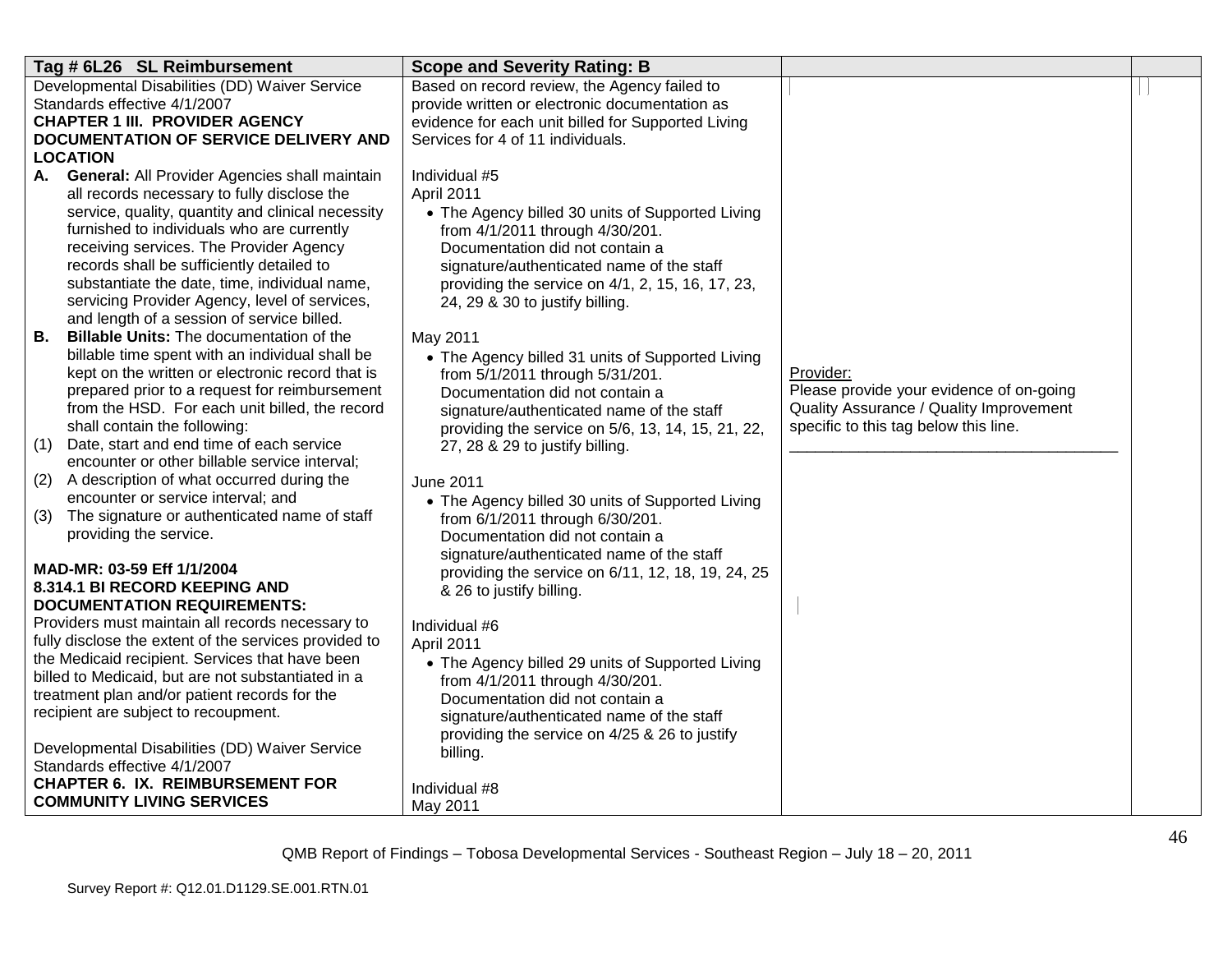| A. Reimbursement for Supported Living Services     | • The Agency billed 12 units of Supported Living  |  |
|----------------------------------------------------|---------------------------------------------------|--|
|                                                    |                                                   |  |
| Billable Unit. The billable Unit for Supported     | from 5/20/2011 through 5/31/201.                  |  |
| (1)                                                | Documentation did not contain a                   |  |
| Living Services is based on a daily rate. The      | signature/authenticated name of the staff         |  |
| daily rate cannot exceed 340 billable days a       | providing the service on 5/20, 21, 22, 27, 28 &   |  |
| year.                                              | 29 to justify billing.                            |  |
| <b>Billable Activities</b><br>(2)                  |                                                   |  |
| (a) Direct care provided to an individual in the   | June 2011                                         |  |
| residence any portion of the day.                  | • The Agency billed 30 units of Supported Living  |  |
| (b) Direct support provided to an individual by    | from 6/1/2011 through 6/30/2011.                  |  |
| community living direct service staff away         | Documentation did not contain a                   |  |
| from the residence, e.g., in the community.        | signature/authenticated name of the staff         |  |
| (c) Any activities in which direct support staff   | providing the service on 6/17, 19, 24, 25 & 26 to |  |
| provides in accordance with the Scope of           | justify billing.                                  |  |
| Services.                                          |                                                   |  |
| (3) Non-Billable Activities                        | Individual #9                                     |  |
| (a) The Supported Living Services provider shall   | April 2011                                        |  |
| not bill DD Waiver for Room and Board.             | • The Agency billed 30 units of Supported Living  |  |
| (b) Personal care, respite, nutritional counseling | from 4/1/2011 through 4/30/201.                   |  |
| and nursing supports shall not be billed as        | Documentation received accounted for 29 units.    |  |
| separate services for an individual receiving      | Additionally, documentation did not contain a     |  |
| Supported Living Services.                         |                                                   |  |
| (c) The provider shall not bill when an individual | signature/authenticated name of the staff         |  |
| is hospitalized or in an institutional care        | providing the service on 4/1, 2, 15, 16, 17, 23,  |  |
| setting.                                           | 24, 29 & 30 to justify billing.                   |  |
|                                                    |                                                   |  |
|                                                    | May 2011                                          |  |
|                                                    | • The Agency billed 13 units of Supported Living  |  |
|                                                    | from 5/19/1/2011 through 5/31/201.                |  |
|                                                    | Documentation did not contain a                   |  |
|                                                    | signature/authenticated name of the staff         |  |
|                                                    | providing the service on 5/21, 22, 27, 28 & 29 to |  |
|                                                    | justify billing.                                  |  |
|                                                    |                                                   |  |
|                                                    | June 2011                                         |  |
|                                                    | • The Agency billed 30 units of Supported Living  |  |
|                                                    | from 6/1/2011 through 6/30/2011.                  |  |
|                                                    | Documentation did not contain a                   |  |
|                                                    | signature/authenticated name of the staff         |  |
|                                                    | providing the service on 6/3, 4, 5, 11, 12, 17,   |  |
|                                                    | 18, 19, 24, 25 & 26 to justify billing.           |  |
|                                                    |                                                   |  |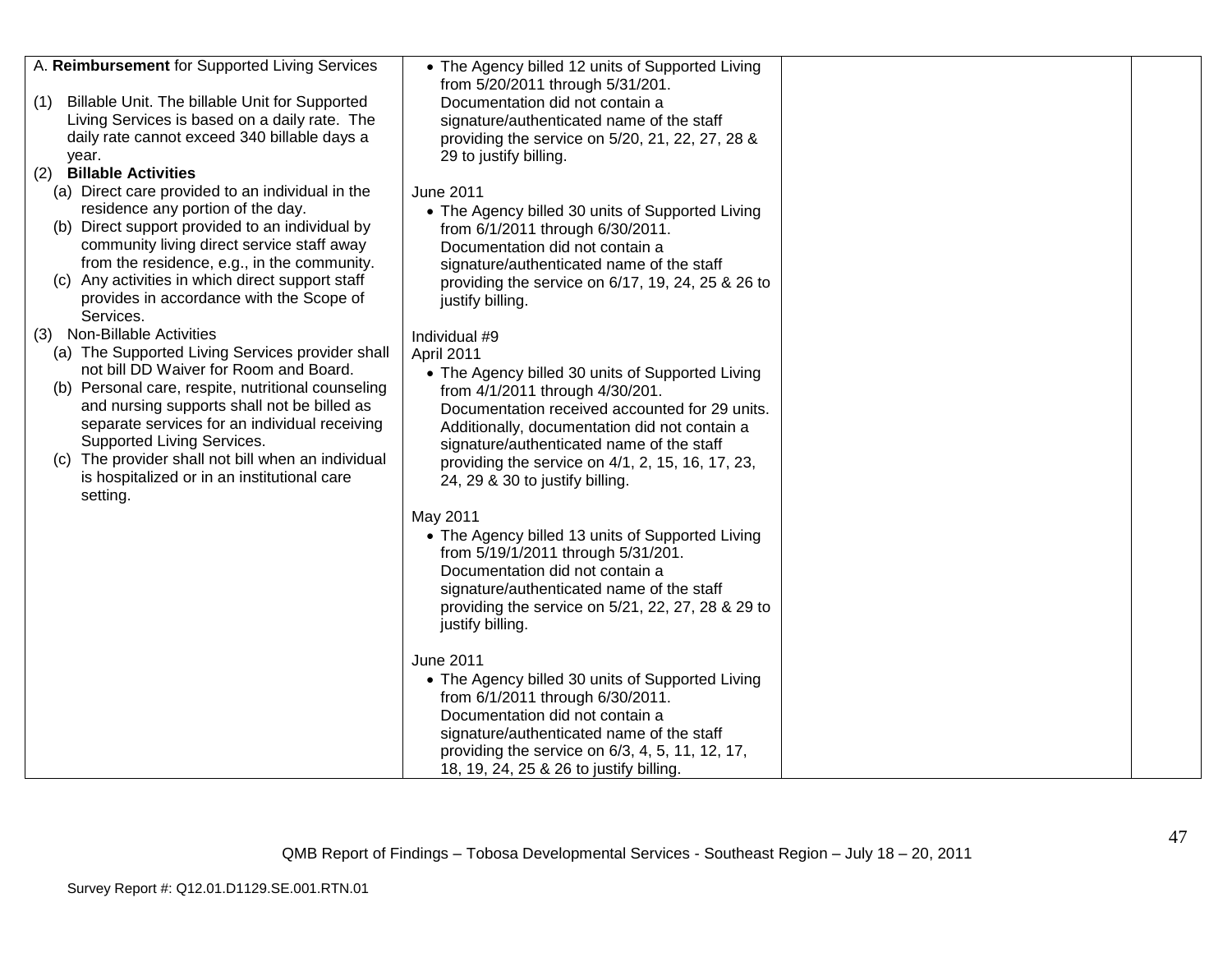| Date:                                                              | November 29, 2011                                                                                                                                                                                                        |
|--------------------------------------------------------------------|--------------------------------------------------------------------------------------------------------------------------------------------------------------------------------------------------------------------------|
| To:                                                                | Mr. Joe Madrid, Executive Director                                                                                                                                                                                       |
| Provider:<br>Address:<br>State/Zip:                                | <b>Tobosa Developmental Services</b><br>110 E. Summit<br>Roswell, New Mexico 88203                                                                                                                                       |
| CC:                                                                | Ms. Doris Callaway, Board Chair<br>3100 South Main<br>Roswell, New Mexico 88203                                                                                                                                          |
| CC (email):                                                        | Ms. Rosy Rubio, Assistant Director, Tobosa Dev. Services                                                                                                                                                                 |
| Region:<br>Survey Date:<br>Program Surveyed:<br>Services Surveyed: | Southeast<br>July 18 - 20, 2011<br>Developmental Disabilities Waiver<br>Living Supports (Supported Living & Independent Living) & Inclusion<br>Supports (Adult Habilitation, Community Access & Supported<br>Employment) |
| Survey Type:                                                       | Routine                                                                                                                                                                                                                  |

Dear Mr. Madrid:

The Division of Health Improvement Quality Management Bureau received, reviewed and approved the documents you submitted for your Plan of Correction. The documents you provided verified that survey Deficiencies were corrected.

# **The Plan of Correction process is now complete.**

To maintain ongoing compliance with Standards and regulations, continue to use the Quality Assurance/Quality Improvement processes described in your Plan of Correction, including:

- Retraining of staff who make medication documentation, billing documentation, and/or incident reporting errors
- Quality Assurance/Quality Improvement committee to meet quarterly, and review the agency nursing department
- Agency Nurse to approve all PRN medications
- Tobosa has a system to track all state-mandated trainings required for staff. Trainings are provided monthly by an in-house trainer. In-house trainer tracks the number of times each staff member misses a particular training. Supervisors and administrators are provided this information